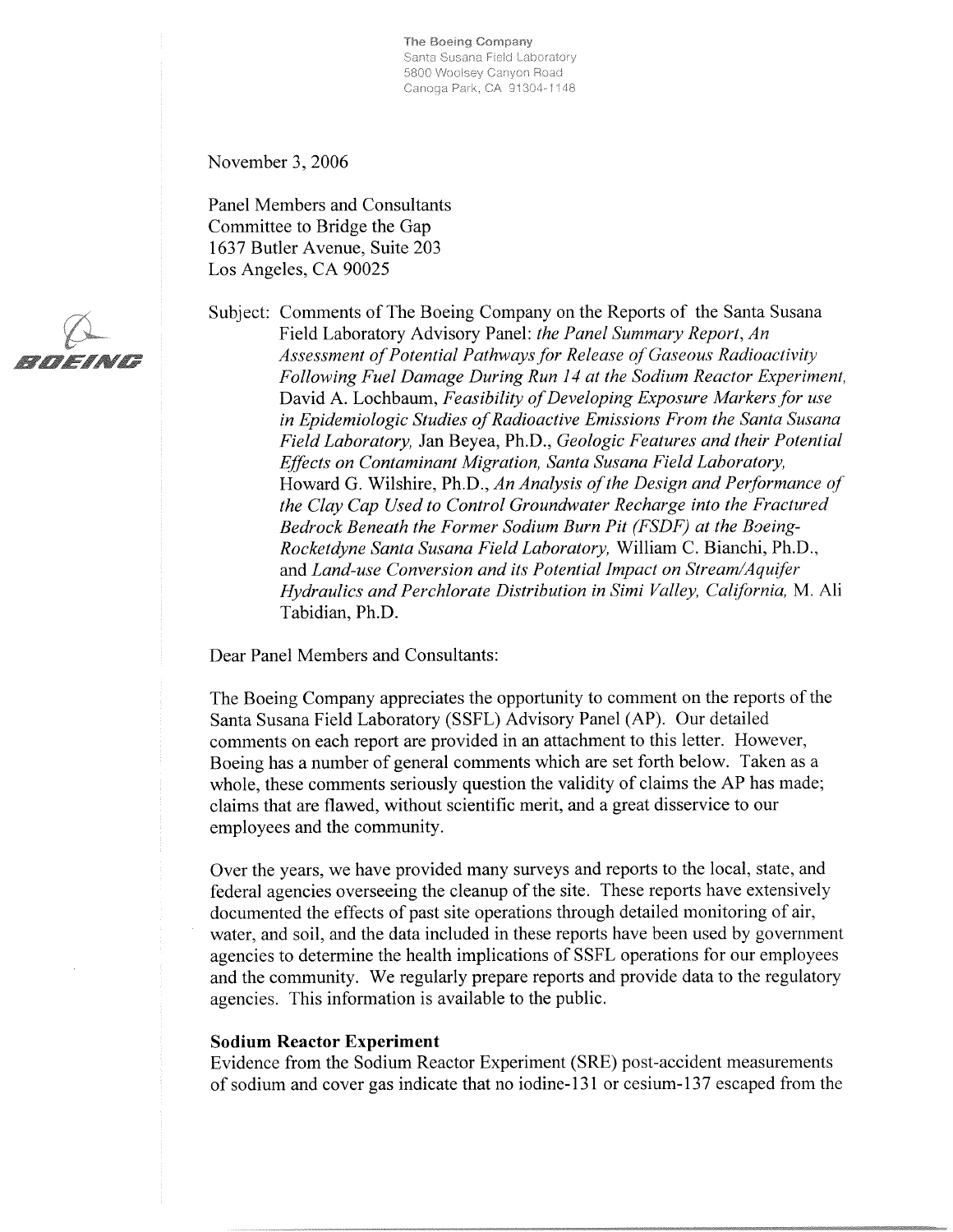RNFING

sodium into the cover gas, and therefore neither of these fission products was released to the environment. This evidence is supported by a large amount of operational history and research into the retention of fission products (including I-131 and Cs-137) in sodium coolant, including experience from the Fermi-I and EBR-II fuel damage incidents.

The AP reports ignore the fact that measurements of the SRE cover gas indicated only xenon-133 and krypton-85 noble gases and no iodine-131 and no cesium-137. The AP reports ignore the fact that activity measurements of the gas hold-up tanks prior to venting, indicated only approximately 28 curies of Xe-133 and Kr-85 gases were released.

Both the Lochbaum and Beyea reports provide estimates of fission product release fractions that are nothing more than guesses. Mr. Lochbaum reasoned that if 30% of the fuel elements were damaged then an upper bound for fission product release was 30%. He acknowledged that a lower bound would be closer to 0%, so the best estimate or average would be  $(30\% + 0\%)/2 = 15\%$ . He did not estimate release in terms of curies. Mr. Lochbaum does not account for the fact that evidence from other sodium cooled reactors has shown that iodine-131 and cesium-137 released from the fuel would be retained in the sodium coolant. Dr. Beyea's estimate was little better, instead relying on the 1957 Windscale release. Dr. Beyea omits the facts that Windscale was a once-though, air-cooled system, and that when the core was burning, there was an open release pathway directly to the environment. Dr. Beyea omits the fact that the SRE fuel was continually immersed in a closed-loop pool of sodium coolant which trapped iodine and cesium, as discussed above.

The Department of Health Services  $(DHS)^1$  made the following statement in 1992 following the second of their cancer registry studies of the communities surrounding SSFL:

"These analyses suggest that people living near the SSFL are not at increased risk for developing cancers associated with radiation exposure."

An expert panel of nationally-renowned epidemiologists was hired by the Department of Toxic Substances Control (DTSC) to review the three DHS cancer studies<sup>2</sup>. Their conclusion:

"Three studies of cancer incidence in the vicinity of SSFL were reviewed...the combined evidence from all three does not indicate an increased rate of

<sup>&</sup>lt;sup>1</sup> California Department of Health Services, Cancer Incidence Near the Santa Susana Field Laboratory (1978-1989), March 27, 1992.

 $^2$  Cal/EPA Department of Toxic Substances Control, Rocketdyne Inquiry – Summary of Findings and Report, August 1999.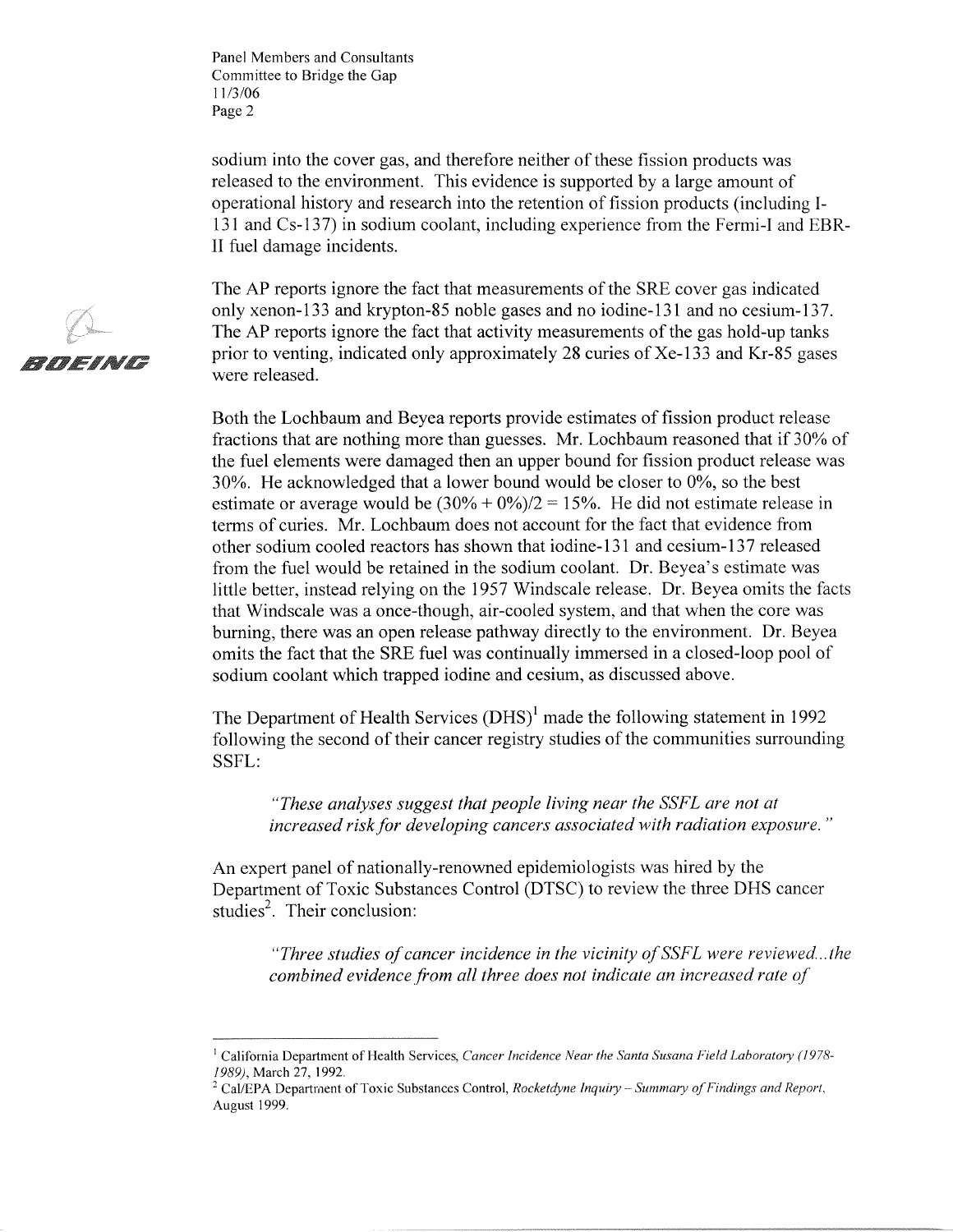> cancer in the regions examined. The results do not support the presence of any major environmental hazard."

Environmental sampling studies<sup>3,4,5,6,7,8,9,10</sup> performed over the last 14 years have unequivocally demonstrated that cesium-137 is not in the soils of communities surrounding SSFL at levels that differ significantly from local background. These studies demonstrate that cesium-137 releases of the size postulated by Dr. Beyea could not have occurred. Many of these studies have been conducted by organizations independent of Boeing. Those studies conducted by Boeing have been under the oversight of numerous regulatory agencies, including DHS, DTSC, and the Environmental Protection Agency (EPA).

#### **Geologic Features**

Groundwater characterization work at the SSFL has been on-going and continues today. The result of this work continues to support that groundwater plumes sourced from the SSFL lie within a few thousand feet of where the contaminants entered the ground because of the attenuating effects of molecular diffusion, sorption, dispersion, and degradation. This finding is supported by thousands of rock core samples that have been collected to evaluate the occurrence and distribution of trichloroethylene (TCE).

The AP report is very narrow in its focus, but broad in its conclusions. The author(s) opine(s) on contaminant migration at SSFL by focusing on only one aspect of the site, the geology. By ignoring the vast majority of the scientific data that has been collected for the site from multiple scientific perspectives, the report arrives at conclusions that are contrary to the vast quantity of evidence that has been collected over the past 20 years.

#### **Former Sodium Disposal Facility**

The stated purpose of the Former Sodium Disposal Facility (FSDF) Interim Measure (IM) was to reduce the potential for soil and sediment containing the Constituents of



<sup>&</sup>lt;sup>3</sup> McLaren/Hart, Additional Soil and Water Sampling at the Brandeis-Bardin Institute and Santa Monica Mountain Conservancy, January 19, 1995

<sup>(</sup>http://apps.em.doe.gov/etec/7727-1995-0119 MHI AddSoilandWaterSamp.pdf.pdf).

Environmental Protection Agency, EPA Update, The U.S. EPA Announces Results of Rocketdyne's Off-Site Sampling Program for the Santa Susana Field Laboratory, July 1995 (http://apps.em.doe.gov/etec/EPAFS.PDF).  $5$  Lawrence Livermore National Laboratory, Soil Sampling for Cesium-137 at the Rocketdyne Recreation Center, 1997.

<sup>&</sup>lt;sup>6</sup> Ogden Environmental Services, Bell Canyon Area Soil Sampling Report, Ventura County, California, October 1998.

<sup>&</sup>lt;sup>7</sup> Foster Wheeler Environmental Corporation, *Final Report, Runkle Ranch Site Investigation, Simi Valley, CA,* October 1999.

<sup>&</sup>lt;sup>8</sup> QST Environmental, Results of Preliminary Soil sampling at Runkle Ranch in Simi Valley, California, February 5.1999.

 $9$  Kleinfelder, Report of Environmental Sampling, Ahmanson Ranch Project, County of Ventura, CA, January 27, 2000

 $10$  Essentia Management Services, Final Site Investigation Report - Soil Suitability Evaluation - Chatsworth Reservoir, Chatsworth, California, Prepared for the Los Angeles Department of Water and Power, July 22, 2004.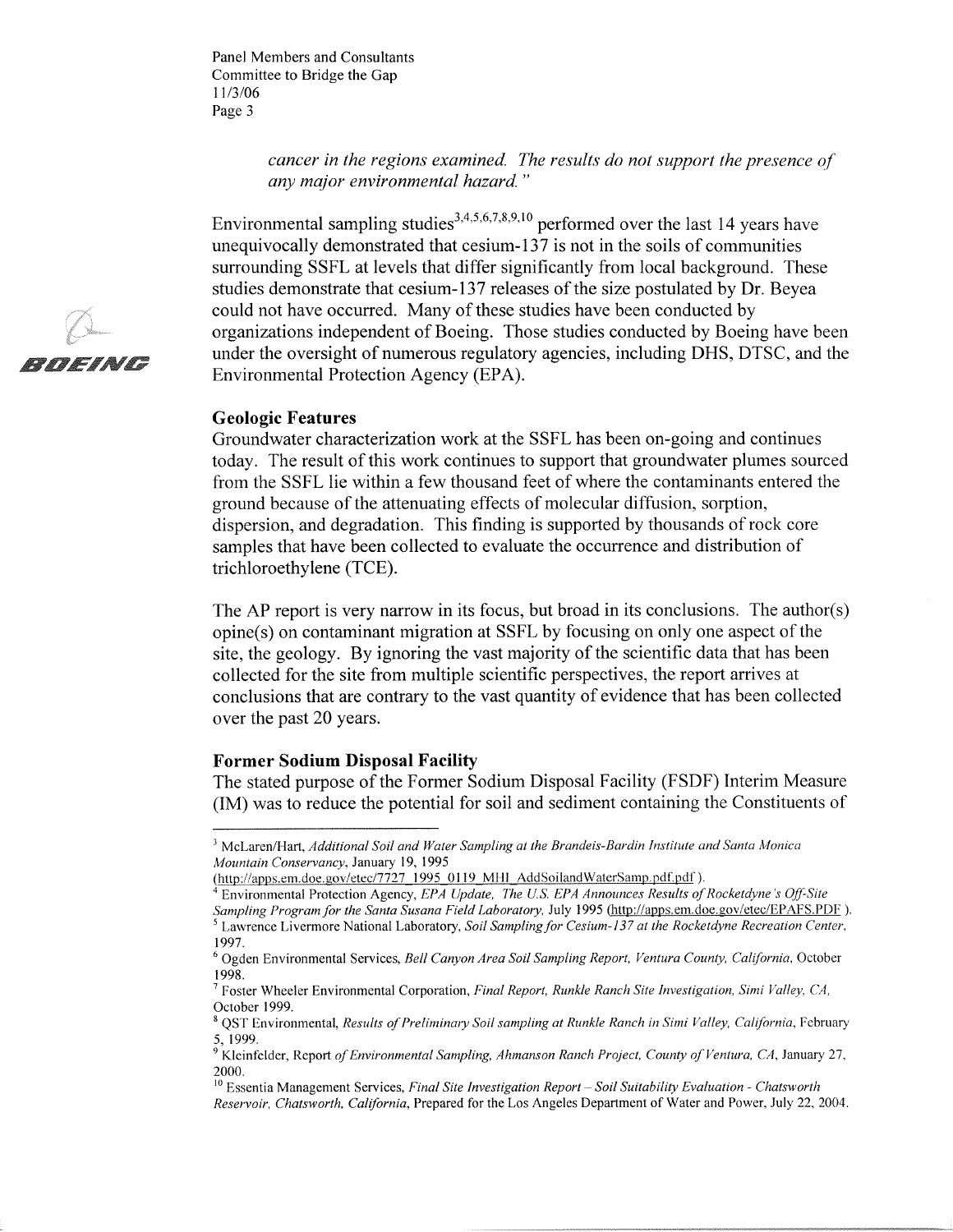Potential Concern from migrating from the FSDF and drainage channels offsite. This purpose has been achieved, and was accomplished through the (1) removal of soil and weathered bedrock at the soil/bedrock contact containing COPCs above the IM cleanup levels, and (2) backfilling, grading, and revegetating the IM remedial area.

Nowhere have SSFL technical reports stated that the IM fill would be impermeable or that no moisture would reach the soil moisture instrumentation. The DTSC approval letter of the infiltration monitoring work plan notes the backfill of the IM to be a "low permeability backfill cover." Finer grained soils (clays and silts) are lower in permeability than coarser grained soils (sands). The soil used was a finer-grained soil consistent with the classification requirements of the IM work plan.

Data shows that the agency-approved, low permeability backfill cover is performing as designed.

#### **Storm Water**

For clarification on this issue, storm water runoff from the area does leave the site, but extensive monitoring conducted both on-site and off-site has shown that concentrations in storm flows from the SSFL are typical of or even cleaner than concentrations in storm flows offsite. Monitoring conducted at other undeveloped off-site locations has shown exceedances of many of the same limits that are exceeded at the SSFL. Yet, these sites are nowhere near SSFL and have no history of contamination. In addition, several areas of the site with known perchlorate surface contamination have undergone extensive cleanups. The Happy Valley area is one example. There have been no exceedances of permit limits for perchlorate in storm flows at any site outfalls that leave the facility.

#### Perchlorate

The analysis contained in the AP report is purely speculative in that it attempts to relate the current occurrences of perchlorate in Simi Valley groundwater to the SSFL. This attempt to link the SSFL to the perchlorate occurrences in Simi Valley without a trail of detections from the SSFL to Simi Valley is purely conjecture and an unproven hypothesis. In fact, extensive data have been collected to evaluate the potential for perchlorate to have been transported from the SSFL into Simi Valley. Various types of samples of environmental media have been collected that include soil matrix, soil leachate, rock chips, bedrock, groundwater, seeps/springs, and surface water. These samples have been analyzed for perchlorate and demonstrate that the SSFL is not responsible for the detections of perchlorate in Simi Valley groundwater.

The Boeing Company appreciates your thorough consideration of all of our comments and looks forward to their incorporation in the final report. Should you

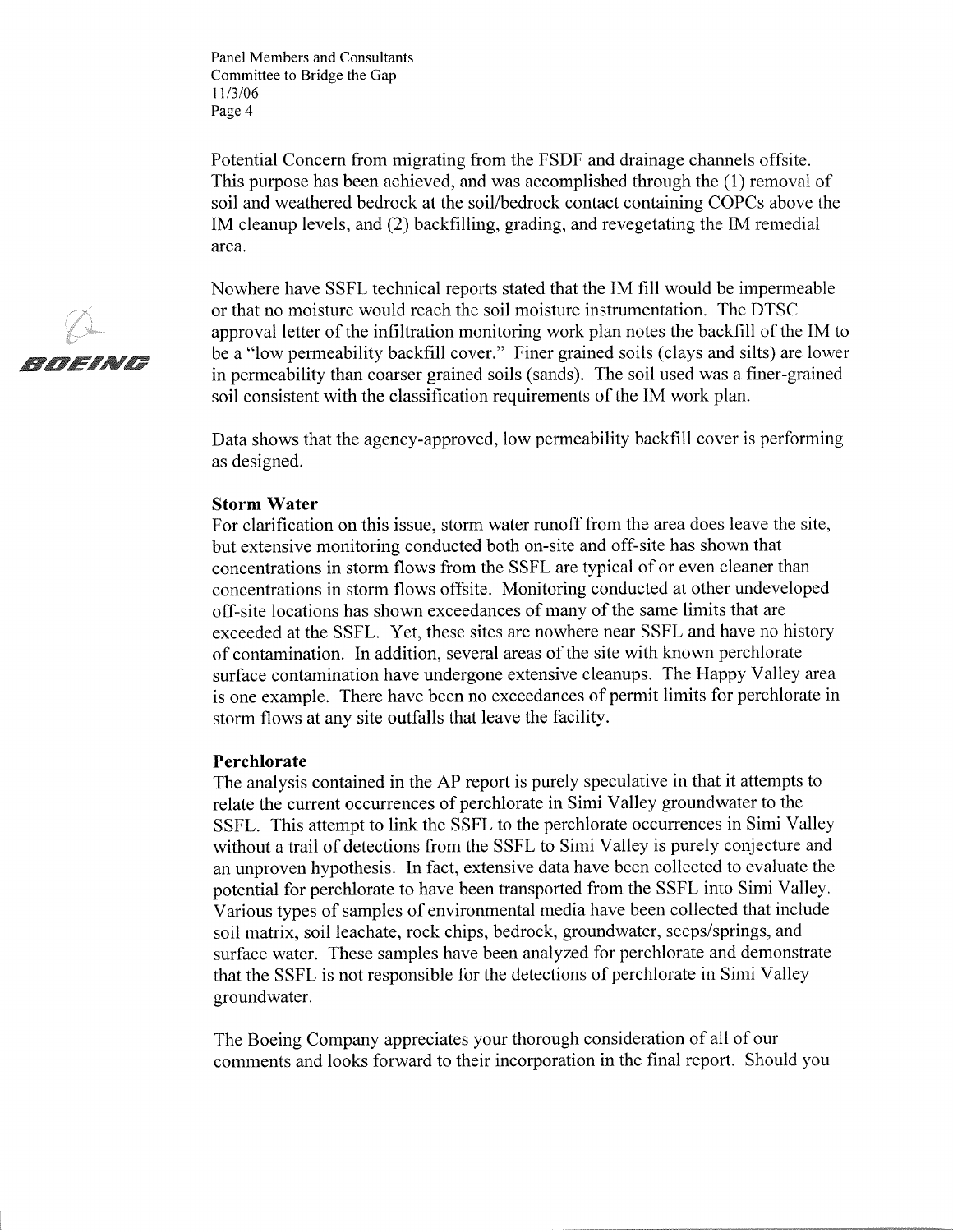have any questions concerning these comments, please contact Blythe Jameson at 818/466-8793.

Sincerely,

Phie Putterfad

RMFING

 $\mathcal{L}\cap$ Thomas D. Gallacher Director SSFL - Safety, Health & Environmental Affairs

BJ:je

#### cc:

The Honorable Barbara Boxer, United States Senator The Honorable Dianne Feinstein, United States Senator The Honorable Tom McClintock, California State Senator The Honorable Sheila Kuehl, California State Senator The Honorable Lloyd Levine, California State Assembly Member The Honorable Fran Pavley, California State Assembly Member The Honorable Keith Richman, California State Assembly Member The Honorable Audra Strickland, California State Assembly Member The Honorable Michael Antonovich, Los Angeles County Supervisor The Honorable Greig Smith, Los Angeles City Council Member The Honorable Judy Mikels, Ventura County Supervisor The Honorable Linda Parks, Ventura County Supervisor The Honorable Glen Becerra, Mayor Pro Tem, City of Simi Valley Ms. Laura Behjan, City of Simi Valley Mr. Burt Cooper, Agency for Toxic Substances and Disease Registry Mr. Mike Lopez, Project Manager, Department of Energy Mr. Gary Butner, Department of Health Services, Radiologic Health Branch Mr. Watson Gin, Deputy Director, Department of Toxic Substances Control Mr. Allen Elliott, National Aeronautics and Space Administration Mr. John Beach, Environmental Protection Agency, Region IX Mr. Jonathan Bishop, Executive Officer, Los Angeles Regional Water Quality **Control Board** Mr. Michael Levy, State Water Resources Control Board Mr. Michael Villegas, District Executive Officer, Ventura County Air Pollution and **Control District** Mr. Brendan Huffman, President, Valley Industry and Commerce Association Ms. Arlene Levin, Eastern Research Group Ms. Carol Henderson, Bell Canyon Association Mr. Gary Brennglass, Executive Director, Brandeis-Bardin Institute Mr. John Fitzpatrick, Sr. Project Manager, Centex Homes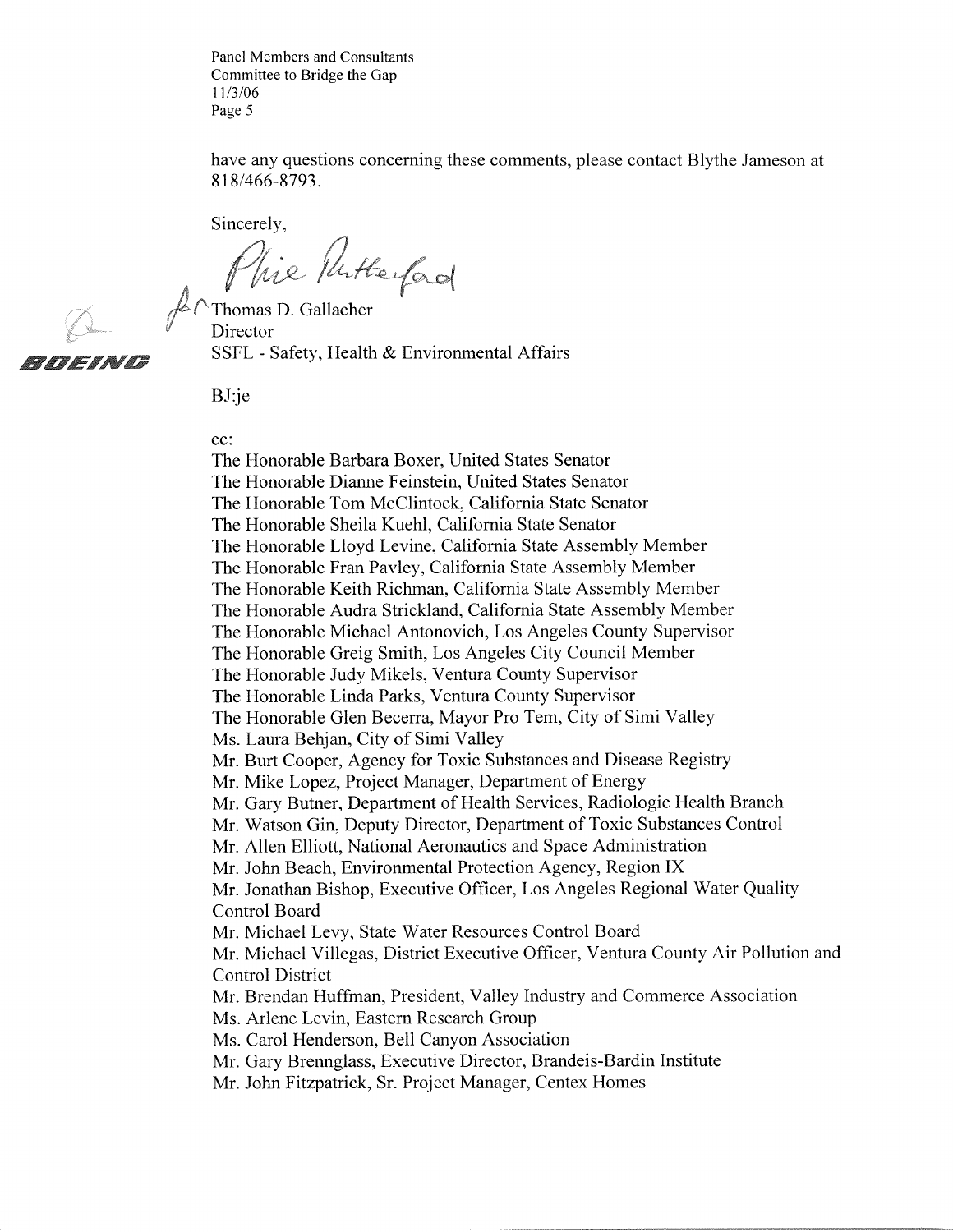Ms. Sheila Rozsa, Mountain View Estates Mr. Randy Wheeler, President, Runkle Ranch Mr. Luis Porga, Summit Mobile Homes Ms. Rorie Skei, Santa Monica Mountains Conservancy Mr. Tim Miller, Sage Ranch

SHEA-104497

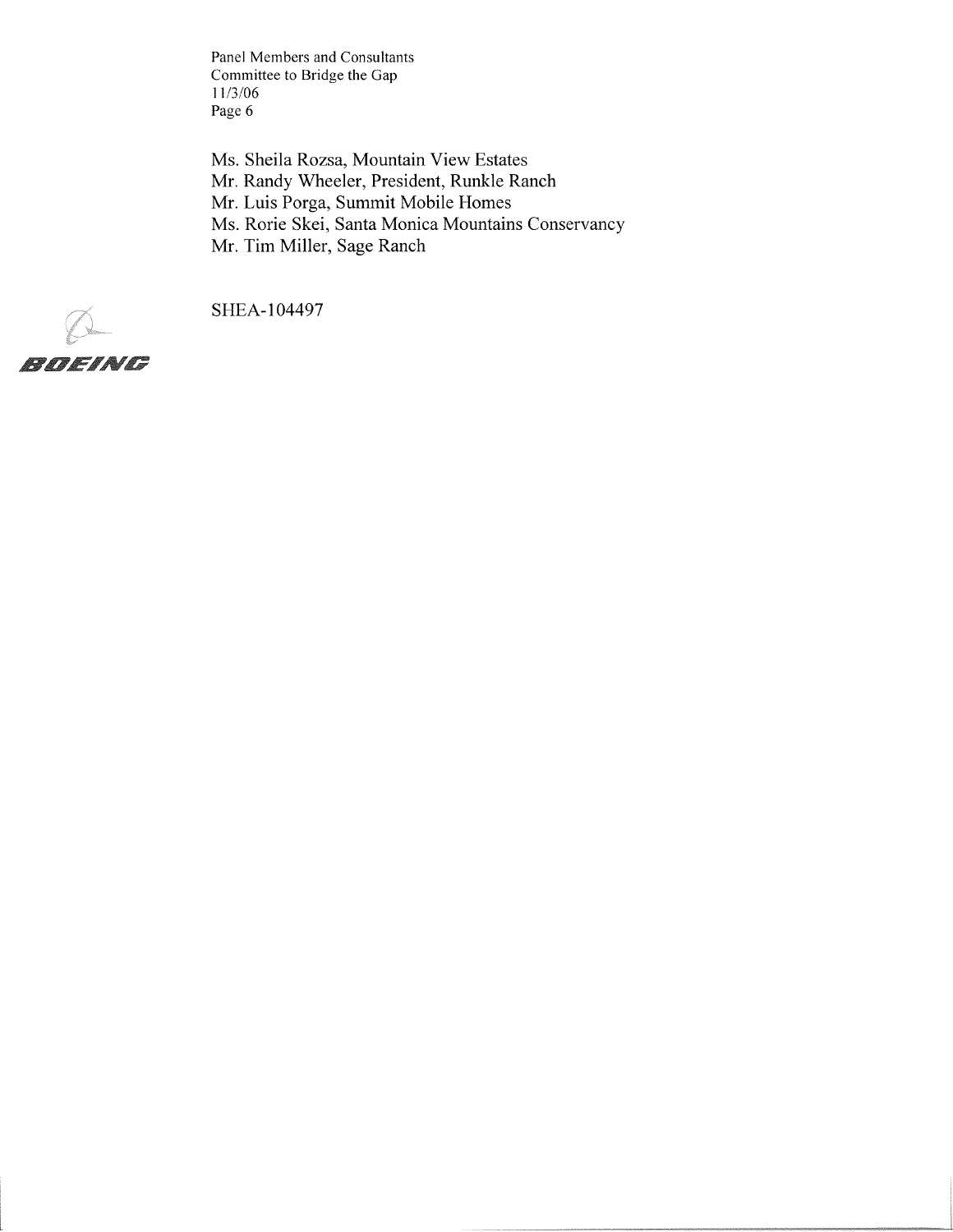# **Boeing's Comments on the Advisory Panel Reports**

"Report of the Santa Susana Field Laboratory Advisory Panel",

"An Assessment of Potential Pathways for Release of Gaseous Radioactivity Following Fuel Damage During Run 14 at the Sodium Reactor Experiment", David A. Lochbaum,

"Feasibility of Developing Exposure Markers for use in Epidemiologic Studies of Radioactive Emissions From the Santa Susana Field Laboratory", Jan Beyea, Ph.D.,

"Geologic Features and their Potential Effects on Contaminant Migration, Santa Susana Field Laboratory", Howard G. Wilshire, Ph.D.,

"An Analysis of the Design and Performance of the Clay Cap Used to Control Groundwater Recharge into the Fractured Bedrock Beneath the Former Sodium Burn Pit (FSDF) at the Boeing-Rocketdyne Santa Susana Field Laboratory", William C. Bianchi, Ph.D.,

"Land-use Conversion and its Potential Impact on Stream/Aquifer Hydraulics and Perchlorate Distribution in Simi Valley", California, M. Ali Tabidian, Ph.D

**November 3, 2006** 

**The Boeing Company Santa Susana Field Laboratory**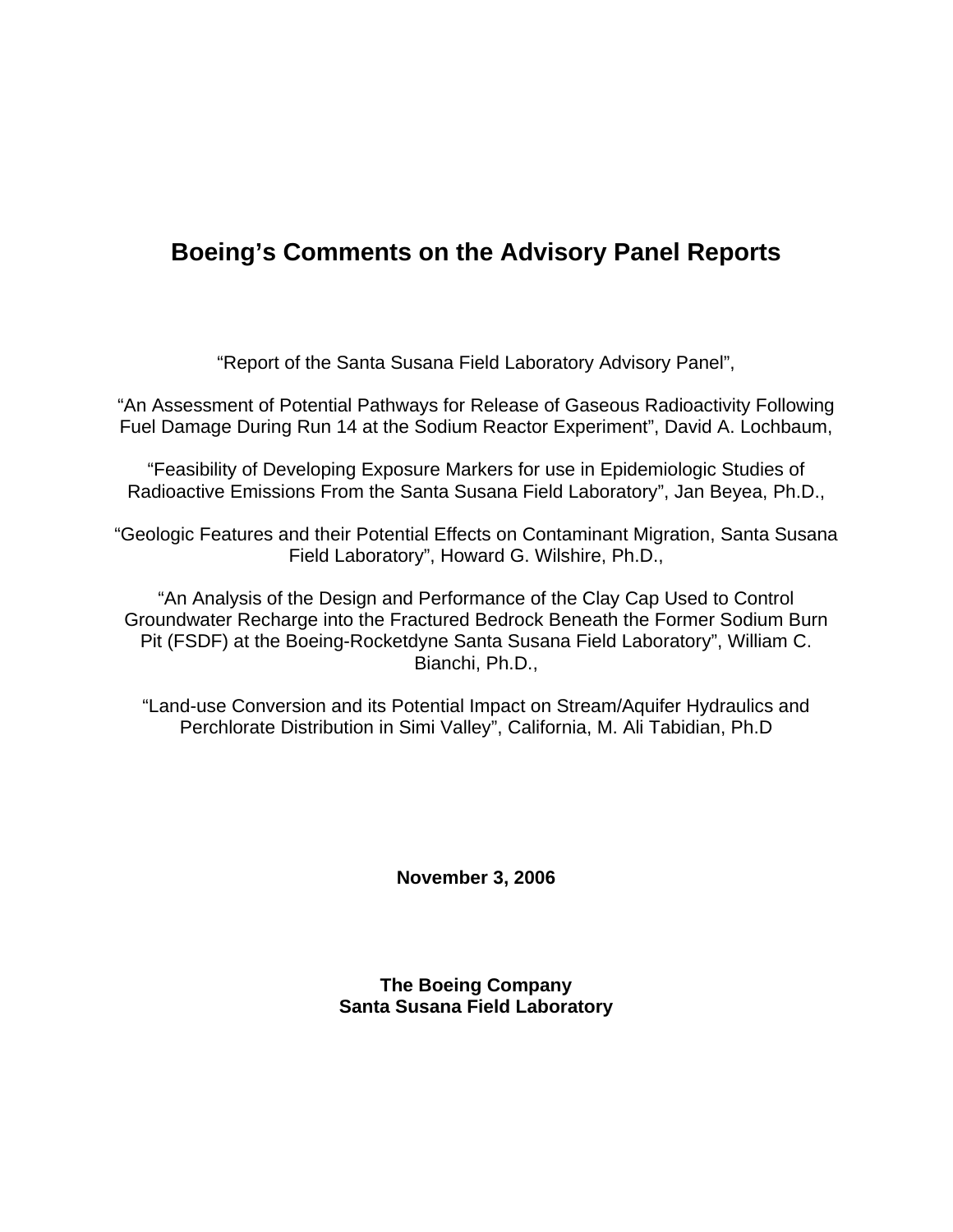### **Contents**

### en de la provincia de la provincia de la provincia de la provincia de la provincia de la provincia de la provi

| Radiological Comments on SRE Incident in the Advisory Panel Report, the<br>Lochbaum Report and the Beyea Report | $R-1$  |
|-----------------------------------------------------------------------------------------------------------------|--------|
| Geologic Comments on the Advisory Panel Report and Wilshire Report                                              | $G-1$  |
| FSDF Cap Comments on the Advisory Panel Report and the Bianchi Report                                           | $FC-1$ |
| Perchlorate Comments on the Tabidian Report                                                                     | $P-1$  |
| Surface water Comments in the Advisory Panel Report                                                             | SW-1   |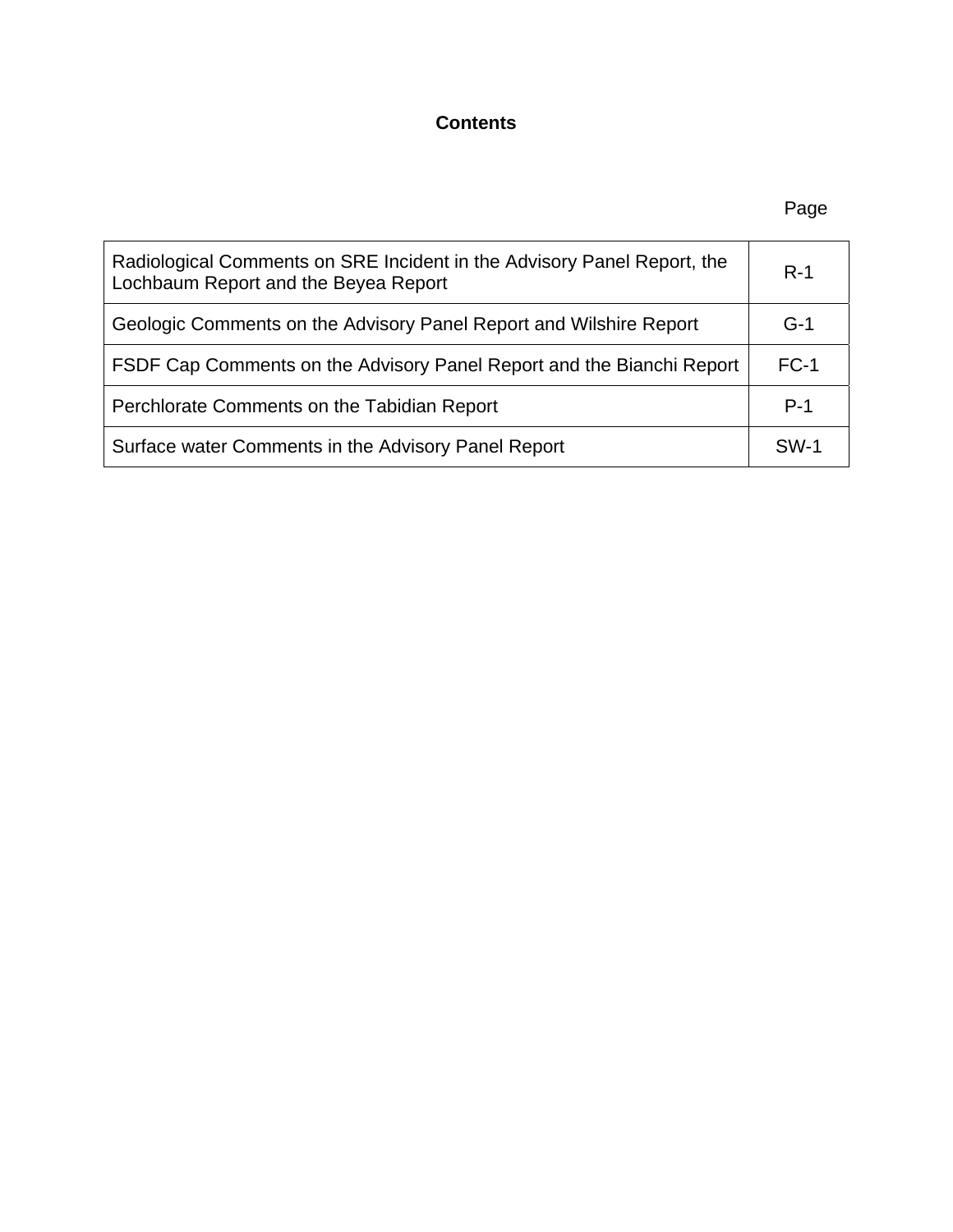### **Comments on the Advisory Panel Reports on the 1959 Sodium Reactor Experiment Incident (including the Panel Summary Report, the Lochbaum Report, and the Beyea Report)**

| No.   | <b>Section</b> | Comments                                                                                                                                                                                                                                                                                                                                                                                                                                                                                                                                                                                                                                                                                                                                                                                                                                                                                                                         |
|-------|----------------|----------------------------------------------------------------------------------------------------------------------------------------------------------------------------------------------------------------------------------------------------------------------------------------------------------------------------------------------------------------------------------------------------------------------------------------------------------------------------------------------------------------------------------------------------------------------------------------------------------------------------------------------------------------------------------------------------------------------------------------------------------------------------------------------------------------------------------------------------------------------------------------------------------------------------------|
| $R-1$ | General        | Each of the three reports (referred to hereafter as the Panel Report, the Lochbaum<br>Report, and the Beyea Report) alleges that the 1959 Sodium Reactor Experiment<br>(SRE) incident released large quantities of iodine-131 and cesium-137, with<br>resulting health impacts on the neighboring communities. This claim is inconsistent<br>with the historical record, and is based on assumptions that are contrary to scientific<br>principles and decades of environmental monitoring. The historical documents <sup>(1, 2, 3)</sup><br>and recent reviews <sup>(4)</sup> of the incident, demonstrate in fact that the SRE incident did<br>not result in the release of iodine-131 or cesium-137 outside the reactor, let alone<br>into the ambient environment.                                                                                                                                                           |
|       |                | Boeing's recent analysis <sup>(4)</sup> of the incident concluded that only 28 curies of noble<br>gases (xenon-133 and krypton-85) were released in a controlled manner, in<br>compliance with federal airborne release limits. This release would have resulted in<br>a maximum off-site radiation exposure of 0.099 millirem, and an exposure at the<br>location of the nearest resident of 0.018 millirem. To put these doses in context,<br>the average person in the United States receives 360 millirem per year in<br>background radiation exposure (most of which is from natural sources). This<br>equates to 1 millirem daily dose received by the average person in the United<br>States every day from background radiation. Thus, the <i>maximum</i> off-site radiation<br>exposure from the SRE incident of 0.099 millirem was 10 times lower than the<br>average person's daily exposure to background radiation. |
|       |                | These estimated maximum doses from the SRE incident are also low compared to<br>the protective annual dose limit set by the Nuclear Regulatory Commission (NRC)<br>and Department of Energy for unrestricted areas surrounding nuclear facilities (100<br>millirem/year) as well as the EPA limit for airborne releases (10 millirem/year).                                                                                                                                                                                                                                                                                                                                                                                                                                                                                                                                                                                      |
|       |                | In 2005, two independent studies were completed that confirmed Boeing's earlier<br>findings that only small quantities of noble gases were released following the<br>accident and that no iodine-131 or cesium-137 was released.                                                                                                                                                                                                                                                                                                                                                                                                                                                                                                                                                                                                                                                                                                 |
|       |                | "Chemical Behavior of Iodine-131 During the SRE Fuel Element Damage in<br>July 1959. Response to Plaintiff's Expert Witness, Arjun Makhijani", Jerry D.<br>Christian Ph.D., May 26, 2005                                                                                                                                                                                                                                                                                                                                                                                                                                                                                                                                                                                                                                                                                                                                         |
|       |                | "Investigation of Releases from Santa Susana Sodium Reactor Experiment in<br>$\bullet$<br>1959", John A. Daniel Sr., May 27, 2005                                                                                                                                                                                                                                                                                                                                                                                                                                                                                                                                                                                                                                                                                                                                                                                                |
|       |                | Dr. Jerry Christian is a past Scientific Fellow from the Idaho National Engineering<br>and Environmental Laboratory (INEEL) and is an expert in nuclear fuel chemistry<br>and the behavior of fission products in nuclear fuel. John Daniel participated in the<br>decontamination and recovery of the Three Mile Island (TMI) nuclear plant. He is<br>an expert on nuclear power plant safety analysis and fission product transport and<br>behavior.                                                                                                                                                                                                                                                                                                                                                                                                                                                                           |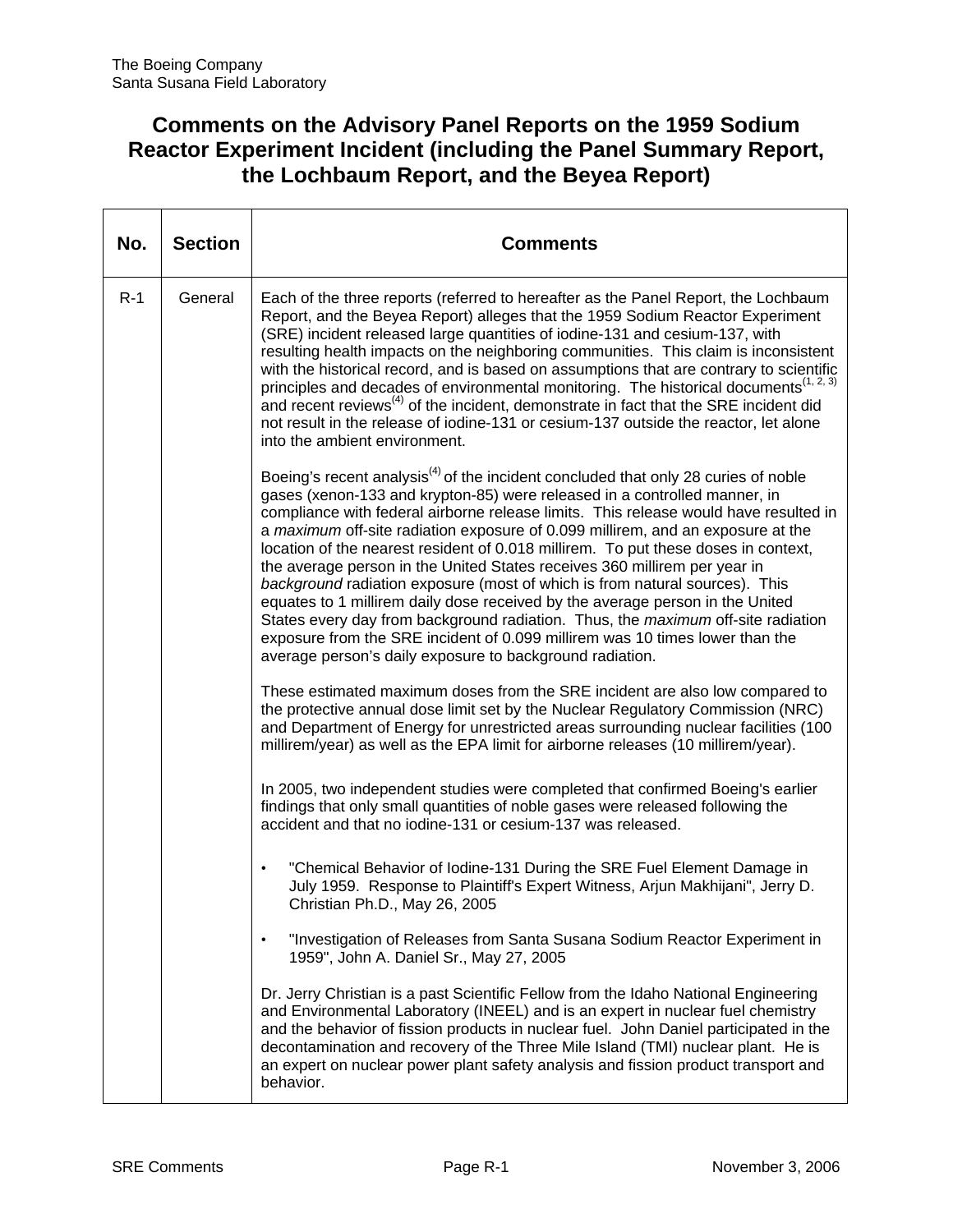| No. | <b>Section</b> | <b>Comments</b>                                                                                                                                                                                                                                                                                          |
|-----|----------------|----------------------------------------------------------------------------------------------------------------------------------------------------------------------------------------------------------------------------------------------------------------------------------------------------------|
|     |                | The principal conclusions of these two independent studies were:                                                                                                                                                                                                                                         |
|     |                | Only very limited melting of an iron-uranium eutectic (alloy) occurred, causing<br>$\bullet$<br>failure of the steel cladding.                                                                                                                                                                           |
|     |                | Nearly all of the iodine-131 in the reactor stayed in the fuel as uranium tri-<br>$\bullet$<br>iodide, a solid. No elemental iodine-131 vapor was released.                                                                                                                                              |
|     |                | Approximately 1% of the iodine-131 (16 curies) was released from the fuel into<br>$\bullet$<br>the sodium coolant in the reactor core. It then formed sodium iodide, a solid,<br>and stayed in the reactor coolant system.                                                                               |
|     |                | Approximately 1% of cesium-137 (28 curies) was released from the fuel into the<br>$\bullet$<br>sodium coolant in the reactor core, and all of this cesium-137 stayed in the<br>reactor coolant system.                                                                                                   |
|     |                | Measurements of the reactor cover gas indicated only noble gases (xenon-133)<br>$\bullet$<br>and krypton-85) were present. No iodine-131 or cesium-137 was detected in<br>the cover gas, which is contrary to the alleged pathway for release through the<br>stack, as theorized by the Lochbaum Report. |
|     |                | Only very limited quantities of noble gases (xenon-133 and krypton-85) were<br>$\bullet$<br>released to the environment from the stack.                                                                                                                                                                  |
|     |                | Several quotes from the historical record reinforce these conclusions:                                                                                                                                                                                                                                   |
|     |                | "Even though iodine is very volatile, it did not escape to the cover gas because it<br>undoubtedly combined with the sodium as rapidly as it was evolved. No iodine was<br>ever detected in reactor cover gas samples," (NAA-SR-4488 <sup>(1)</sup> , page IV-C-5).                                      |
|     |                | "Only Xe and Kr isotopes were identified in the reactor cover gas system. This<br>confirms the previously held premise that the sodium coolant forms an effective<br>trapping agent for all but rare gas [noble gas] isotopes," (NAA-SR-6890 <sup>(3)</sup> , page 23).                                  |
|     |                | "Examination of the recovered fuel slugs from damaged [fuel] elements showed no<br>evidence of significant melting," (NAA-SR-6890 <sup>(3)</sup> , page 21).                                                                                                                                             |
|     |                | "With the exception of inert gases, Xe-133 and Kr-85, all of the fission fragments<br>remained in the sodium " (NAA-SR-4488-Suppl <sup>(2)</sup> , page III-20).                                                                                                                                         |
|     |                | (1) NAA-SR-4488, "SRE Fuel Element Damage - Interim Report", A. A. Jarrett<br>(Editor), November 15, 1959                                                                                                                                                                                                |
|     |                | (2) NAA-SR-4488 (Suppl.), "SRE Fuel Element Damage - Final Report", 1961                                                                                                                                                                                                                                 |
|     |                | (3) NAA-SR-6890, "Distribution of Fission Product Contamination in the SRE", R.<br>S. Hart, March 1, 1962                                                                                                                                                                                                |
|     |                | (4) Letter to Elizabeth Crawford from Phil Rutherford, "Sodium Reactor Experiment<br>(SRE) Original Release Data", January 21, 2005                                                                                                                                                                      |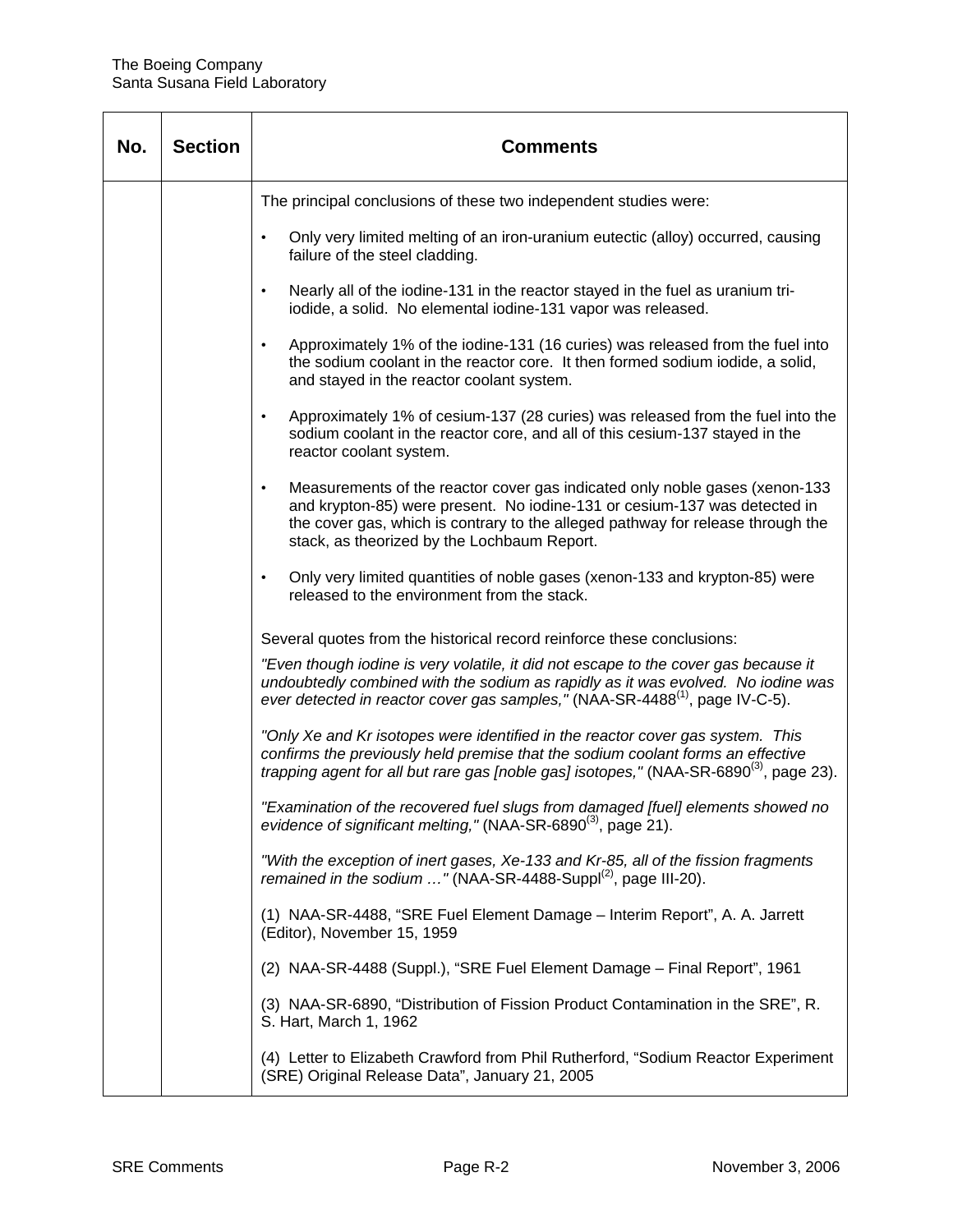| No.   | <b>Section</b> | Comments                                                                                                                                                                                                                                                                                                                                                                                                                                                                                                                                                                                                                                                                                                                                                |
|-------|----------------|---------------------------------------------------------------------------------------------------------------------------------------------------------------------------------------------------------------------------------------------------------------------------------------------------------------------------------------------------------------------------------------------------------------------------------------------------------------------------------------------------------------------------------------------------------------------------------------------------------------------------------------------------------------------------------------------------------------------------------------------------------|
| $R-2$ | General        | Several key quotations from the "Introduction and Overview" section of Dr.<br>Christian's report <sup>(1)</sup> follow,                                                                                                                                                                                                                                                                                                                                                                                                                                                                                                                                                                                                                                 |
|       |                | "The increased temperature with uranium fuel slugs in contact with the<br>stainless steel cladding caused rapid diffusion of uranium into and alloying with<br>the stainless steel. At locations where the temperature exceeded the melting<br>point of the iron-uranium eutectic, 1337 °F (725 °C), this diffusion resulted in<br>the formation of an alloy with some liquid phase present. This alloying<br>ultimately resulted in failure of the cladding of some of the fuel elements,<br>though the fuel did not melt  The melting temperature of uranium, 2075°F<br>(1135 °C), was not reached."                                                                                                                                                  |
|       |                | "As explained in the text below, the incident did not result in significant release<br>$\bullet$<br>of any fission products, including gases, from the failed-cladding fuels. Of the<br>small quantities released from the fuel, most, including all of the released<br>iodine, were trapped in the sodium. Only small fractions of xenon and krypton<br>escaped from the fuel and through the sodium into the cover gas. Xenon and<br>krypton are not soluble in or chemically reactive with sodium. About 1% or less<br>of failed element fission product inventory of non-volatiles, including iodine as a<br>salt, was found in the sodium. No iodine-131 was found in the cover gas."                                                              |
|       |                | "The conclusion from all these considerations is that fission product iodine<br>formed uranium tri-iodide and/or cesium iodide in the metallic fuel and was not<br>released from the fuel as a gas. Based on considerations of the chemistry of<br>iodine in the fuel that would make it behave similarly to other non-volatile fission<br>products, on I-131 measured in the sodium, and on the lack of I-131 in the<br>cover gas, only between 0.3 and 1.3 percent (depending on the assumed date<br>of release) of the iodine-131 was released from the failed fuel elements. Of<br>that released, all was captured and retained in the sodium coolant. No iodine<br>was released to the stack. Details of the analyses are provided in the report." |
|       |                | (1) "Chemical Behavior of Iodine-131 During the SRE Fuel Element Damage in<br>July 1959. Response to Plaintiff's Expert Witness, Arjun Makhijani", Jerry D.<br>Christian Ph.D., May 26, 2005                                                                                                                                                                                                                                                                                                                                                                                                                                                                                                                                                            |
| $R-3$ | General        | Industry Experience for the Retention of Iodine-131 and Cesium-137 in<br><b>Sodium</b>                                                                                                                                                                                                                                                                                                                                                                                                                                                                                                                                                                                                                                                                  |
|       |                | Evidence from the SRE post-accident measurements of sodium and cover gas<br>indicates that no iodine-131 and cesium-137 escaped from the sodium into the<br>cover gas, and therefore neither of these fission products was released to the<br>environment. This evidence is supported by a large amount of operational history<br>and research into fission product behavior in sodium coolant.                                                                                                                                                                                                                                                                                                                                                         |
|       |                | The International Atomic Energy Agency (IAEA) <sup>(1)</sup> stated in 1973,                                                                                                                                                                                                                                                                                                                                                                                                                                                                                                                                                                                                                                                                            |
|       |                | "Because of its chemical nature, iodine has a very high affinity for sodium.<br>Thus it would be expected that essentially all of the iodine entering the<br>primary coolant would immediately react with the sodium and be retained in<br>the primary system. Experience with operating LMFBRs [liquid metal fast                                                                                                                                                                                                                                                                                                                                                                                                                                      |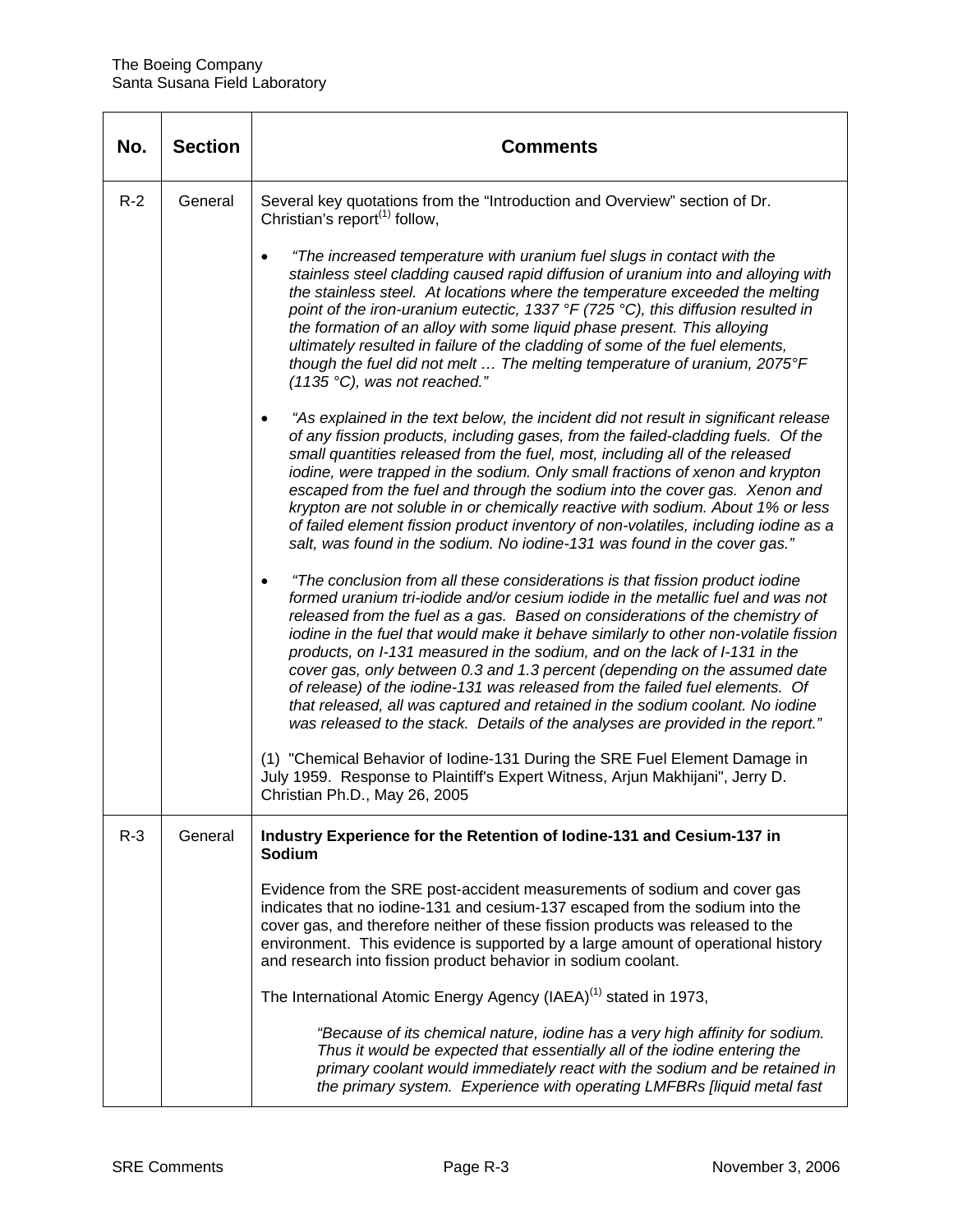| No. | <b>Section</b> | <b>Comments</b>                                                                                                                                                                                                                                                                                                                                                                                                                                                                                                                                                                                                                                                                                                                                                                                                     |
|-----|----------------|---------------------------------------------------------------------------------------------------------------------------------------------------------------------------------------------------------------------------------------------------------------------------------------------------------------------------------------------------------------------------------------------------------------------------------------------------------------------------------------------------------------------------------------------------------------------------------------------------------------------------------------------------------------------------------------------------------------------------------------------------------------------------------------------------------------------|
|     |                | breeder reactors] indicates that this is in fact the case." [p. 19]                                                                                                                                                                                                                                                                                                                                                                                                                                                                                                                                                                                                                                                                                                                                                 |
|     |                | Castleman <sup>(2)</sup> observed in 1970 that,                                                                                                                                                                                                                                                                                                                                                                                                                                                                                                                                                                                                                                                                                                                                                                     |
|     |                | "The results of BR-5, SRE, Fermi and EBR-II incidents showed that most of<br>the iodine released from the fuel is retained in the liquid sodium." [p. 381]                                                                                                                                                                                                                                                                                                                                                                                                                                                                                                                                                                                                                                                          |
|     |                | The Fermi-I fuel element damage incident <sup><math>(3, 4)</math></sup> provides evidence that both iodine-<br>131 and cesium-137 that may be released from fuel is retained in the sodium. The<br>Enrico Fermi reactor had a sodium-cooled metal core like the SRE. On October 5,<br>1966, a broken off piece of zirconium baffle from the inlet area at the bottom of the<br>core vessel resulted in flow restriction of the sodium and melting of one or more fuel<br>elements [4, pp. 31-37]. This was a more severe condition than during the SRE<br>incident in terms of higher fuel temperature, actual melting of the fuel, and severe<br>boiling of the sodium around the failed fuel, all of which would have been more<br>conducive to iodine releases from the fuel and through the sodium than in SRE. |
|     |                | Qualitative and quantitative measurements of the fission products contained in the<br>primary sodium coolant and the primary argon cover gas were made periodically<br>after the Fermi incident. The only radioisotopes reported were xenon and krypton,<br>both of which were used to estimate the amount of fuel damage [3, p. 80]. lodine-<br>131 was not reported as having been observed in the cover gas.                                                                                                                                                                                                                                                                                                                                                                                                     |
|     |                | Analysis of the sodium in Fermi showed the presence of cesium-137, iodine-131,<br>and other radioisotopes. The percents of fuel inventory of Cs-137 and I-131 found<br>in the Fermi sodium were identical, and similar to what was observed in SRE [3,<br>Table VII, p. 82]. The conclusion was that about 1 or 2 percent of the available<br>nonvolatile solid gamma-emitting fission products were released during melting in<br>the Fermi incident. This is similar to the fractions of failed fuel inventories, including<br>I-131, found in the SRE sodium. The cesium remains in the sodium because it is<br>released from the metal fuel as elemental cesium metal or, possibly some as<br>cesium iodide, Csl.                                                                                               |
|     |                | When present at very low concentrations in excess sodium, thermodynamic<br>calculations show that CsI will readily react with sodium to form sodium iodide, NaI<br>and elemental cesium. This is borne out by experiments by Castleman, Tang, and<br>Mackay. [2, p. 382; 401]. Sodium iodide is soluble in sodium and retained in<br>solution at low concentrations [2, p. 382; 411]. Similar thermodynamic<br>considerations show that uranium iodide in sodium converts to uranium and Nal.<br>Cesium is very soluble in its sister alkali metal sodium.                                                                                                                                                                                                                                                          |
|     |                | These observations from the Fermi fuel melting incident are consistent with<br>observations of the SRE incident that show that no I-131 reached the cover gas<br>and, just as significantly, the amount of I-131 captured by the sodium was similar to<br>cesium, only 1 to 5 percent. The fact that only a fairly small fraction of iodine was<br>found in the sodium and none in the cover gas demonstrates that very little iodine<br>was released from the metal uranium fuel. The conditions in the Fermi incident<br>would have been more conducive to iodine release from the fuel and, also, to<br>bubbling through sodium into the cover gas than in the SRE. lodine-131 was not<br>found in the Fermi reactor cover gas nor substantially in the sodium.                                                  |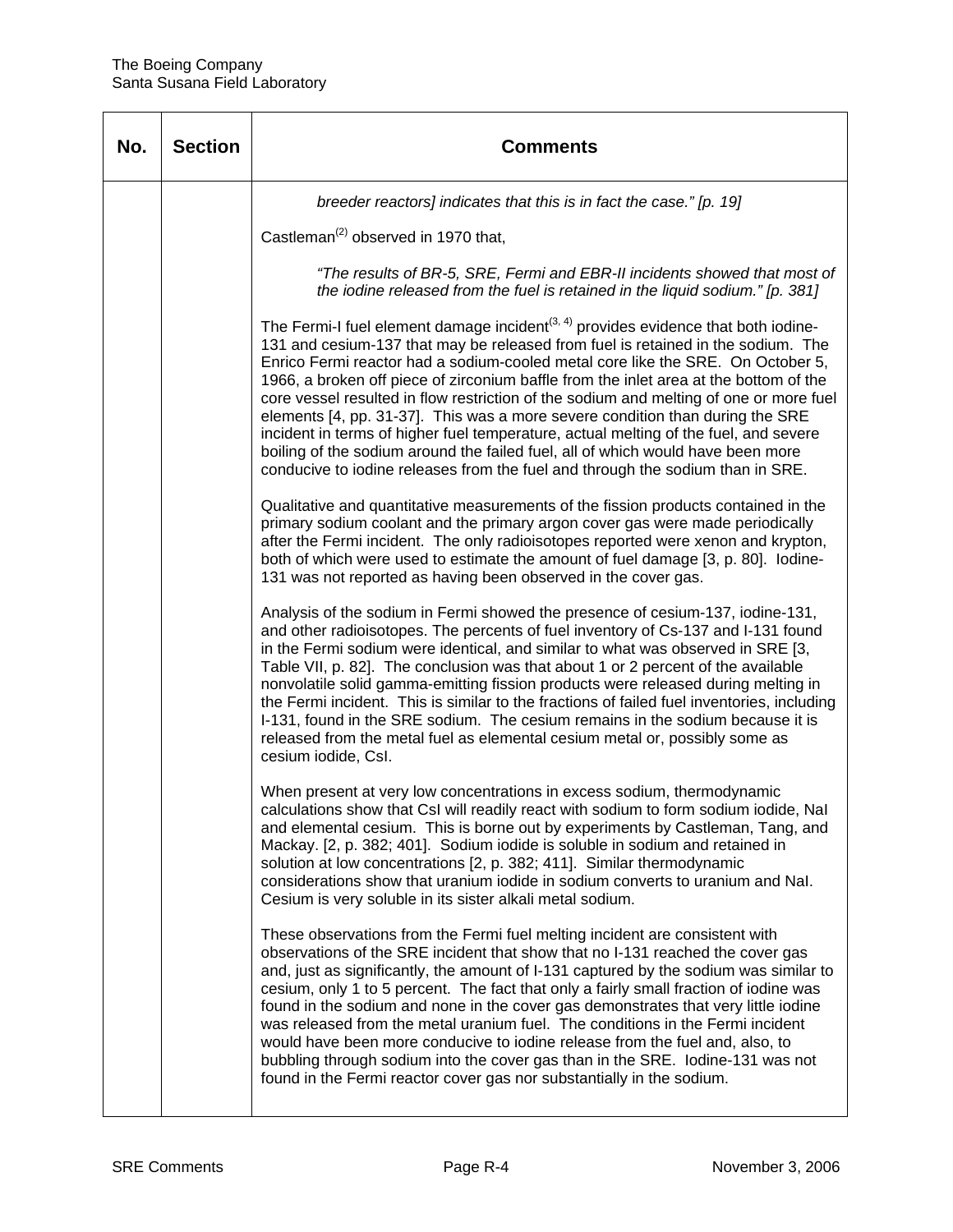| No.   | <b>Section</b> | <b>Comments</b>                                                                                                                                                                                                                                                                                                                                                                                                                                  |
|-------|----------------|--------------------------------------------------------------------------------------------------------------------------------------------------------------------------------------------------------------------------------------------------------------------------------------------------------------------------------------------------------------------------------------------------------------------------------------------------|
|       |                | (1) IAEA, "Control of Iodine in the Nuclear Industry", International Atomic Energy<br>Agency, Technical Reports Series No. 148, June 1973.                                                                                                                                                                                                                                                                                                       |
|       |                | (2) Castleman A. W., "LMFBR Safety I - Fission Product Behavior in Sodium",<br>Nuclear Safety, Vol. 11, No. 5, Sept. - Oct. 1970                                                                                                                                                                                                                                                                                                                 |
|       |                | (3) "October 5, 1966 Fuel Damage Incident at the Enrico Fermi Atomic Power<br>Plant - Status as of February 24, 1967," NP- 16750 (1967).                                                                                                                                                                                                                                                                                                         |
|       |                | (4) "Report on the Fuel Melting Incident in the Enrico Fermi Atomic Power Plant on<br>October 5, 1966," APDA-233 (December 15, 1968).                                                                                                                                                                                                                                                                                                            |
| $R-4$ | General        | The Advisory Panel (AP) reports fail to acknowledge numerous conclusions that<br>State and Federal agencies have made concerning SSFL and the surrounding<br>communities. These are enumerated below. Taken as a whole, these statements<br>by State and Federal agencies confirm that no environmental health hazard, or any<br>elevated cancer rates, has been observed as a result of the activities at the Santa<br>Susana Field Laboratory. |
| $R-5$ | General        | The Agency for Toxic Substances and Disease Registry (ATSDR), in their 1999<br>study (http://www.atsdr.cdc.gov/HAC/PHA/santa/san_toc.html), concluded:                                                                                                                                                                                                                                                                                           |
|       |                | "ATSDR has not identified an apparent public health hazard to the<br>surrounding communities because people have not been, and are currently<br>not being exposed to chemicals and radionuclides from the site at levels<br>that are likely to result in adverse health effects."                                                                                                                                                                |
| $R-6$ | General        | The Environmental Protection Agency's (EPA) conclusion following the 1995 Off-<br>Site Multimedia Study of the Brandeis-Bardin Institute and Santa Monica Mountains<br>Conservancy (http://apps.em.doe.gov/etec/EPAFS.PDF) immediately to the north of<br>the location of the SRE, was that,                                                                                                                                                     |
|       |                | "The radionuclides do not pose a threat to human health and the<br>environment."                                                                                                                                                                                                                                                                                                                                                                 |
| $R-7$ | General        | The conclusion of EPA's 2003 Hazard Ranking Assessment of Area IV of SSFL<br>(http://apps.em.doe.gov/etec/EPA-HRS.pdf) stated that                                                                                                                                                                                                                                                                                                               |
|       |                | "Radionuclides associated with historic Area IV research are not present at<br>concentrations significantly above background in the soils surrounding<br>residential communities."                                                                                                                                                                                                                                                               |
| $R-8$ | General        | The Department of Health Services made the following statement in 1992 following<br>the second of their cancer registry studies of the communities surrounding SSFL,                                                                                                                                                                                                                                                                             |
|       |                | "These analyses suggest that people living near the SSFL are not at increased risk<br>for developing cancers associated with radiation exposure."                                                                                                                                                                                                                                                                                                |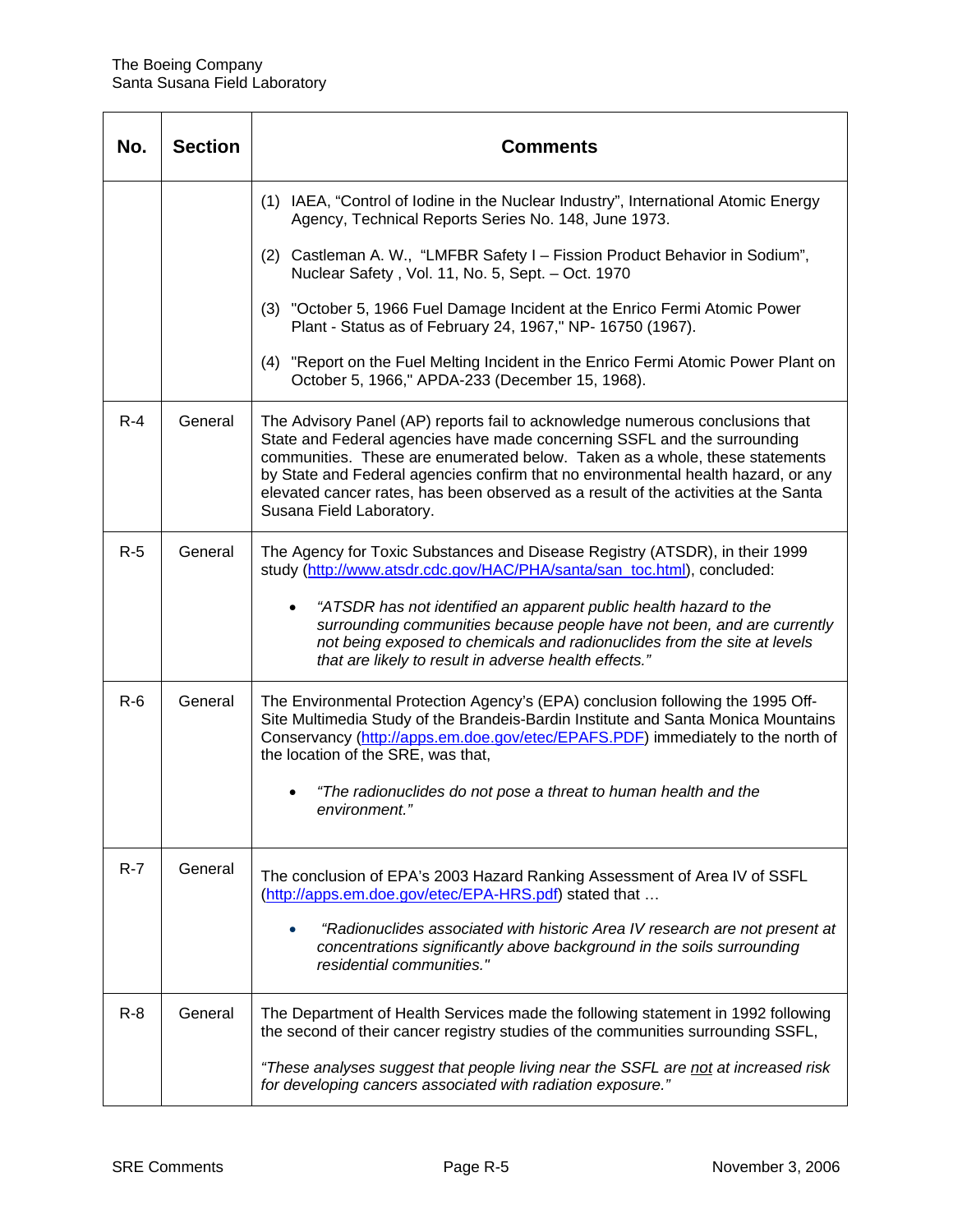| No.    | <b>Section</b> | Comments                                                                                                                                                                                                                                                                                                                                                                                                                                                                                                                                                                                                                                                                                                                                                                                                                                                                                                    |
|--------|----------------|-------------------------------------------------------------------------------------------------------------------------------------------------------------------------------------------------------------------------------------------------------------------------------------------------------------------------------------------------------------------------------------------------------------------------------------------------------------------------------------------------------------------------------------------------------------------------------------------------------------------------------------------------------------------------------------------------------------------------------------------------------------------------------------------------------------------------------------------------------------------------------------------------------------|
|        |                | "Cancer Incidence Near the Santa Susana Field Laboratory (1978-1989)",<br>California Department of Health Services, March 27, 1992.<br>An expert panel of nationally-renowned epidemiologists was hired by the<br>Department of Toxic Substances Control (DTSC) to review the three DHS cancer<br>studies. Their conclusion was,<br>"Three studies of cancer incidence in the vicinity of SSFL were reviewed  the<br>combined evidence from all three does not indicate an increased rate of cancer in<br>the regions examined. The results do not support the presence of any major<br>environmental hazard."<br>"Rocketdyne Inquiry - Summary of Findings and Report", Cal/EPA<br>Department of Toxic Substances Control", August 1999.                                                                                                                                                                   |
| $R-9$  | General        | The EPA's conclusions following its own 2000-2001 surveys of 11 prior radiological<br>facilities stated<br>"Previous DOE/Boeing surveys sampled in appropriate and representative<br>locations."<br>"Measurements made in previous surveys were accurate."<br>"EPA concurs with the conclusions made by the Department of Energy<br>$\bullet$<br>(DOE) and Boeing Rocketdyne about the locations and levels of residual<br>radioactivity."<br>"Residual radioactivity does not exceed DOE and Nuclear Regulatory (NRC)<br>established limits for unrestricted use."                                                                                                                                                                                                                                                                                                                                         |
| $R-10$ | General        | The AP reports purport to be "independent" reviews of the SRE incident, but this is<br>not a fair or accurate characterization. Dan Hirsch, the AP co-chair, is president of<br>the Committee to Bridge the Gap (www.committeetobridgethegap.org), a group<br>which has long opposed regulated activities at the SSFL. In fact, Mr. Hirsch's<br>organization presently is suing The Boeing Company in federal court regarding<br>activities at the SSFL, seeking declaratory and injunctive relief, imposition of civil<br>penalties, and costs and attorneys fees. The AP turned to the Union of Concerned<br>Scientists (www.ucsusa.org), an organization which opposes nuclear power, for the<br>preparation of the Lochbaum Report. Jan Beyea is with an organization called<br>Consulting in the Public Interest (www.cipi.com), whose web site advertises its<br>services to "plaintiff's attorneys." |
| $R-11$ | General        | Some reports in the news media have stated that the AP studies used computer<br>modeling to calculate how much radioactivity was released from the SRE accident.<br>This is not correct. Neither Mr. Lochbaum nor Dr. Beyea used computer modeling<br>to derive their estimates of radiation releases. Rather, Mr. Lochbaum simply chose<br>the half-way point between 0 and 30 percent, and chose this percentage as his<br>"release fraction" for the incident (which is then used by Dr. Beyea to derive his<br>estimate regarding SRE releases).                                                                                                                                                                                                                                                                                                                                                        |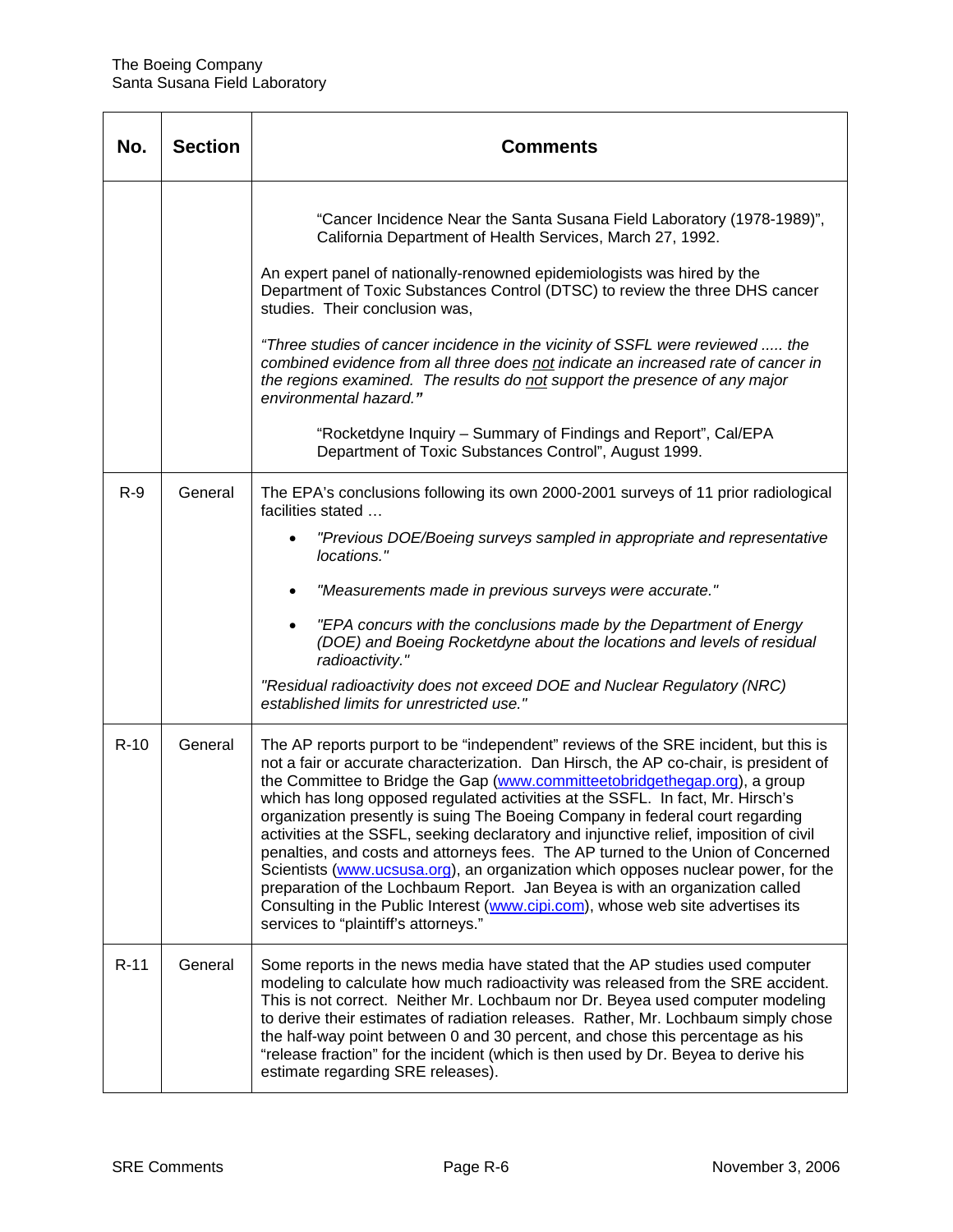| No.    | <b>Section</b>                       | <b>Comments</b>                                                                                                                                                                                                                                                                                                                                                                                                                                                                                               |
|--------|--------------------------------------|---------------------------------------------------------------------------------------------------------------------------------------------------------------------------------------------------------------------------------------------------------------------------------------------------------------------------------------------------------------------------------------------------------------------------------------------------------------------------------------------------------------|
| $R-12$ | Panel<br>Report,<br>Pages 5<br>and 6 | Reference is made to the 1997 and 1999 UCLA reports of Rocketdyne radiation<br>workers and rocket test stand workers. No reference is made, however, to the<br>more extensive report, sponsored by Boeing and the United Aerospace Workers<br>(UAW), that was released in April 2005.                                                                                                                                                                                                                         |
|        |                                      | The Boeing/UAW study was performed by experienced radiation epidemiologists.<br>The principal investigator was Dr. John Boice of the International Epidemiology<br>Institute (IEI), and the study was overseen by a Science Committee of epidemiology<br>and public health experts headed by Dr. John Peters of the University of Southern<br>California.                                                                                                                                                     |
|        |                                      | The IEI Research team found no consistent or credible evidence that employment<br>at Rocketdyne had adversely affected worker mortality.                                                                                                                                                                                                                                                                                                                                                                      |
|        |                                      | The Science Committee likewise concluded that, based on the results of the study,                                                                                                                                                                                                                                                                                                                                                                                                                             |
|        |                                      | The Rocketdyne workforce had a much lower overall mortality than the rate<br>observed in the California population                                                                                                                                                                                                                                                                                                                                                                                            |
|        |                                      | There is no evidence that working conditions caused increased mortality in<br>the Rocketdyne workforce                                                                                                                                                                                                                                                                                                                                                                                                        |
|        |                                      | The report can be found at:<br>http://www.boeing.com/aboutus/environment/santa_susana/healthstudy.html.                                                                                                                                                                                                                                                                                                                                                                                                       |
| $R-13$ | Panel<br>Report,<br>Page 10          | Reference is made in the Panel Report to several reactor incidents at SSFL. The<br>incidents are discussed below.                                                                                                                                                                                                                                                                                                                                                                                             |
|        |                                      | AE <sub>6</sub>                                                                                                                                                                                                                                                                                                                                                                                                                                                                                               |
|        |                                      | In March 25, 1959, a release of fission gas within the AE-6 reactor occurred when<br>an operational error was made during the transfer of gases from the reactor core to<br>the holdup tank. This resulted in the release of a small amount of fission products<br>into the reactor room and in the contamination of three members on the operating<br>staff. The contamination was cleaned up quickly and effectively, and there were no<br>measurable radiation exposures to any of the personnel involved. |
|        |                                      | Calculations based on the operation of the reactor prior to the incident show that<br>maximum release of fission gas in the reactor room would have been less than<br>approximately 10 millicuries, principally Xe-135, and the building volume was<br>sufficient to dilute the activity to a concentration essentially equal to the<br>occupationally permitted concentration for continuous 40-hour/week exposure.                                                                                          |
|        |                                      | There was no indication of any release to the environment.                                                                                                                                                                                                                                                                                                                                                                                                                                                    |
|        |                                      | NAA-SR-MEMO 3757, "Release of Fission Gases from the AE-6 Reactor."                                                                                                                                                                                                                                                                                                                                                                                                                                           |
|        |                                      |                                                                                                                                                                                                                                                                                                                                                                                                                                                                                                               |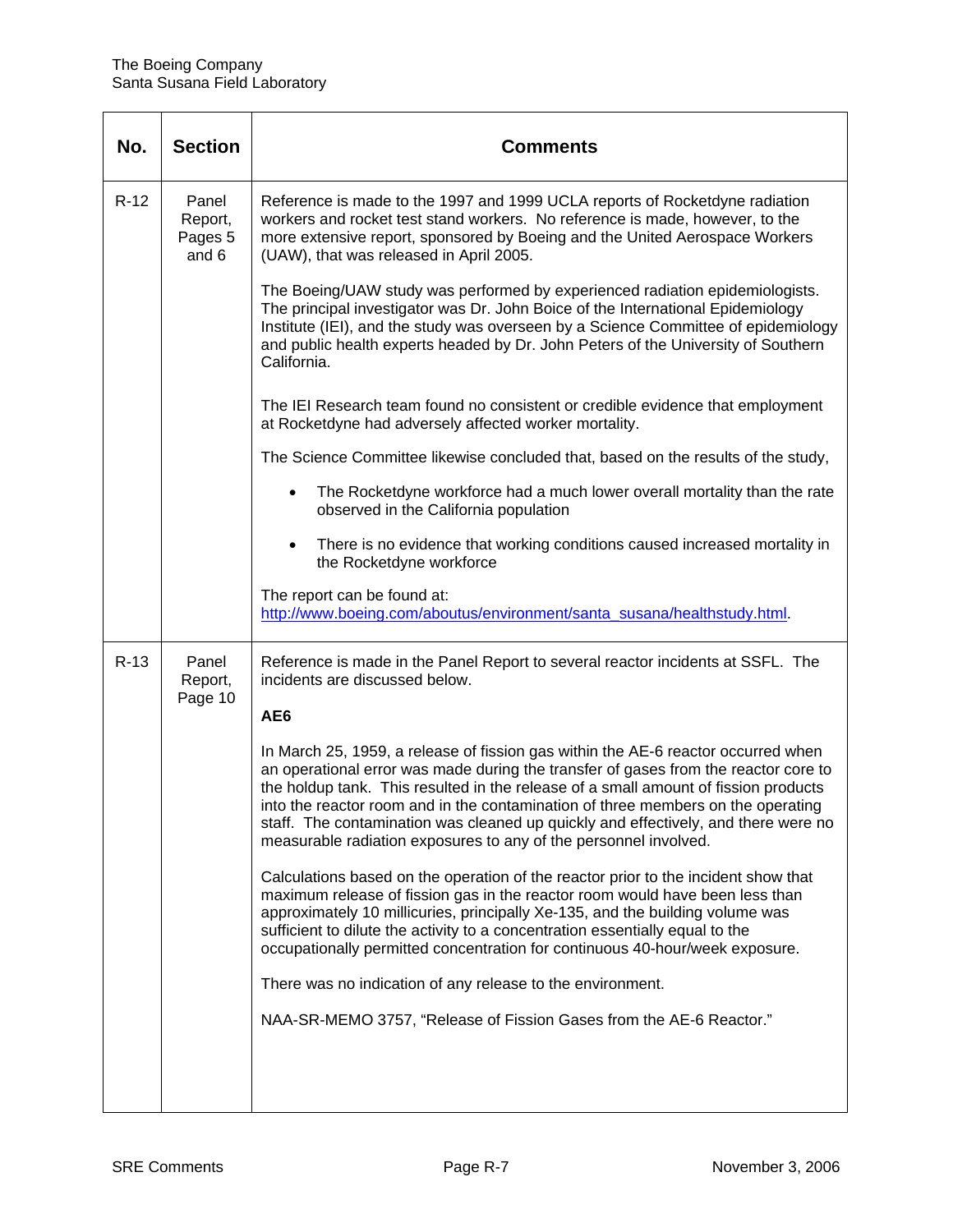| No.    | <b>Section</b>               | Comments                                                                                                                                                                                                                                                                                                                                                                                                                                    |
|--------|------------------------------|---------------------------------------------------------------------------------------------------------------------------------------------------------------------------------------------------------------------------------------------------------------------------------------------------------------------------------------------------------------------------------------------------------------------------------------------|
|        |                              | S8ER (1964)                                                                                                                                                                                                                                                                                                                                                                                                                                 |
|        |                              | During the operating life of the reactor core, 80% of the fuel swelled and the<br>cladding developed cracks. This resulted in a slow escape of fission products into<br>the coolant. All radioactivity was retained in the coolant system and cleaned up<br>with the normal coolant cleaning systems. This was not an accident (or even<br>incident), but was reported in the literature on sodium-cooled fuel rod operating<br>experience. |
|        |                              | No release to the environment occurred.                                                                                                                                                                                                                                                                                                                                                                                                     |
|        |                              | Al-AEC-MEMO-12790, "Survey of Fission and Corrosion Product Activity in Sodium<br>or NaK Cooled Reactors", February 28, 1969.                                                                                                                                                                                                                                                                                                               |
|        |                              | Al-AEC-13070. "SNAP 8 Summary Report." September 24, 1973.                                                                                                                                                                                                                                                                                                                                                                                  |
|        |                              | S8DR (1969)                                                                                                                                                                                                                                                                                                                                                                                                                                 |
|        |                              | As with the above discussion on S8ER, similar fuel rod failures (e.g. clad swelling<br>and cracking) occurred in the S8DR reactor. This was not an accident, and did not<br>result in any release of radioactivity from the NaK coolant.                                                                                                                                                                                                    |
|        |                              | No release to the environment occurred.                                                                                                                                                                                                                                                                                                                                                                                                     |
|        |                              | Letter from M. Klein (USAEC) to J. J. Flaherty (AI), Untitled, 3206AT, October 29,<br>1969.                                                                                                                                                                                                                                                                                                                                                 |
|        |                              | AI-AEC-13071. "Summary of SNAP 8 Developmental Reactor (S8DR) Operations."<br>June 22, 1973.                                                                                                                                                                                                                                                                                                                                                |
|        |                              | AI-AEC-13070. "SNAP 8 Summary Report." September 24, 1973.                                                                                                                                                                                                                                                                                                                                                                                  |
|        |                              |                                                                                                                                                                                                                                                                                                                                                                                                                                             |
| $R-14$ | Panel<br>Report,<br>Page 10  | Reference is made to plutonium allegedly detected in offsite soils immediately to<br>the north of the SSFL.                                                                                                                                                                                                                                                                                                                                 |
|        |                              | One location just to the north of the SSFL boundary had detectable, but low levels<br>of plutonium-238 during the 1992 Brandeis Bardeen Institute/Santa Monica<br>Mountains Conservancy sampling project. Subsequent sampling in the same<br>location, however, failed to confirm any detectable plutonium-238. The land is now<br>owned by Boeing.                                                                                         |
|        |                              | See report at<br>http://apps.em.doe.gov/etec/7727_1995_0119_MHI_AddSoilandWaterSamp.pdf.pdf                                                                                                                                                                                                                                                                                                                                                 |
| $R-15$ | Panel<br>Report,<br>Pages 13 | Reference is made in the Panel Report to the 1989 Dempsey review of the SSFL<br>radiological monitoring program.                                                                                                                                                                                                                                                                                                                            |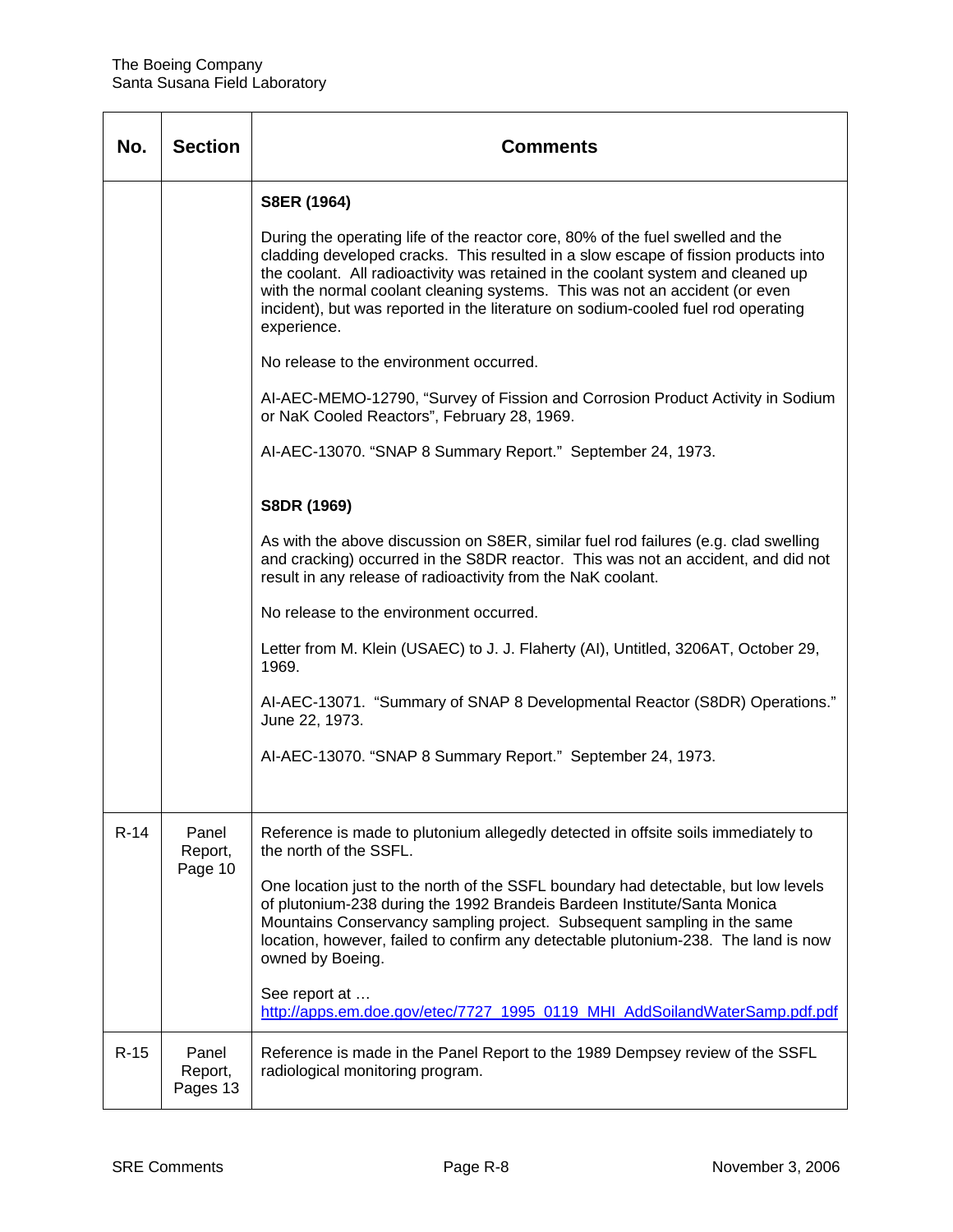| No.    | <b>Section</b>              | <b>Comments</b>                                                                                                                                                                                                                                                                                                                                                                                                                                                                                                                                                                                                                                                                                                                                                                                                                                                                                                                                                                                                                                                                                                                                                                                                                                                                                                                                                                                         |
|--------|-----------------------------|---------------------------------------------------------------------------------------------------------------------------------------------------------------------------------------------------------------------------------------------------------------------------------------------------------------------------------------------------------------------------------------------------------------------------------------------------------------------------------------------------------------------------------------------------------------------------------------------------------------------------------------------------------------------------------------------------------------------------------------------------------------------------------------------------------------------------------------------------------------------------------------------------------------------------------------------------------------------------------------------------------------------------------------------------------------------------------------------------------------------------------------------------------------------------------------------------------------------------------------------------------------------------------------------------------------------------------------------------------------------------------------------------------|
|        | and 14                      | It is Boeing's view that the criticisms of the program in the Dempsey review were<br>addressed, corrected, or answered in a Rockwell report, N001SRR140115, "Recent<br>Reviews of Rocketdyne Environmental Monitoring Program," June 28, 1991. This<br>document also contains two additional independent reviews of the program which in<br>general respond to the Dempsey criticisms. ATSDR and UCLA were provided with<br>a copy of this report for their studies.                                                                                                                                                                                                                                                                                                                                                                                                                                                                                                                                                                                                                                                                                                                                                                                                                                                                                                                                    |
| $R-16$ | Panel<br>Report,<br>Page 14 | Reference is made to the filtering of water samples.<br>The following addresses the issue of filtered vs. unfiltered water. Water with low<br>turbidity (low suspended solids) has been shown to have no statistical difference<br>between filtered and unfiltered samples (EPA groundwater study <sup>1</sup> , DHS<br>groundwater study <sup>2</sup> , and Boeing surface water studies). Water with high turbidity<br>(high suspended solids, muddy water) does result in significant differences in gross<br>alpha activity (Boeing groundwater study <sup>3</sup> ). However, subsequent uranium isotopic<br>analysis has demonstrated that the uranium content of the suspended solids<br>accounts for the difference. When uranium is subtracted from the gross alpha (as<br>EPA protocols require) then alpha maximum contaminant levels (MCLs) are met.<br>Inspection of the uranium isotopic ratios also demonstrates that the uranium is<br>naturally occurring and not enriched or processed.<br>1. "Rocketdyne Technical Support/Field Oversight - Groundwater Split<br>Sampling Report," prepared by Tetra Tech for EPA, Region 9, June 23,<br>1998.<br>2. "Ahmanson Ranch Groundwater Sampling of June 2003," Department of<br>Health Services Radiologic Health Branch.<br>3. "SSFL Groundwater Monitoring Report for SSFL - Second Quarter<br>2006," Hailey & Aldrich, September 2006. |
| $R-17$ | Panel<br>Report,<br>Page 17 | The Panel Report reiterates Mr. Lochbaum's claim of large fractions of the reactor's<br>fission product inventory being released.<br>Mr. Lochbaum starts with the observation that 13 of 43 (or approximately 30%) of<br>the fuel elements were damaged. He assumes that all of the parts of these 13 fuel<br>elements were damaged and/or melted (although this assumption is not supported),<br>and he therefore assumes that 30% of the core's fission product inventory was<br>released to the environment. This is his "upper bound" estimate. He then<br>acknowledges that a large fraction of the fission products would have been retained<br>in the reactor system by a variety of means. He derives an unsupported estimate<br>that the fraction of radioactivity released from the fuel into the sodium coolant would<br>be 10%, and he then assumes that the release fraction from the cover gas to the<br>environment would be 10% (for cesium-137) and 100% for iodine-131. Thus, the<br>lower bound release therefore appears to be $0.3 \times 0.1 \times 0.1 = 0.03 = 0.3\%$ for<br>cesium-137 and $0.3 \times 0.1 \times 1.0 = .03 = 3\%$ for iodine-131. He then says that the<br>best estimate release would be the average of the upper and lower bound, or $\sim$<br>15%.<br>Mr. Lochbaum's release fractions do not account for the fact that any iodine-131 or                  |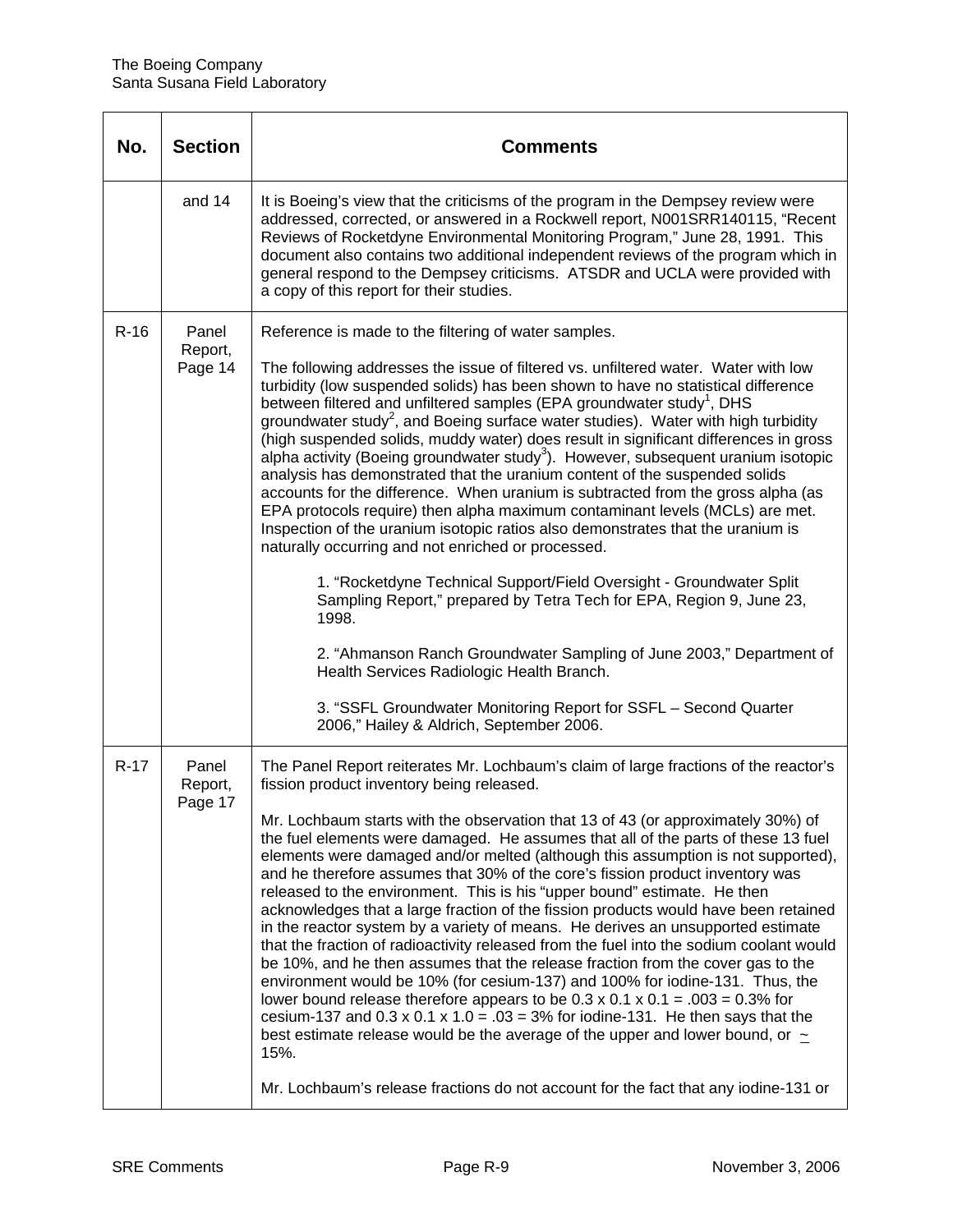| No.    | <b>Section</b>                        | <b>Comments</b>                                                                                                                                                                                                                                                                                                                                                                                                                                                                                                                                                                                                                                                                                                                                                                                                                                                                                                                                                                                                                                                                                                                                                                                                                                    |
|--------|---------------------------------------|----------------------------------------------------------------------------------------------------------------------------------------------------------------------------------------------------------------------------------------------------------------------------------------------------------------------------------------------------------------------------------------------------------------------------------------------------------------------------------------------------------------------------------------------------------------------------------------------------------------------------------------------------------------------------------------------------------------------------------------------------------------------------------------------------------------------------------------------------------------------------------------------------------------------------------------------------------------------------------------------------------------------------------------------------------------------------------------------------------------------------------------------------------------------------------------------------------------------------------------------------|
|        |                                       | cesium-137 released from the fuel would have been retained by the sodium<br>coolant. Because the sodium coolant would bind up any iodine-131 and cesium-<br>137 upon contact, this coolant acted as a six-foot deep protective barrier between<br>the reactor core and cover gas. Yet Mr. Lochbaum assumes that 100% of these<br>fission products would have somehow migrated up through this pool of sodium<br>above the core without coming into any contact with it.                                                                                                                                                                                                                                                                                                                                                                                                                                                                                                                                                                                                                                                                                                                                                                            |
| $R-18$ | Panel<br>Report,<br>Page 18           | Mr. Lochbaum does not provide an estimate of iodine-131 or cesium-137 inventory,<br>or an estimate of number of curies released.<br>The Panel Report uses Mr. Lochbaum's release fraction estimates to imply the<br>upper bound number of curies released was 13,000 curies of iodine-131 and 2,600<br>curies of cesium-137, and a best estimate release of 6,500 curies of iodine-131 and<br>1,300 curies of cesium-137. This would require a total core inventory of iodine-131<br>and cesium-137 to be ~43,000 curies and 8,700 curies respectively. The Panel<br>states that these inventories are based on Atomics International data, but that is not<br>entirely correct.                                                                                                                                                                                                                                                                                                                                                                                                                                                                                                                                                                   |
|        |                                       | Table IV of NAA-SR-6890 <sup>1</sup> gives the iodine-131 and cesium-137 core inventories<br>as 16,800 curies and 8,700 curies respectively. Thus the Panel has used the<br>correct 1962 estimate for cesium-137, but has used a value for the iodine-131 that<br>is a factor of 2.6 too large. Hence, the Panel's estimates of iodine-131 releases are<br>too large by a factor of 2.6 even if Mr. Lochbaum's release fractions are correct,<br>which they are not.<br>(1) NAA-SR-6890, "Distribution of Fission Product Contamination in the SRE",<br>R.S. Hart, March 1, 1962.                                                                                                                                                                                                                                                                                                                                                                                                                                                                                                                                                                                                                                                                  |
| $R-19$ | Panel<br>Report,<br>Page 18<br>and 19 | The Panel report compares its estimated release of iodine-131 with that of TMI<br>(which released 17 curies of iodine-131). The implication is that the SRE was<br>worse than TMI.<br>The Panel Report claims that 6,500 curies of iodine-131 and 1,300 curies of<br>cesium-137 were released following the SRE accident. Dr. Beyea offers yet<br>another set of estimated releases of between 1,500 and 4,000 curies of iodine-131<br>and about 400 curies of cesium-137.<br>Both sets of estimates are incorrect.<br>Boeing's documented measured release data shows that a total of 28 curies of<br>noble gases (9 curies of krypton-85 and 19 curies of xenon-133) were released<br>following the SRE accident.<br>The reported iodine-131 release from TMI <sup>(1)</sup> was 17 curies and the reported noble<br>gas release was 2.4 million to 13 million curies. Therefore, TMI was actually at<br>least 86,000 to 460,000 times worse than the SRE release <sup>(2)</sup> .<br>The expected number of total additional cancer deaths from TMI was calculated to<br>be 0.7 in a population of 2,000,000 living within 50 miles. This means that possibly<br>zero, and most likely one person, would be expected to die of cancer from TMI. |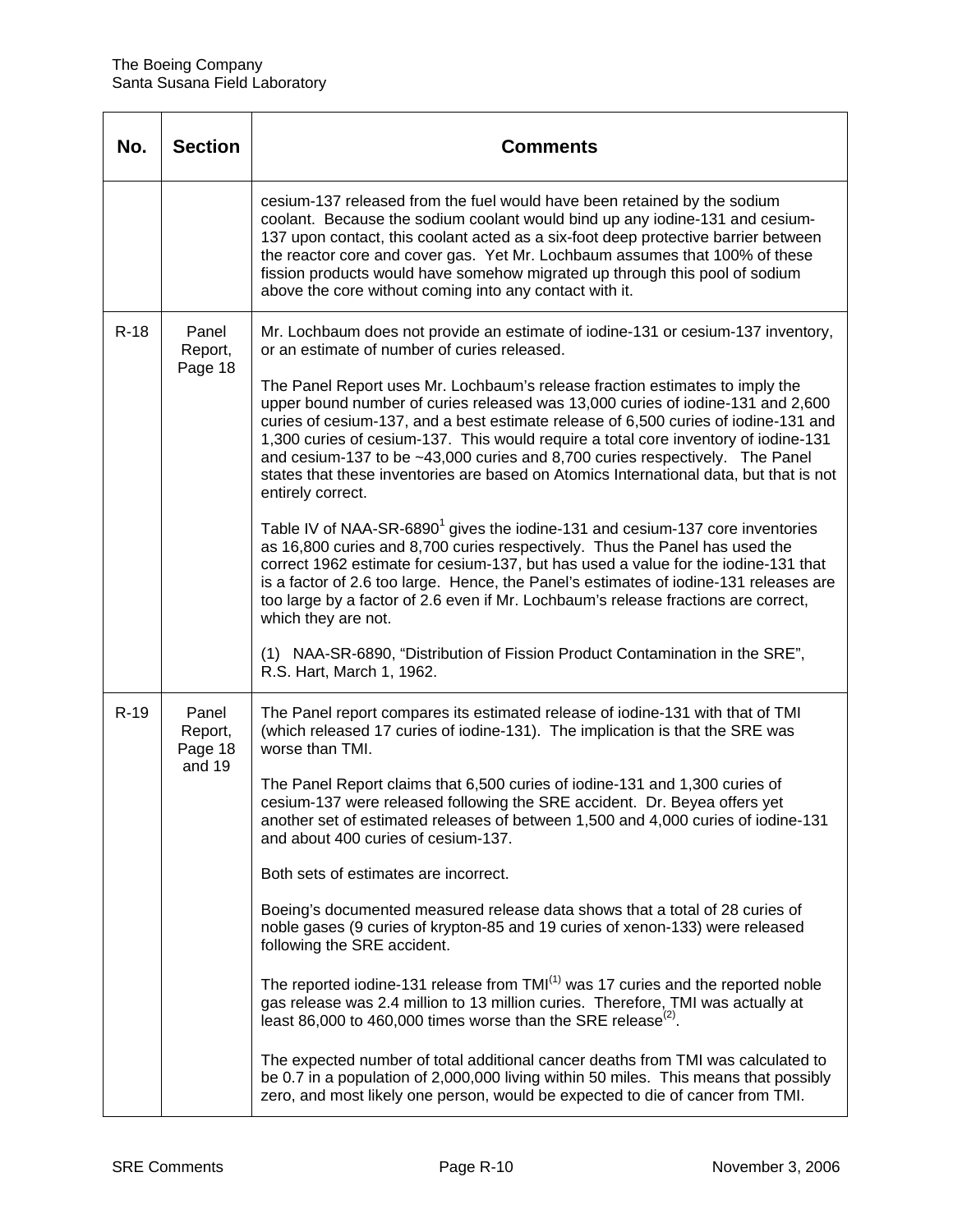| No.    | <b>Section</b>                        | <b>Comments</b>                                                                                                                                                                                                                                                                                                                                                                                                                                                                                                                                                                                                                    |
|--------|---------------------------------------|------------------------------------------------------------------------------------------------------------------------------------------------------------------------------------------------------------------------------------------------------------------------------------------------------------------------------------------------------------------------------------------------------------------------------------------------------------------------------------------------------------------------------------------------------------------------------------------------------------------------------------|
|        |                                       | Considering the much smaller SRE release of 28 curies of noble gases, there is no<br>evidence that the SRE incident could have had any impact on community incidence<br>of cancer.                                                                                                                                                                                                                                                                                                                                                                                                                                                 |
|        |                                       | (1) All TMI data has been taken from the President's Commission on TMI.<br>http://www.pddoc.com/tmi2/kemeny/index.html.                                                                                                                                                                                                                                                                                                                                                                                                                                                                                                            |
| $R-20$ | Panel<br>Report,<br>Page 19<br>and 20 | The Panel argues that the risk from radiation exposure is an order of magnitude<br>higher than that assumed by regulatory agencies.                                                                                                                                                                                                                                                                                                                                                                                                                                                                                                |
|        |                                       | If the Panel's assertion were correct, the cancer risk from background radiation<br>would be approximately 50% of the total cancer risk in society.                                                                                                                                                                                                                                                                                                                                                                                                                                                                                |
|        |                                       | The BEIR VII committee (http://www.nap.edu/books/030909156X/html) confirmed<br>the position of the earlier BEIR V committee that the linear no threshold (LNT)<br>model of radiation risk is appropriate and that there is no threshold.                                                                                                                                                                                                                                                                                                                                                                                           |
|        |                                       | BEIR VII defines low doses of ionizing radiation as less than 100 mSv<br>(10,000 mrem).                                                                                                                                                                                                                                                                                                                                                                                                                                                                                                                                            |
|        |                                       | BEIR VII states that "at doses of 100 mSv (10,000 mrem) or less, statistical<br>limitations make it difficult to evaluate cancer risk in humans."                                                                                                                                                                                                                                                                                                                                                                                                                                                                                  |
|        |                                       | BEIR VII states that "at low doses the number of radiation induced cancers<br>$\bullet$<br>is small."                                                                                                                                                                                                                                                                                                                                                                                                                                                                                                                              |
|        |                                       | BEIR VII states that "approximately one individual in 100 persons would be<br>$\bullet$<br>expected to develop cancer (solid cancer or leukemia) from a dose of 100<br>mSv (10,000 mrem) while approximately 42 of the 100 individuals would be<br>expected to develop solid cancer or leukemia from other causes."                                                                                                                                                                                                                                                                                                                |
|        |                                       | BEIR VII establishes fatal cancer risk of ~0.0056 per 100 mSv (10,000<br>$\bullet$<br>mrem) for solid cancers and leukemia (average of male and female risks).<br>This is almost identical to the fatal cancer risk from ICRP 60 (1990) of<br>0.005 per 100 mSv derived from BEIR V.                                                                                                                                                                                                                                                                                                                                               |
|        |                                       | Nonetheless, it is important to understand that the LNT model is a hypothetical<br>statistical model, and that its use at low dose rates is extremely conservative.<br>There is little or no scientific evidence that small variations in radiation exposure,<br>much less than the variability in natural background radiation levels, result in any<br>real or measurable increase in cancer risks. The following scientific, professional,<br>and governmental bodies support the concept of a threshold at about 5,000 to<br>10,000 millirem above background, below which there is no cancer risk from<br>radiation exposure. |
|        |                                       | The National Academy of Sciences states, "With few exceptions,<br>however, [cancer] effects have been observed only at relatively high doses<br>and high dose rates. Studies of populations, chronically exposed to low<br>level radiation, such as those residing in regions of elevated natural<br>background radiation [10 - 100 times average US levels], have not shown                                                                                                                                                                                                                                                       |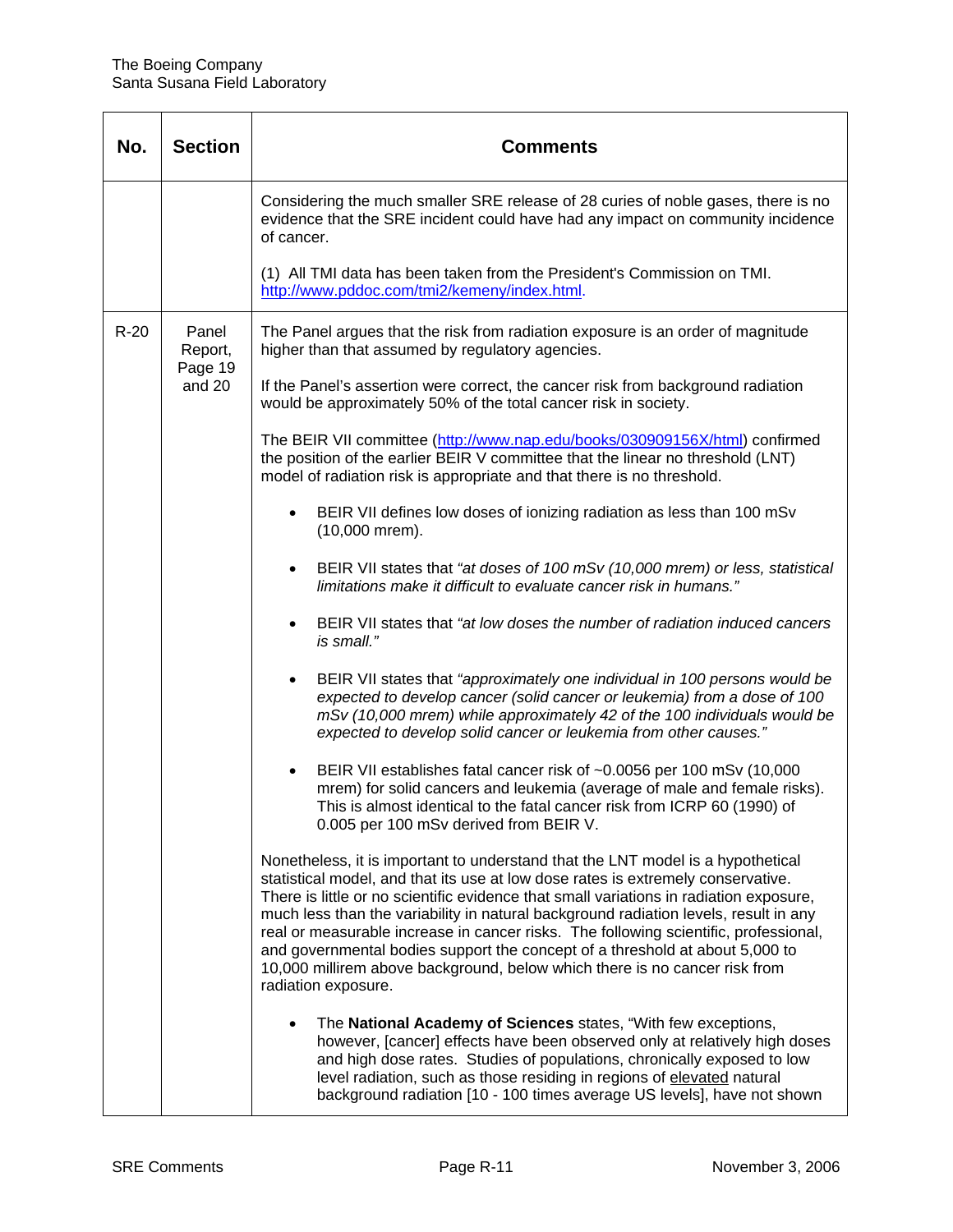| No.    | <b>Section</b>                                                                       | <b>Comments</b>                                                                                                                                                                                                                                                                                                                                                                                                                                                                                                                                                                                                                                                                                                                                                                                                                                                                                                                                                                                                                                                                                                                                                                                                                                                                                                                                                                                                                                                                                                                                                                                                                                                                                                                                                                                                |
|--------|--------------------------------------------------------------------------------------|----------------------------------------------------------------------------------------------------------------------------------------------------------------------------------------------------------------------------------------------------------------------------------------------------------------------------------------------------------------------------------------------------------------------------------------------------------------------------------------------------------------------------------------------------------------------------------------------------------------------------------------------------------------------------------------------------------------------------------------------------------------------------------------------------------------------------------------------------------------------------------------------------------------------------------------------------------------------------------------------------------------------------------------------------------------------------------------------------------------------------------------------------------------------------------------------------------------------------------------------------------------------------------------------------------------------------------------------------------------------------------------------------------------------------------------------------------------------------------------------------------------------------------------------------------------------------------------------------------------------------------------------------------------------------------------------------------------------------------------------------------------------------------------------------------------|
|        |                                                                                      | consistent or conclusive evidence of an associated increase in the risk of<br>cancer." Health Effects of Low Levels of Ionizing Radiation. Committee on<br>the Biological Effects of Ionizing Radiation (BEIR V), page 5. National<br>Academy of Sciences, 1990.<br>(http://newton.nap.edu/books/0309039959/html/5.html#pagetop)<br>The Health Physics Society states, "The Health Physics Society<br>$\bullet$<br>recommends against quantitative estimation of health risk below an<br>individual dose of 5,000 millirem in one year or a lifetime dose of 10,000<br>millirem in addition to background radiation. There is substantial and<br>convincing evidence of health risks at high dose. Below 10,000 millirem<br>(which include occupational and environmental exposures), risks of health<br>effects are either too small to be observed or are non-existent." Health<br>Physics Society Position Statement on "Radiation Risk in Perspective."<br>March 2001. (http://www.hps.org/documents/radiationrisk.pdf)<br>The General Accounting Office states, "According to a consensus of<br>scientists, there is a lack of conclusive evidence of low level radiation<br>effects below total exposures of about 5,000 to 10,000 millirem."<br>GAO/RCED-00-152, Radiation Standards. Page 10. June 2000.<br>(http://www.gao.gov/new.items/rc00152.pdf)<br>The American Nuclear Society states, "It is the position of the American<br>$\bullet$<br>Nuclear Society that there is insufficient scientific evidence to support the<br>use of the Linear No Threshold Hypothesis in the projection of the health<br>effects of low-level radiation." Health Effects of Low-level Radiation.<br>American Nuclear Society Position Statement No. 41. June 2001.<br>(http://www.ans.org/pi/ps/docs/ps41.pdf) |
| $R-21$ | Panel<br>Report,<br>Page 19<br>and 20<br>and<br>Beyea<br>Report,<br>Pages 5<br>and 6 | The historical record and scientific literature demonstrates that only small quantities<br>of xenon-133 and krypton-85 gases were released following the SRE accident and<br>that large quantities of iodine-131 and cesium-137 were not released as claimed by<br>the AP reports. There is no evidence that the SRE incident resulted in adverse<br>health effects in the community.<br>Nevertheless, it is important to acknowledge the statement made in the Panel<br>report on page 20 at the end of section 3. It is repeated in its entirety here.<br>"At the same time, the reader must be reminded that these cancers, if they<br>occurred, would have been amidst a population of several million people<br>and over a time period of many decades (life time of residents exposed to<br>the 1959 releases or to cesium remaining in soil). Dr. Beyea's analysis<br>concludes that much of the population dose could have been delivered at<br>significant distances from the site - such as Los Angeles - where many<br>more people live than live nearby. Although the estimated individual doses,<br>and cancer risks, are smaller at greater distances, the total number of<br>cancers produced are larger due to the population size. The ability of<br>epidemiological studies to identify these cancers, if they exist, in a<br>population that large, is limited, given the uncertainty about where the<br>exposures occurred and the great mobility in the population."                                                                                                                                                                                                                                                                                                                      |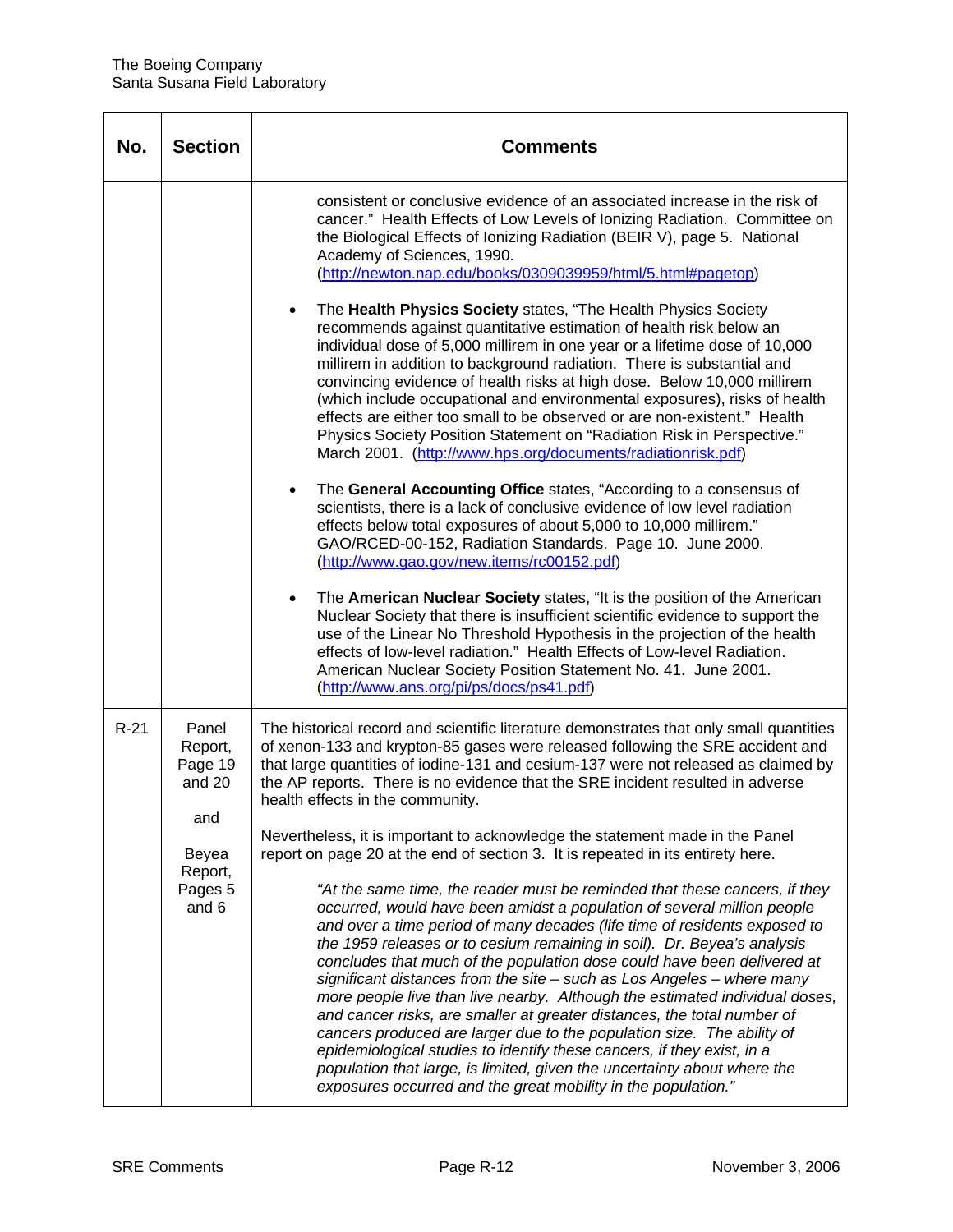| No.    | <b>Section</b>                           | <b>Comments</b>                                                                                                                                                                                                                                                                                                                                                                                                                                                                                                                                                                                                                                                                                                                                                                                                                                                                                                                                                                                                                                                                                        |
|--------|------------------------------------------|--------------------------------------------------------------------------------------------------------------------------------------------------------------------------------------------------------------------------------------------------------------------------------------------------------------------------------------------------------------------------------------------------------------------------------------------------------------------------------------------------------------------------------------------------------------------------------------------------------------------------------------------------------------------------------------------------------------------------------------------------------------------------------------------------------------------------------------------------------------------------------------------------------------------------------------------------------------------------------------------------------------------------------------------------------------------------------------------------------|
|        |                                          | This statement is a rewording of Dr. Beyea's cautionary statement on page 5 and 6<br>of his report. This also is repeated in its entirety here,                                                                                                                                                                                                                                                                                                                                                                                                                                                                                                                                                                                                                                                                                                                                                                                                                                                                                                                                                        |
|        |                                          | "These cancers would have occurred among a background of millions of<br>cancers in the population exposed in the LA Basin, including a contribution<br>from natural background radioactivity that would have exceeded the<br>contribution from SSFL in aggregate."                                                                                                                                                                                                                                                                                                                                                                                                                                                                                                                                                                                                                                                                                                                                                                                                                                     |
|        |                                          | These statements acknowledge that estimated theoretical cancers were calculated<br>based on computed population doses (in person-rem). This is a consequence of<br>misapplying the LNT model of radiation risk. The model says that if 1,000 people<br>receive 10 rem exposure each (10,000 person-rem) then 10 radiation induced<br>cancers would result. The model also says that if 10,000,000 people receive 0.001<br>rem (1 millirem) exposure each (also 10,000 person-rem) then 10 radiation induced<br>cancers would also result. Thus, the LNT model potentially can predict large<br>numbers of theoretical cancers if very large numbers of people are exposed to very<br>low levels of radiation. This is counter-intuitive and is the reason why radiation<br>professionals avoid using population doses to compute theoretical cancers.                                                                                                                                                                                                                                                  |
|        |                                          | It is also instructive to expand upon the cautionary words in these paragraphs. Let<br>us assume that the population in the Los Angeles area over the four and a half<br>decades since the SRE accident is 8,000,000. This is consistent with the population<br>data used by Dr. Beyea. In a population of that size we would expect<br>approximately 3,360,000 cancers to occur during their collective lifetimes (the risk<br>of contracting cancer in the US is approximately 42%). Assuming that the LNT<br>model of radiation risk is valid at exposures similar to background radiation, the<br>number of theoretical cancers induced from exposure to background radiation in<br>8,000,000 lifetimes is approximately 168,000 (~5% of total cancer rate). As Dr.<br>Beyea acknowledges on pages 5 and 6 of his report, his predicted 260 additional<br>cancers are low compared to not only the actual expected number of total cancers<br>in the population but also low compared to the theoretical number of cancers that<br>the LNT model would attribute to background radiation exposure. |
|        |                                          | Looking at it from another perspective, the population thyroid dose from iodine-131<br>of 65,000 person-rem and population whole body dose from cesium-137 of 75,000<br>person-rem, is low compared to the population dose of 112,800,000 person-rem<br>from 300 millirem/year background radiation to 8,000,000 people for 47 years since<br>the accident.                                                                                                                                                                                                                                                                                                                                                                                                                                                                                                                                                                                                                                                                                                                                            |
|        |                                          | Finally, if Mr. Hirsch's assertion that radiation risk is actually an order of magnitude<br>higher than that assumed by regulatory agencies, one would have to conclude that<br>1,680,000 people would develop cancer from background radiation.                                                                                                                                                                                                                                                                                                                                                                                                                                                                                                                                                                                                                                                                                                                                                                                                                                                       |
| $R-22$ | Lochbaum<br>Report,<br><b>Title Page</b> | The title of Mr. Lochbaum's report is "An Assessment of Potential Pathways for<br>Release of Gaseous Radioactivity Following Fuel Damage During Run 14 at the<br>Sodium Reactor Experiment," (emphasis added).                                                                                                                                                                                                                                                                                                                                                                                                                                                                                                                                                                                                                                                                                                                                                                                                                                                                                         |
|        |                                          | But the Lochbaum Report discusses the release of iodine-131, which forms a solid,<br>uranium tri-iodide, when produced by U-235 fission. Even if small quantities of                                                                                                                                                                                                                                                                                                                                                                                                                                                                                                                                                                                                                                                                                                                                                                                                                                                                                                                                   |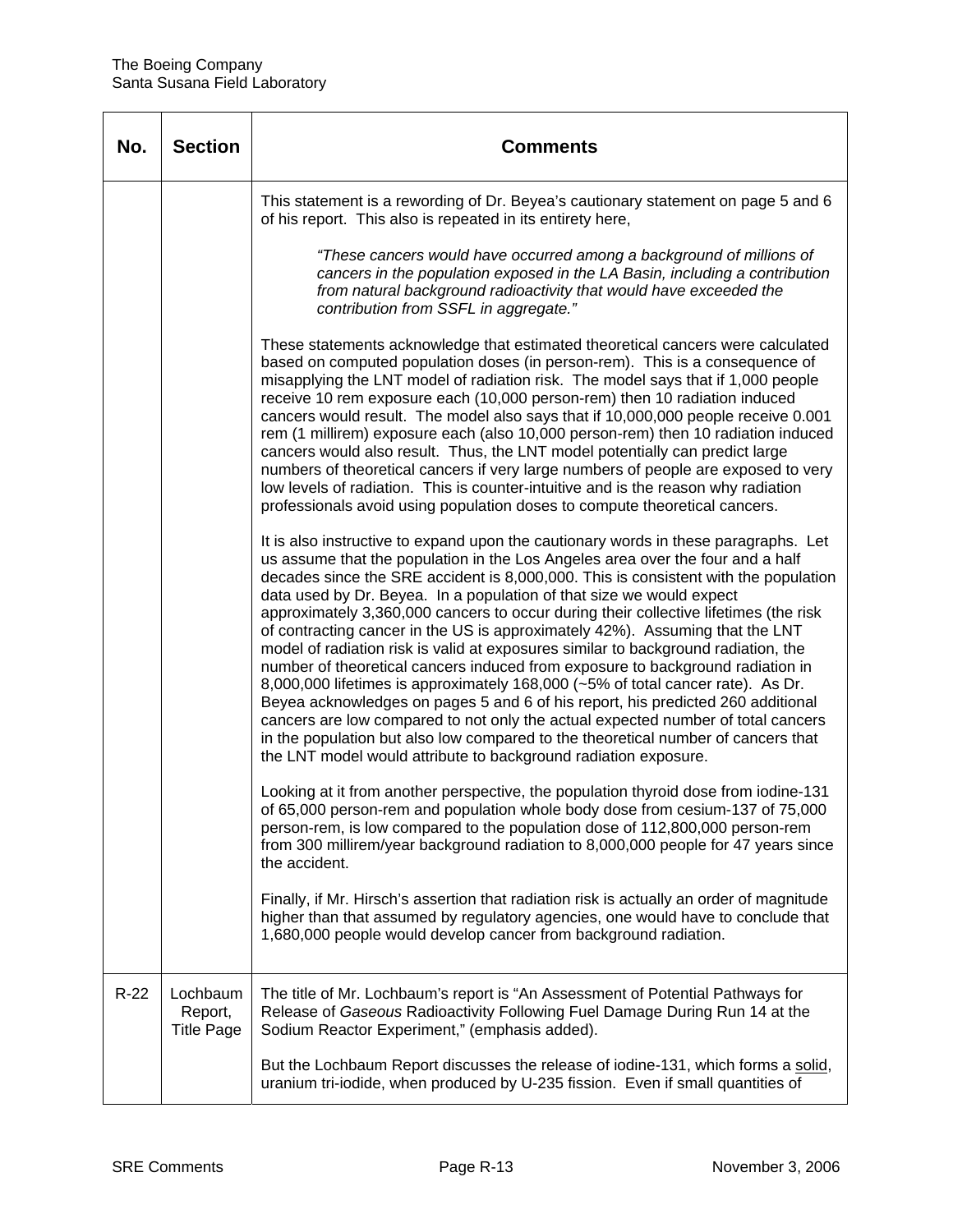| No.    | <b>Section</b>                         | Comments                                                                                                                                                                                                                                                                                                                                                                                                                                                                                                                                                                                                                                                                                                                                                                                                                                                                                                                                                                                                                                                                                                                                                                                                                                                                                                                                                                                                                                                                                                                                                                                                                                                                                                                  |
|--------|----------------------------------------|---------------------------------------------------------------------------------------------------------------------------------------------------------------------------------------------------------------------------------------------------------------------------------------------------------------------------------------------------------------------------------------------------------------------------------------------------------------------------------------------------------------------------------------------------------------------------------------------------------------------------------------------------------------------------------------------------------------------------------------------------------------------------------------------------------------------------------------------------------------------------------------------------------------------------------------------------------------------------------------------------------------------------------------------------------------------------------------------------------------------------------------------------------------------------------------------------------------------------------------------------------------------------------------------------------------------------------------------------------------------------------------------------------------------------------------------------------------------------------------------------------------------------------------------------------------------------------------------------------------------------------------------------------------------------------------------------------------------------|
|        |                                        | molecular or atomic iodine were to be released directly into liquid sodium, it is well<br>known that iodine readily reacts with sodium to form a solid sodium iodide, which<br>stays in the sodium system until it either plates out or is removed by the cold trap.<br>Elemental cesium is also solid as are its various molecular salts. Thus, Mr.<br>Lochbaum does not attempt to estimate the release quantities of the only gaseous<br>fission products that were released during the incident.                                                                                                                                                                                                                                                                                                                                                                                                                                                                                                                                                                                                                                                                                                                                                                                                                                                                                                                                                                                                                                                                                                                                                                                                                      |
| $R-23$ | Lochbaum<br>Report,<br>Page 1          | Mr. Lochbaum starts with the observation that 13 of 43 (or approximately 30%) of<br>the fuel elements were damaged. He assumes that all of the parts of these 13 fuel<br>elements were damaged and/or melted (although this assumption is not supported),<br>and he therefore assumes that 30% of the core's fission product inventory was<br>released to the environment. This is his "upper bound" estimate. He then<br>acknowledges that a large fraction of the fission products would have been retained<br>in the reactor system by a variety of means. He derives an unsupported estimate<br>that the fraction of radiation released from the fuel into the sodium coolant would be<br>10%, and he then assumes that the release fraction from the cover gas to the<br>environment would be 10% (for cesium-137) and 100% for iodine-131. Thus, the<br>lower bound release therefore appears to be $0.3 \times 0.1 \times 0.1 = 0.03 = 0.3\%$ for<br>cesium-137 and $0.3 \times 0.1 \times 1.0 = 0.03 = 3\%$ for iodine-131. He then says that the<br>best estimate release would be the average of the upper and lower bound, or $\sim$<br>15%.<br>Mr. Lochbaum's release fractions do not account for the fact that any iodine-131 or<br>cesium-137 released from the fuel would have been retained by the sodium<br>coolant. Because the sodium coolant would bind up any iodine-131 and cesium-<br>137 upon contact, this coolant acted as a six-foot deep protective barrier between<br>the reactor core and cover gas. Yet Mr. Lochbaum assumes that 100% of these<br>fission products would have somehow migrated up through this pool of sodium<br>above the core without coming into any contact with it. |
| $R-24$ | Lochbaum<br>Report,<br>Page 5<br>and 7 | Several quotes from the original AI reports <sup><math>(1, 2, 3)</math></sup> are made including, " no<br>radiological hazard was presented to the environs," and " no radiological<br>emergency of any nature occurred."<br>These statements reflected the facts known at the time (which have been confirmed<br>by later analyses such as those by Christian <sup>(4)</sup> and Daniel <sup>(5)</sup> ), that only low levels of<br>gaseous Xe-133 and krypton-85 had been vented in compliance within federal<br>airborne limits such that off-site doses would be low, and not represent a hazard to<br>the community.<br>(1) NAA-SR-4488, "SRE Fuel Element Damage - Interim Report", A. A. Jarrett<br>(Editor), November 15, 1959<br>(2) NAA-SR-4488 (Suppl.), "SRE Fuel Element Damage - Final Report", 1961<br>(3) NAA-SR-6890, "Distribution of Fission Product Contamination in the SRE", R.<br>S. Hart, March 1, 1962<br>(4) "Chemical Behavior of Iodine-131 During the SRE Fuel Element Damage in<br>July 1959. Response to Plaintiff's Expert Witness, Arjun Makhijani", Jerry D.                                                                                                                                                                                                                                                                                                                                                                                                                                                                                                                                                                                                                           |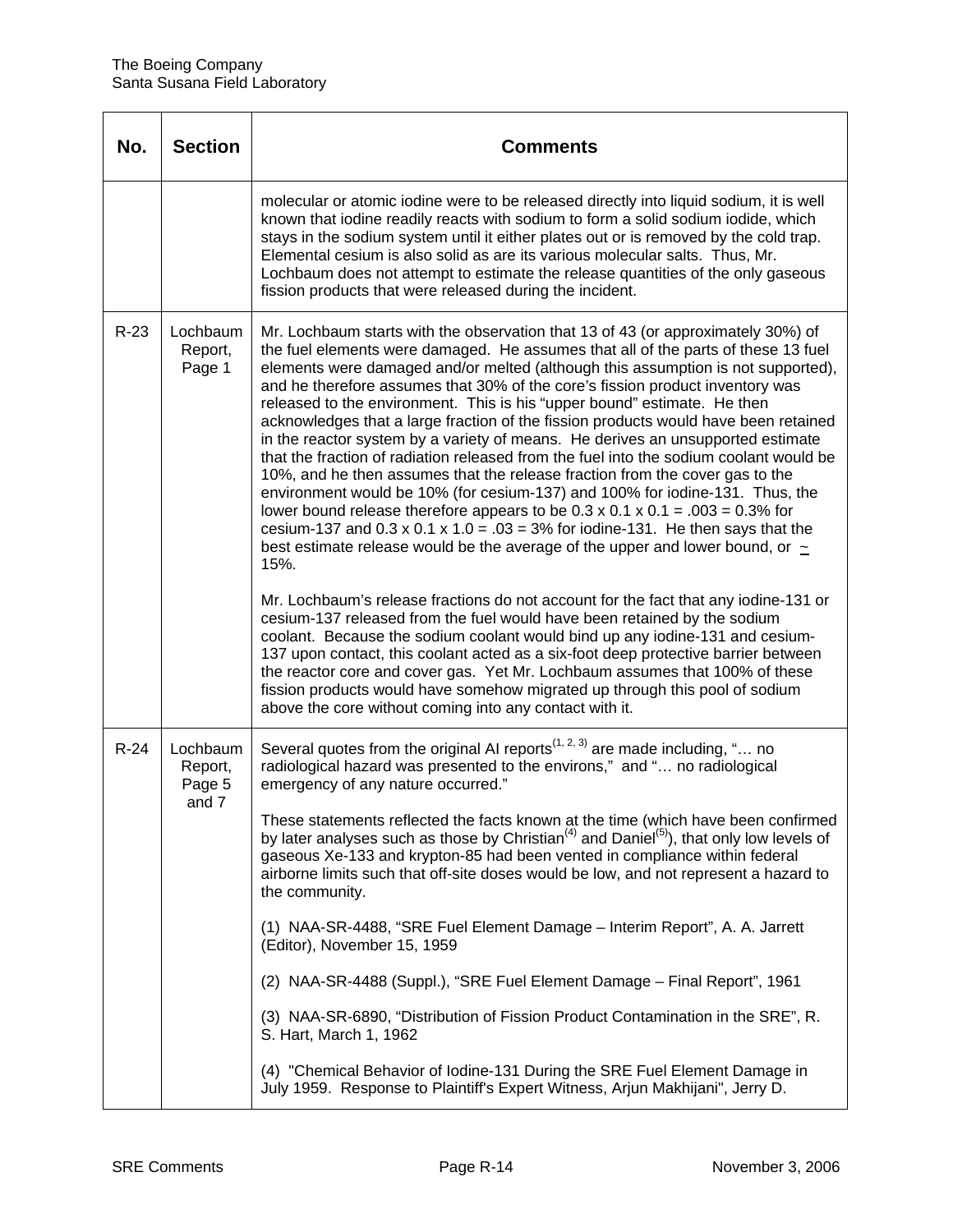| No.    | <b>Section</b>                 | Comments                                                                                                                                                                                                                                                                                                                                                                                                                                                                                                                                                                                                                                                                                                                                                                                                                                                                    |
|--------|--------------------------------|-----------------------------------------------------------------------------------------------------------------------------------------------------------------------------------------------------------------------------------------------------------------------------------------------------------------------------------------------------------------------------------------------------------------------------------------------------------------------------------------------------------------------------------------------------------------------------------------------------------------------------------------------------------------------------------------------------------------------------------------------------------------------------------------------------------------------------------------------------------------------------|
|        |                                | Christian Ph.D., May 26, 2005                                                                                                                                                                                                                                                                                                                                                                                                                                                                                                                                                                                                                                                                                                                                                                                                                                               |
|        |                                | (5) "Investigation of Releases from Santa Susana Sodium Reactor Experiment in<br>1959", John A. Daniel Sr., May 27, 2005                                                                                                                                                                                                                                                                                                                                                                                                                                                                                                                                                                                                                                                                                                                                                    |
| $R-25$ | Lochbaum<br>Report,<br>Page 9  | The report states, "Unfortunately, no data was found in the documents reviewed<br>regarding the number of (or absence of) discharges from the gaseous storage tanks<br>following the July 13th event. Thus, it is impossible to confirm or refute the assertion<br>that "no radiological hazard was present to the reactor environs" via the gaseous<br>storage tank pathway."                                                                                                                                                                                                                                                                                                                                                                                                                                                                                              |
|        |                                | There is well-documented evidence of what was vented through the hold-up tanks.<br>Contemporaneous records <sup>(1)</sup> from November 1959 indicate that 17 separate<br>ventings of the gaseous hold-up tanks occurred between the date of fuel damage in<br>July and September 30 <sup>th</sup> , when hold-up tank activity reached normal levels. This<br>inter-office letter documents the fact that approximately 28 curies of noble gases<br>were released during a 10-week period. Activity concentration of the hold-up tanks<br>(in terms of $\mu$ Ci/cc) was measured prior to each venting operation. With knowledge<br>of the volume of each hold-up tank, the total activity released in each vent operation<br>could be calculated (in terms of $\mu$ Ci). By summing each vent operation the total<br>release in terms of Ci (curies) could be calculated. |
|        |                                | This inter-office letter was made available to Elizabeth Crawford (Staff Assistant to<br>Ventura County Supervisor, Linda Parks) on January 21, 2005. Judy Mikels<br>(Ventura County Supervisor) and Mary Weisbrock (Save Open Space) were also<br>sent copies of the letter <sup>(2)</sup> . The inter-office letter was probably not available to Mr.<br>Lochbaum during the conduct of his study.                                                                                                                                                                                                                                                                                                                                                                                                                                                                        |
|        |                                | (1) Atomics International Inter-Office Letter from G. Borg to W. L. Fisher, "Quarterly<br>(July through September 1959) Report of Activity Released to Atmosphere,"<br>November 20 1959.                                                                                                                                                                                                                                                                                                                                                                                                                                                                                                                                                                                                                                                                                    |
|        |                                | (2) Letter to Elizabeth Crawford from Phil Rutherford, "Sodium Reactor Experiment<br>(SRE) Original Release Data," January 21, 2005.                                                                                                                                                                                                                                                                                                                                                                                                                                                                                                                                                                                                                                                                                                                                        |
| $R-26$ | Lochbaum<br>Report,<br>Page 10 | Lochbaum quotes the 1959 AI report, " the results of a high bay air sample<br>showed that the high bay activity level was 2 x 10 <sup>9</sup> $\mu$ Ci/cm <sup>3</sup> ." and reproduces the<br>High Bay Airborne Area Activity chart.                                                                                                                                                                                                                                                                                                                                                                                                                                                                                                                                                                                                                                      |
|        | and 13                         | Mr. Lochbaum uses this information in reference to his argument that high activity<br>readings in the high bay above the reactor refueling deck were evidence of an<br>additional pathway for release through the HEPA filtered ventilation system.                                                                                                                                                                                                                                                                                                                                                                                                                                                                                                                                                                                                                         |
|        |                                | Lochbaum states, "That large amounts of radioactivity reached the high bay area is<br>illustrated in the figure titled, High Bay Area Airborne Activity."                                                                                                                                                                                                                                                                                                                                                                                                                                                                                                                                                                                                                                                                                                                   |
|        |                                | The high-bay activity readings used by Mr. Lochbaum are not particularly high and<br>are, in general, less than the current NRCs 2,000 working hour averaged<br>occupational airborne limits (10 CFR 20 Appendix B, Table 1,                                                                                                                                                                                                                                                                                                                                                                                                                                                                                                                                                                                                                                                |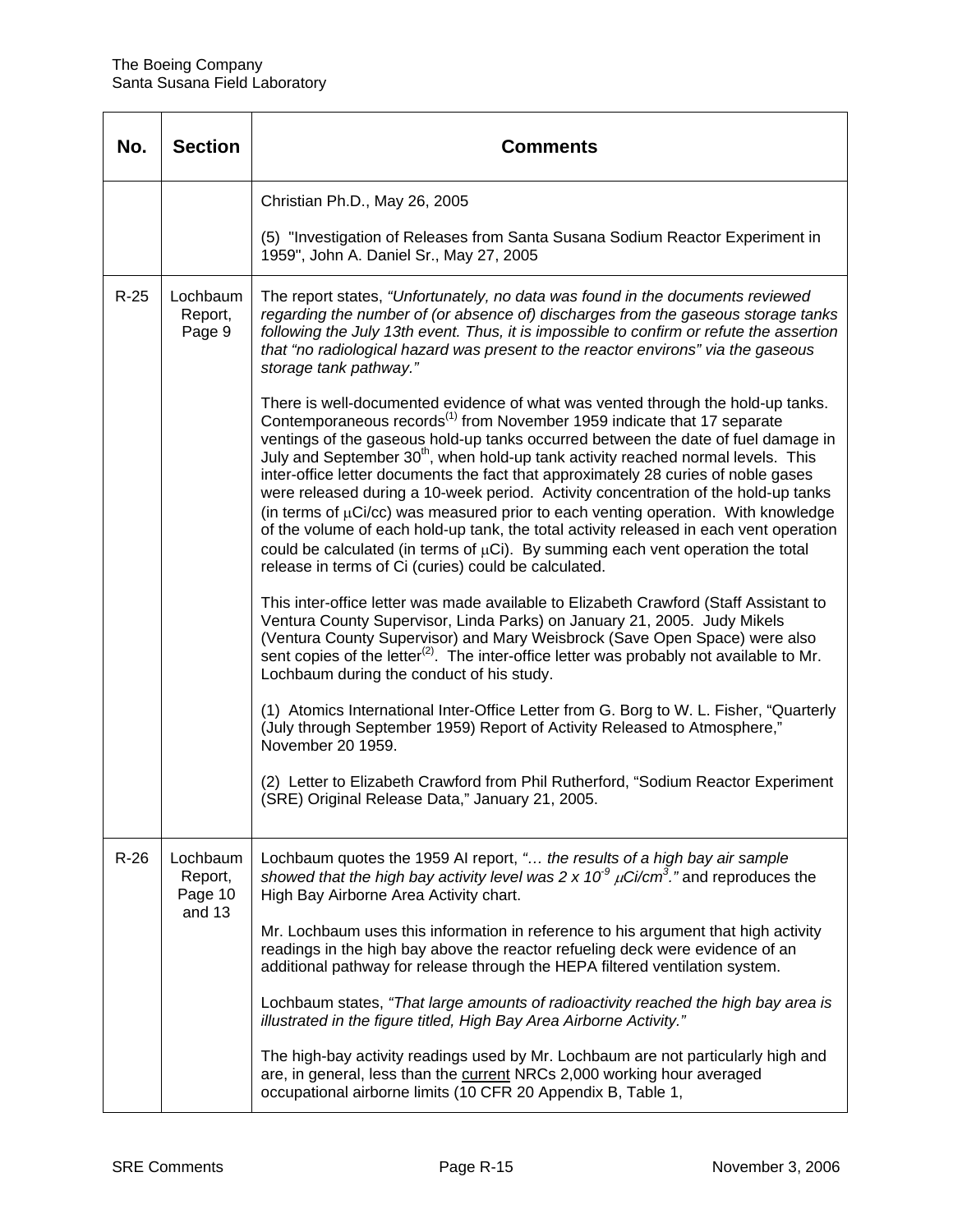| No. | <b>Section</b> | <b>Comments</b> |                  |                                                                                                                                                                                                                                                                                                                                                                                                                                                                                                                                                                                                                                                                                                                                                                                                                                                                                                                                                                                                                                                                                                                                                                                                                                                                                                                                                                                                                                                                                                                                                                                                                                                                                                                                                                                                                                                                                                                                                                                                                                                                                                                                                                                                                                                                                                                                                                                   |           |           |                                                |           |
|-----|----------------|-----------------|------------------|-----------------------------------------------------------------------------------------------------------------------------------------------------------------------------------------------------------------------------------------------------------------------------------------------------------------------------------------------------------------------------------------------------------------------------------------------------------------------------------------------------------------------------------------------------------------------------------------------------------------------------------------------------------------------------------------------------------------------------------------------------------------------------------------------------------------------------------------------------------------------------------------------------------------------------------------------------------------------------------------------------------------------------------------------------------------------------------------------------------------------------------------------------------------------------------------------------------------------------------------------------------------------------------------------------------------------------------------------------------------------------------------------------------------------------------------------------------------------------------------------------------------------------------------------------------------------------------------------------------------------------------------------------------------------------------------------------------------------------------------------------------------------------------------------------------------------------------------------------------------------------------------------------------------------------------------------------------------------------------------------------------------------------------------------------------------------------------------------------------------------------------------------------------------------------------------------------------------------------------------------------------------------------------------------------------------------------------------------------------------------------------|-----------|-----------|------------------------------------------------|-----------|
|     |                |                 |                  | http://www.nrc.gov/reading-rm/doc-collections/cfr/part020/part020-appb.html).                                                                                                                                                                                                                                                                                                                                                                                                                                                                                                                                                                                                                                                                                                                                                                                                                                                                                                                                                                                                                                                                                                                                                                                                                                                                                                                                                                                                                                                                                                                                                                                                                                                                                                                                                                                                                                                                                                                                                                                                                                                                                                                                                                                                                                                                                                     |           |           |                                                |           |
|     |                | Phase           | Isotope          | NRC 2,000<br>working<br>hour<br>averaged<br>occupational<br>limit<br>$(\mu$ Ci/cm <sup>3</sup> )                                                                                                                                                                                                                                                                                                                                                                                                                                                                                                                                                                                                                                                                                                                                                                                                                                                                                                                                                                                                                                                                                                                                                                                                                                                                                                                                                                                                                                                                                                                                                                                                                                                                                                                                                                                                                                                                                                                                                                                                                                                                                                                                                                                                                                                                                  |           |           | High Bay Activity ( $\mu$ Ci/cm <sup>3</sup> ) |           |
|     |                |                 |                  |                                                                                                                                                                                                                                                                                                                                                                                                                                                                                                                                                                                                                                                                                                                                                                                                                                                                                                                                                                                                                                                                                                                                                                                                                                                                                                                                                                                                                                                                                                                                                                                                                                                                                                                                                                                                                                                                                                                                                                                                                                                                                                                                                                                                                                                                                                                                                                                   | July $12$ | July 13   | July 21                                        | July 23   |
|     |                | Gas             | Xe-133           | $10^{-4}$<br>$10^{-4}$                                                                                                                                                                                                                                                                                                                                                                                                                                                                                                                                                                                                                                                                                                                                                                                                                                                                                                                                                                                                                                                                                                                                                                                                                                                                                                                                                                                                                                                                                                                                                                                                                                                                                                                                                                                                                                                                                                                                                                                                                                                                                                                                                                                                                                                                                                                                                            |           |           | $10^{-6} - 10^{-5}$                            |           |
|     |                | Gas<br>Vapor    | Kr-85<br>$I-131$ | $2 \times 10^{-8}$                                                                                                                                                                                                                                                                                                                                                                                                                                                                                                                                                                                                                                                                                                                                                                                                                                                                                                                                                                                                                                                                                                                                                                                                                                                                                                                                                                                                                                                                                                                                                                                                                                                                                                                                                                                                                                                                                                                                                                                                                                                                                                                                                                                                                                                                                                                                                                | $10^{-6}$ | 3.6x      | (gaseous)                                      | 1.3x      |
|     |                | Particulate     |                  |                                                                                                                                                                                                                                                                                                                                                                                                                                                                                                                                                                                                                                                                                                                                                                                                                                                                                                                                                                                                                                                                                                                                                                                                                                                                                                                                                                                                                                                                                                                                                                                                                                                                                                                                                                                                                                                                                                                                                                                                                                                                                                                                                                                                                                                                                                                                                                                   |           | $10^{-8}$ | $2 \times 10^{-9}$                             | $10^{-7}$ |
|     |                | (solid)         | Cs-137           | $6 \times 10^{-8}$                                                                                                                                                                                                                                                                                                                                                                                                                                                                                                                                                                                                                                                                                                                                                                                                                                                                                                                                                                                                                                                                                                                                                                                                                                                                                                                                                                                                                                                                                                                                                                                                                                                                                                                                                                                                                                                                                                                                                                                                                                                                                                                                                                                                                                                                                                                                                                |           |           | (particulate)                                  |           |
|     |                |                 |                  | The only day with differential airborne activity for particulates and gaseous<br>radionuclides was July 21. The particulate activity is less that the 2,000 working<br>hour NRC occupational limit, and the gaseous activity is less than the likely major<br>source of gaseous activity namely Xe-133 and Kr-85.<br>The relative concentration of particulates vs. gases is small at 1 in 500 to 1 in<br>5,000, showing that particulates (e.g. potential cesium-137) were present in much<br>lower quantities than gases (e.g. most likely Xe-133 and Kr-85).<br>The other activity values are not identified as either gaseous or particulate. An air<br>sample collected using an air pump to collect contamination on filter paper would be<br>measuring particulates only. An air sample collected using an air pump to collect<br>contamination on activated charcoal would be measuring gases and particulates. A<br>grab air sample would measure combined gaseous and any still-suspended<br>particulates. Assuming these activities are particulate and gas combined, then all<br>non-differentiated values are much less than the noble gas occupational limit of 10 <sup>-4</sup><br>$\mu$ Ci/cm <sup>3</sup> . Assuming the ratio of particulate to gaseous activity is similar to the July<br>21 sample, then the particulate contribution will be less than the Cs-137 2,000<br>working hour NRC occupational limit. It should also be noted that the periods of<br>elevated high bay activity as indicated by the count rate graph are relatively brief,<br>which means that when averaged over the 2,000 working hour year, the airborne<br>activities are very low compared to the occupational limits.<br>As Mr. Lochbaum describes the ventilation system at the top of page 10, the SRE is<br>designed as a negative pressure system such that air flow travels from the outside<br>environment, through office and administrative areas, to reactor areas such as the<br>high bay re-fuelling deck. Furthermore, air from the reactor areas is exhausted to<br>the outside through high efficiency particulate air (HEPA) filters.<br>In summary, the relatively low airborne activity in the high bay, coupled with the<br>negative pressure building design and the use of HEPA filters, preclude any<br>significant activity from exiting the high bay. |           |           |                                                |           |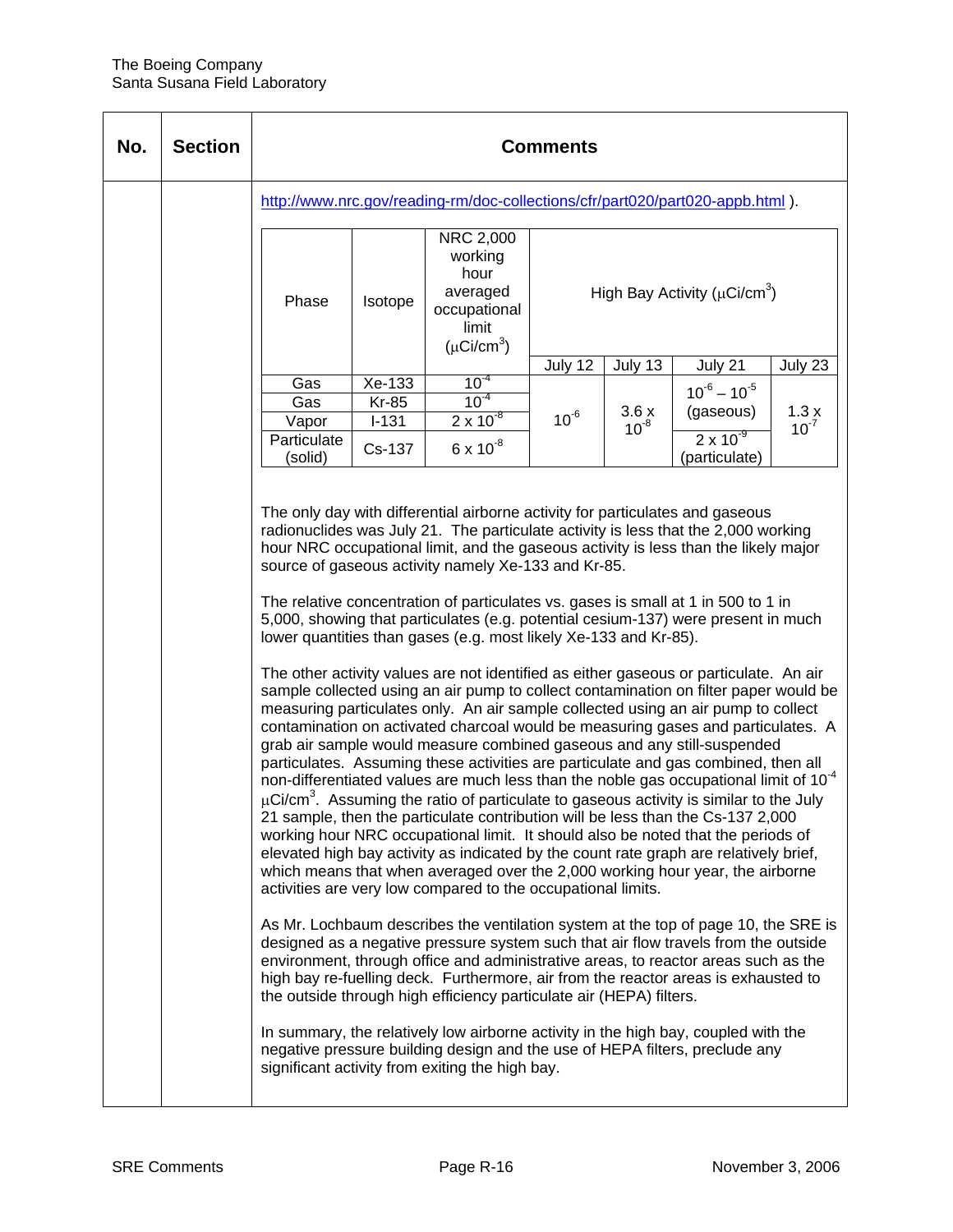| No.    | <b>Section</b>                 | <b>Comments</b>                                                                                                                                                                                                                                                                                                                                                                                                                                                                                                                                                                                                                                                                                                                                                                                                                                                                                                                                                                                                                                                                                                                                                                                                                                                                                                                                       |                                                                         |                                                    |  |  |
|--------|--------------------------------|-------------------------------------------------------------------------------------------------------------------------------------------------------------------------------------------------------------------------------------------------------------------------------------------------------------------------------------------------------------------------------------------------------------------------------------------------------------------------------------------------------------------------------------------------------------------------------------------------------------------------------------------------------------------------------------------------------------------------------------------------------------------------------------------------------------------------------------------------------------------------------------------------------------------------------------------------------------------------------------------------------------------------------------------------------------------------------------------------------------------------------------------------------------------------------------------------------------------------------------------------------------------------------------------------------------------------------------------------------|-------------------------------------------------------------------------|----------------------------------------------------|--|--|
|        |                                | The NRCs current public airborne limits (10 CFR 20 Appendix B, Table 2 are 5 x<br>$10^{-7}$ µCi/cm <sup>3</sup> for Xe-133 and 7 x 10 <sup>-7</sup> µCi/cm <sup>3</sup> for Kr-85 averaged over a calendar<br>year (8,760 hours). Thus the policy of maintaining vented noble gas effluent to $<$ 1<br>x 10-7 $\mu$ Ci/cm <sup>3</sup> was protective even by today's standards.                                                                                                                                                                                                                                                                                                                                                                                                                                                                                                                                                                                                                                                                                                                                                                                                                                                                                                                                                                      |                                                                         |                                                    |  |  |
| $R-27$ | Lochbaum<br>Report,<br>Page 13 | Mr. Lochbaum claims "That large amounts of radioactivity reached the helium cover<br>gas above the reactor pool is evident from the table titled Activity History of the<br>Reactor Cover Gas."<br>The 1962 AI report <sup>(1)</sup> which was available to Mr. Lochbaum states that only Xe-133<br>and Kr-85 were identified in the cover gas. Table VII of the report includes the<br>following measured data.                                                                                                                                                                                                                                                                                                                                                                                                                                                                                                                                                                                                                                                                                                                                                                                                                                                                                                                                      |                                                                         |                                                    |  |  |
|        |                                | Isotope<br>Xe-133                                                                                                                                                                                                                                                                                                                                                                                                                                                                                                                                                                                                                                                                                                                                                                                                                                                                                                                                                                                                                                                                                                                                                                                                                                                                                                                                     | Cover Gas<br>Concentration ( $\mu$ Ci/cm <sup>3</sup> )<br>7.4<br>0.016 | <b>Total Cover Gas</b><br>Inventory (curies)<br>47 |  |  |
|        |                                | If iodine-131 and cesium-137 had been released to the cover gas as alleged in all<br>three AP reports, then these would have been readily detected in the various cover<br>gas samples taken following the accident. Mr. Hirsch, Mr. Lochbaum, and Dr.<br>Beyea claim that all the iodine-131 and cesium-137 had escaped though the cover<br>gas system without leaving any detectable amount by the time samples were taken.<br>This is unrealistic.<br>(1) NAA-SR-6890, "Distribution of Fission Product Contamination in the SRE", R.<br>S. Hart, March 1, 1962                                                                                                                                                                                                                                                                                                                                                                                                                                                                                                                                                                                                                                                                                                                                                                                    |                                                                         |                                                    |  |  |
| $R-28$ | Lochbaum<br>Report,<br>Page 13 | Mr. Lochbaum states,<br>"That large amounts of radioactivity reached the gaseous storage tanks is evident<br>from the table titled "Radioactive Concentrations in Gas Decay Tanks," and<br>"No data was found on either the radiation levels at the stack release point<br>or on the number, timing, and radioactivity levels of releases from the gaseous<br>storage tanks."<br>There is well documented evidence of what was vented through the hold-up tanks.<br>Contemporaneous records <sup>(1)</sup> from November 1959 indicate that 17 separate<br>ventings of the gaseous hold-up tanks occurred between the date of fuel damage in<br>July and September 30 <sup>th</sup> , when hold-up tank activity reached normal levels. This<br>inter-office letter documents the fact that approximately 28 curies of noble gases<br>were released during a 10-week period. Activity concentration of the hold-up tanks<br>(in terms of $\mu$ Ci/cc) was measured prior to each venting operation. With knowledge<br>of the volume of each hold-up tank, the total activity released in each vent operation<br>could be calculated (in terms of $\mu$ Ci). By summing each vent operation the total<br>release in terms of Ci (curies) could be calculated.<br>This inter-office letter was made available to Elizabeth Crawford (Staff Assistant to |                                                                         |                                                    |  |  |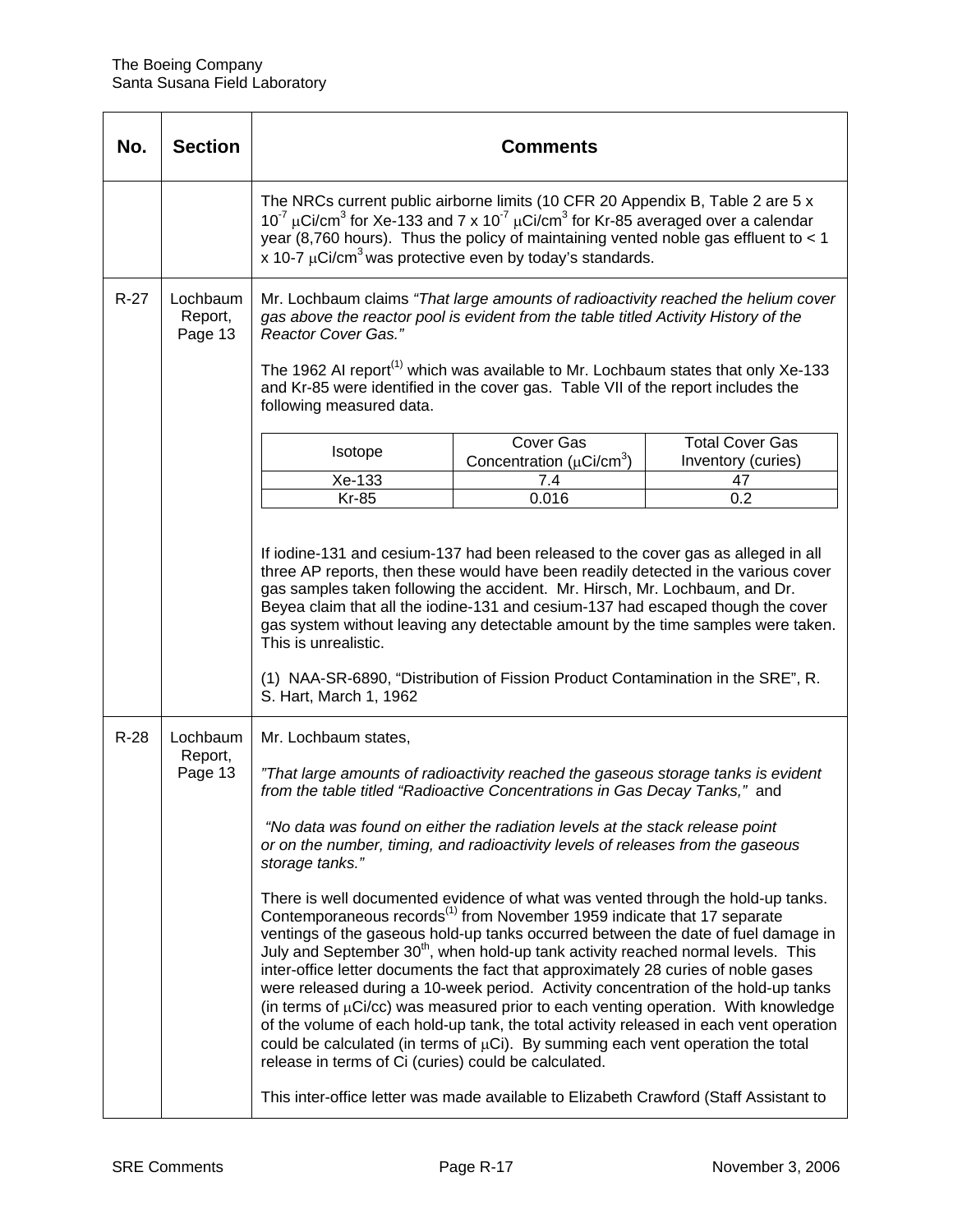| No.    | <b>Section</b>                 | Comments                                                                                                                                                                                                                                                                                                                                                                                                                                                                                                                                                                                                                                                                                                                                                                                                                                                                                                                                                                                                                                                                                                                                                                                                                                                                                                                                                                                                                                                                                                                                                                                                                                                                                                     |
|--------|--------------------------------|--------------------------------------------------------------------------------------------------------------------------------------------------------------------------------------------------------------------------------------------------------------------------------------------------------------------------------------------------------------------------------------------------------------------------------------------------------------------------------------------------------------------------------------------------------------------------------------------------------------------------------------------------------------------------------------------------------------------------------------------------------------------------------------------------------------------------------------------------------------------------------------------------------------------------------------------------------------------------------------------------------------------------------------------------------------------------------------------------------------------------------------------------------------------------------------------------------------------------------------------------------------------------------------------------------------------------------------------------------------------------------------------------------------------------------------------------------------------------------------------------------------------------------------------------------------------------------------------------------------------------------------------------------------------------------------------------------------|
|        |                                | Ventura County Supervisor, Linda Parks) on January 21, 2005. Judy Mikels<br>(Ventura County Supervisor) and Mary Weisbrock (Save Open Space) were<br>provided copies of the letter <sup>(2)</sup> .<br>(1) Atomics International Inter-Office Letter from G. Borg to W. L. Fisher, "Quarterly                                                                                                                                                                                                                                                                                                                                                                                                                                                                                                                                                                                                                                                                                                                                                                                                                                                                                                                                                                                                                                                                                                                                                                                                                                                                                                                                                                                                                |
|        |                                | (July through September 1959) Report of Activity Released to Atmosphere",<br>November 20 1959.                                                                                                                                                                                                                                                                                                                                                                                                                                                                                                                                                                                                                                                                                                                                                                                                                                                                                                                                                                                                                                                                                                                                                                                                                                                                                                                                                                                                                                                                                                                                                                                                               |
|        |                                | (2) Letter to Elizabeth Crawford from Phil Rutherford, "Sodium Reactor Experiment<br>(SRE) Original Release Data", January 21, 2005                                                                                                                                                                                                                                                                                                                                                                                                                                                                                                                                                                                                                                                                                                                                                                                                                                                                                                                                                                                                                                                                                                                                                                                                                                                                                                                                                                                                                                                                                                                                                                          |
| $R-29$ | Lochbaum<br>Report,<br>Page 13 | Mr. Lochbaum states, "The only information [relative to potential releases from the<br>hold-up tanks] – albeit indirect – covered the radiation levels inside the ventilation<br>system ductwork. This data, from 1966, indicated the radiation levels measured in<br>ductwork upstream of filters was 2 to 20 times the radiation levels measured<br>downstream of the filters. The data clearly demonstrate (a) the ventilation system<br>filters were effective in removing radioactivity from the process flows, and (b) the<br>ventilation system filters did not remove all radioactivity from the process flows."<br>The "radiation levels" to which Mr. Lochbaum refers are actually "contamination<br>levels." They are measures of radioactive material not measures of radiation levels.<br>The upstream contamination levels (before the filter) range from 756 to 10,181<br>dpm/100 cm <sup>2</sup> . The downstream contamination levels (after the filter) range from<br>129 to 1,293 dpm/100 $\text{cm}^2$ . Assuming that the contamination was due to cesium-<br>137 with a 30-year half life, these levels would not have decayed appreciably in the<br>7 years since the accident (1959 to 1966). These levels either lower than, or<br>equivalent to, the acceptable levels for "release for unrestricted use" found in<br>Requlatory Guide 1.86 <sup><math>(1)</math></sup> of 5,000, 15,000, and 1,000 dpm/100 cm <sup>2</sup> for average,<br>maximum, and removable, $\beta/\gamma$ contamination respectively. These relatively modest<br>levels of contamination are not indicative, as Mr. Lochbaum implies, of the passage<br>and release of thousands of curies of cesium-137. |
|        |                                | dpm/ 100 cm <sup>2</sup> = disintegration per minute per 100 cm <sup>2</sup><br>(1) U.S. Nuclear Regulatory Commission Regulatory Guide 1.86, "Termination of<br>Operating Licenses for Nuclear Reactors."                                                                                                                                                                                                                                                                                                                                                                                                                                                                                                                                                                                                                                                                                                                                                                                                                                                                                                                                                                                                                                                                                                                                                                                                                                                                                                                                                                                                                                                                                                   |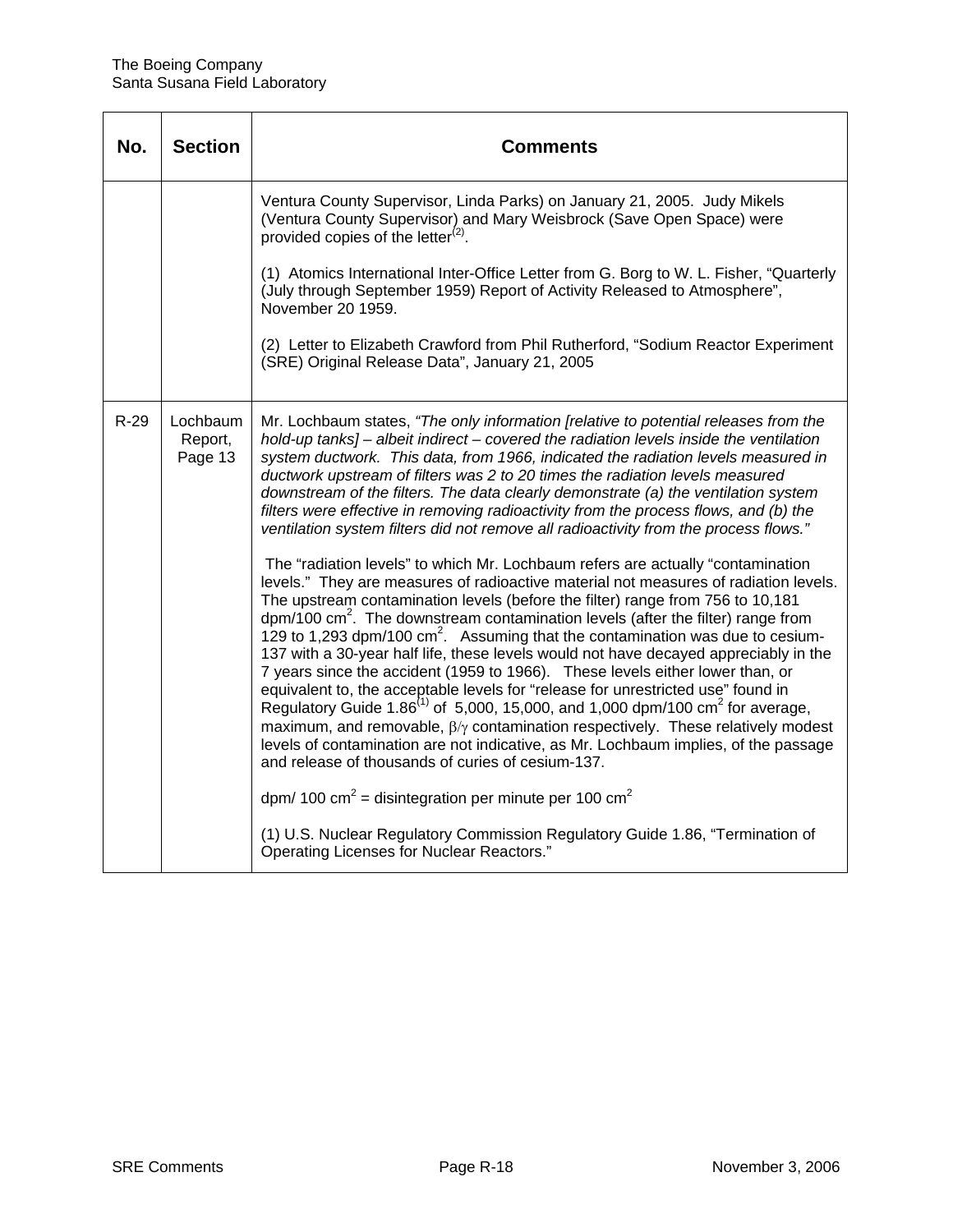| No.    | <b>Section</b>                 | <b>Comments</b>                                                                                                                                                                                                                                                                                                                                                                                                                                                                                                                                                                                                                                                                                                                                                                                                                                                                                                                                                                                                                                                                                                                                                                                                                                                                                                                                                                                                                                                                                                                                                                                                                      |
|--------|--------------------------------|--------------------------------------------------------------------------------------------------------------------------------------------------------------------------------------------------------------------------------------------------------------------------------------------------------------------------------------------------------------------------------------------------------------------------------------------------------------------------------------------------------------------------------------------------------------------------------------------------------------------------------------------------------------------------------------------------------------------------------------------------------------------------------------------------------------------------------------------------------------------------------------------------------------------------------------------------------------------------------------------------------------------------------------------------------------------------------------------------------------------------------------------------------------------------------------------------------------------------------------------------------------------------------------------------------------------------------------------------------------------------------------------------------------------------------------------------------------------------------------------------------------------------------------------------------------------------------------------------------------------------------------|
| $R-30$ | Lochbaum<br>Report,<br>Page 17 | Mr Lochbaum ends his report as he starts it, with a description of his scientific<br>method of estimating the percentage of iodine-131 and cesium-137 released.<br>Mr. Lochbaum makes his observation that 13 of 43 (or approximately 30%) of the<br>fuel elements were damaged. He assumes that all of parts of these 13 fuel<br>elements were damaged (although this assumption is not supported), and he<br>therefore assumes that 30% of the core's fission product inventory was released to<br>the environment. This is his "upper bound" estimate. He then acknowledges that a<br>large fraction of the fission products would have been retained in the reactor system<br>by a variety of means. He derives an unsupported estimate that the fraction of<br>radiation released from the fuel into the sodium coolant would be 10%, and he then<br>assumes that the release fraction from the cover gas to the environment would be<br>10% (for cesium-137) and 100% for iodine-131. Thus, the lower bound release<br>therefore appears to be $0.3 \times 0.1 \times 0.1 = 0.03 = 0.3\%$ for cesium-137 and $0.3 \times 0.1$<br>$x 1.0 = .03 = 3\%$ for iodine-131. He then says that the best estimate release would<br>be the average of the upper and lower bound or, $\sim$ 15%.<br>Mr. Lochbaum's release fractions do not account for the fact that any iodine-131 or<br>cesium-137 released from the fuel would have been retained by the sodium<br>coolant. Because the sodium coolant would bind up any iodine-131 and cesium-<br>137 upon contact, this coolant acted as a six-foot deep protective barrier between |
|        |                                | the reactor core and cover gas. Yet Mr. Lochbaum assumes that 100% of these<br>fission products would have somehow migrated up through this pool of sodium<br>above the core without coming into any contact with it.                                                                                                                                                                                                                                                                                                                                                                                                                                                                                                                                                                                                                                                                                                                                                                                                                                                                                                                                                                                                                                                                                                                                                                                                                                                                                                                                                                                                                |
| $R-31$ | Beyea<br>Report                | Dr. Beyea's report contains accusations of deliberate withholding of data,<br>destruction of data, falsification of data, and cover-up by the plant owners and<br>operators. Specific allegations and personal comments are made regarding Dr.<br>Chauncey Starr, the president of Atomics International at the time of the accident.<br>Boeing does not consider these comments by Dr. Beyea to be appropriate for a<br>scientific study, and therefore will not respond to them.                                                                                                                                                                                                                                                                                                                                                                                                                                                                                                                                                                                                                                                                                                                                                                                                                                                                                                                                                                                                                                                                                                                                                   |
| $R-32$ | Beyea<br>Report,<br>Page 4     | Dr. Beyea makes the statement, "existing radiocesium measurements are not<br>adequate to determine the magnitude of any elevated releases."<br>Environmental sampling studies performed over the last 14 years have<br>unequivocally demonstrated that cesium-137 is not in the soils of communities<br>surrounding SSFL at levels that differ from local background. These studies<br>demonstrate that cesium-137 releases of the size postulated by Dr. Beyea could<br>not have occurred. Many of these studies have been conducted by organizations<br>independent of Boeing. Those studies conducted by Boeing have been under the<br>oversight of numerous regulatory agencies, including the California Department of<br>Health Services (DHS), the California Department of Toxic Substances Control<br>(DTSC) and the Environmental Protection Agency (EPA). The studies include but<br>are not limited to,<br>(1) McLaren/Hart, "Additional Soil and Water Sampling at the Brandeis-Bardin<br>Institute and Santa Monica Mountain Conservancy", January 19, 1995<br>(http://apps.em.doe.gov/etec/7727_1995_0119_MHI_AddSoilandWaterSamp.pdf.pdf)                                                                                                                                                                                                                                                                                                                                                                                                                                                                            |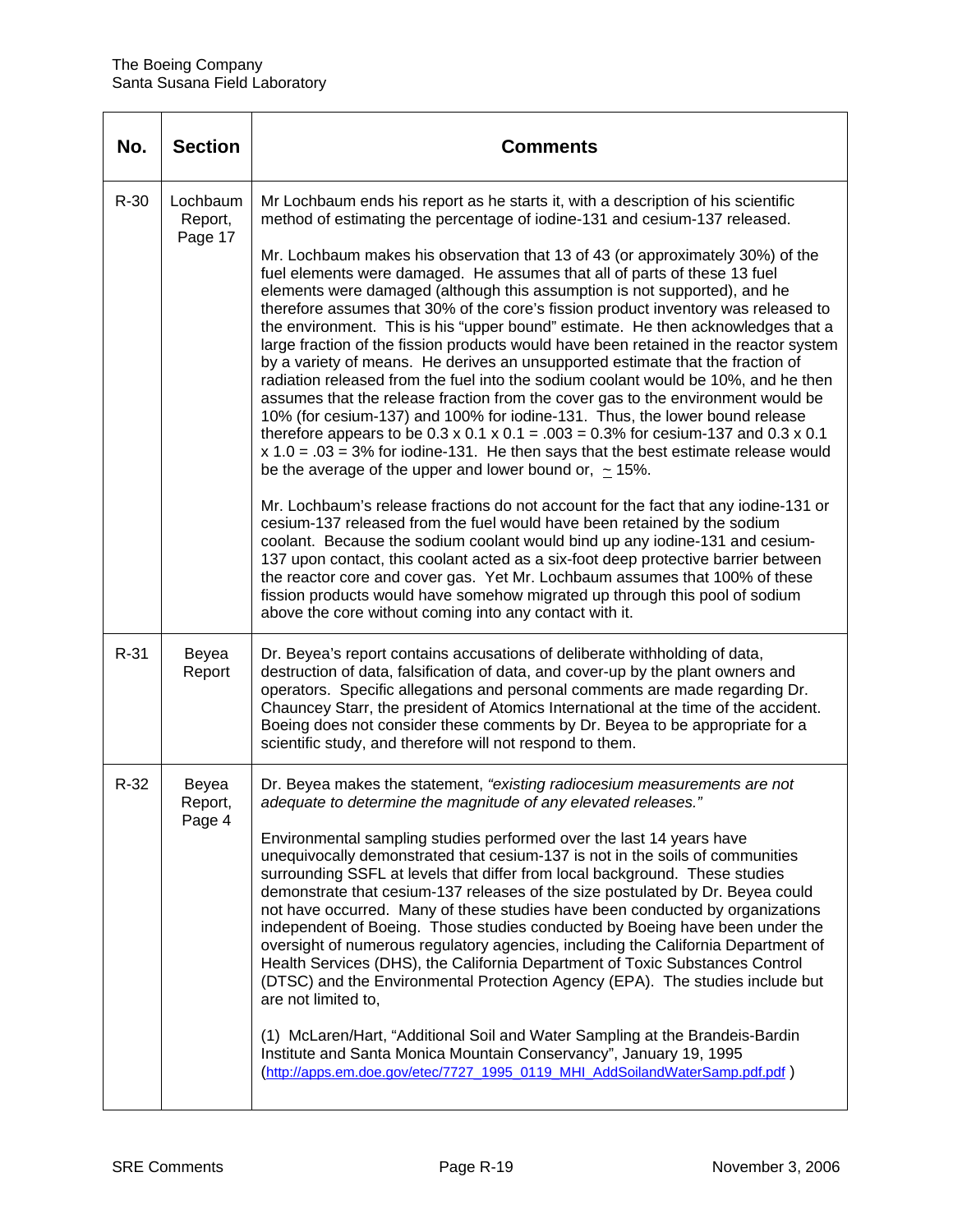| No. | <b>Section</b> |                                                                                                                                                                                                                                         | <b>Comments</b>                                                                                                                                                                                                                                                                                                                             |  |
|-----|----------------|-----------------------------------------------------------------------------------------------------------------------------------------------------------------------------------------------------------------------------------------|---------------------------------------------------------------------------------------------------------------------------------------------------------------------------------------------------------------------------------------------------------------------------------------------------------------------------------------------|--|
|     |                | Laboratory." July 1995. (http://apps.em.doe.gov/etec/EPAFS.PDF)                                                                                                                                                                         | (2) Environmental Protection Agency, "EPA Update. The U.S. EPA Announces<br>Results of Rocketdyne's Off-Site Sampling Program for the Santa Susana Field                                                                                                                                                                                    |  |
|     |                | (3) Lawrence Livermore National Laboratory, "Soil Sampling for Cesium-137 at the<br>Rocketdyne Recreation Center," 1997.                                                                                                                |                                                                                                                                                                                                                                                                                                                                             |  |
|     |                | Ventura County, California," October 1998.                                                                                                                                                                                              | (4) Ogden Environmental Services. "Bell Canyon Area Soil Sampling Report.                                                                                                                                                                                                                                                                   |  |
|     |                | Investigation. Simi Valley, CA," October 1999.                                                                                                                                                                                          | (5) Foster Wheeler Environmental Corporation. "Final Report. Runkle Ranch Site                                                                                                                                                                                                                                                              |  |
|     |                | Simi Valley, California," February 5, 1999.                                                                                                                                                                                             | (6) QST Environmental, "Results of Preliminary Soil sampling at Runkle Ranch in                                                                                                                                                                                                                                                             |  |
|     |                | County of Ventura, CA," January 27, 2000.                                                                                                                                                                                               | (7) Kleinfelder, "Report of Environmental Sampling. Ahmanson Ranch Project.                                                                                                                                                                                                                                                                 |  |
|     |                | the Los Angeles Department of Water and Power, July 22, 2004.                                                                                                                                                                           | (8) Essentia Management Services, "Final Site Investigation Report - Soil<br>Suitability Evaluation - Chatsworth Reservoir, Chatsworth, California," Prepared for                                                                                                                                                                           |  |
|     |                | With one exception, no samples from the above studies have exceeded the local<br>cesium-137 background established by Reference 1 above.                                                                                                |                                                                                                                                                                                                                                                                                                                                             |  |
|     |                | The one exception identified in Reference 1 was one localized area immediately to<br>the north of the prior Building 4059 in Area IV of SSFL. The cesium-137<br>background established in Reference 1 above (Table 38, 1995 report) is, |                                                                                                                                                                                                                                                                                                                                             |  |
|     |                | Range<br>Mean<br>$0.087$ pCi/g<br>St. Deviation $0.062 pCi/g$<br>5 <sup>th</sup> to 95 <sup>th</sup> percentile <0.03 to 0.21 pCi/g                                                                                                     | <0.03 to 0.213 pCi/g                                                                                                                                                                                                                                                                                                                        |  |
|     |                |                                                                                                                                                                                                                                         | Using non-parametric statistical tests to compare background distributions to<br>sampled area distributions, McLaren-Hart determined that only one area (Building<br>4059 watershed) was contaminated with cesium-137 with the following statistics,                                                                                        |  |
|     |                | Range<br>Mean<br>$0.20$ pCi/g<br>$0.08$ pCi/g<br>St. Deviation<br>$5th$ to 95 $th$ percentile<br>0.04 to 0.36 pCi/g                                                                                                                     | <0.077 to 0.385 pCi/g                                                                                                                                                                                                                                                                                                                       |  |
|     |                |                                                                                                                                                                                                                                         | Thus the mean cesium-137 was approximately twice that of local background.                                                                                                                                                                                                                                                                  |  |
|     |                | from the Brandeis Bardin Institute.                                                                                                                                                                                                     | The EPA stated in a fact-sheet (Reference 2) following the BBI/SMMC sampling<br>that these low levels of radionuclides are less than the 1-in-a-million cancer risk<br>level. EPA stated that, "EPA has determined that the radionuclides do not pose a<br>threat to human health or the environment." Boeing has since purchased this land |  |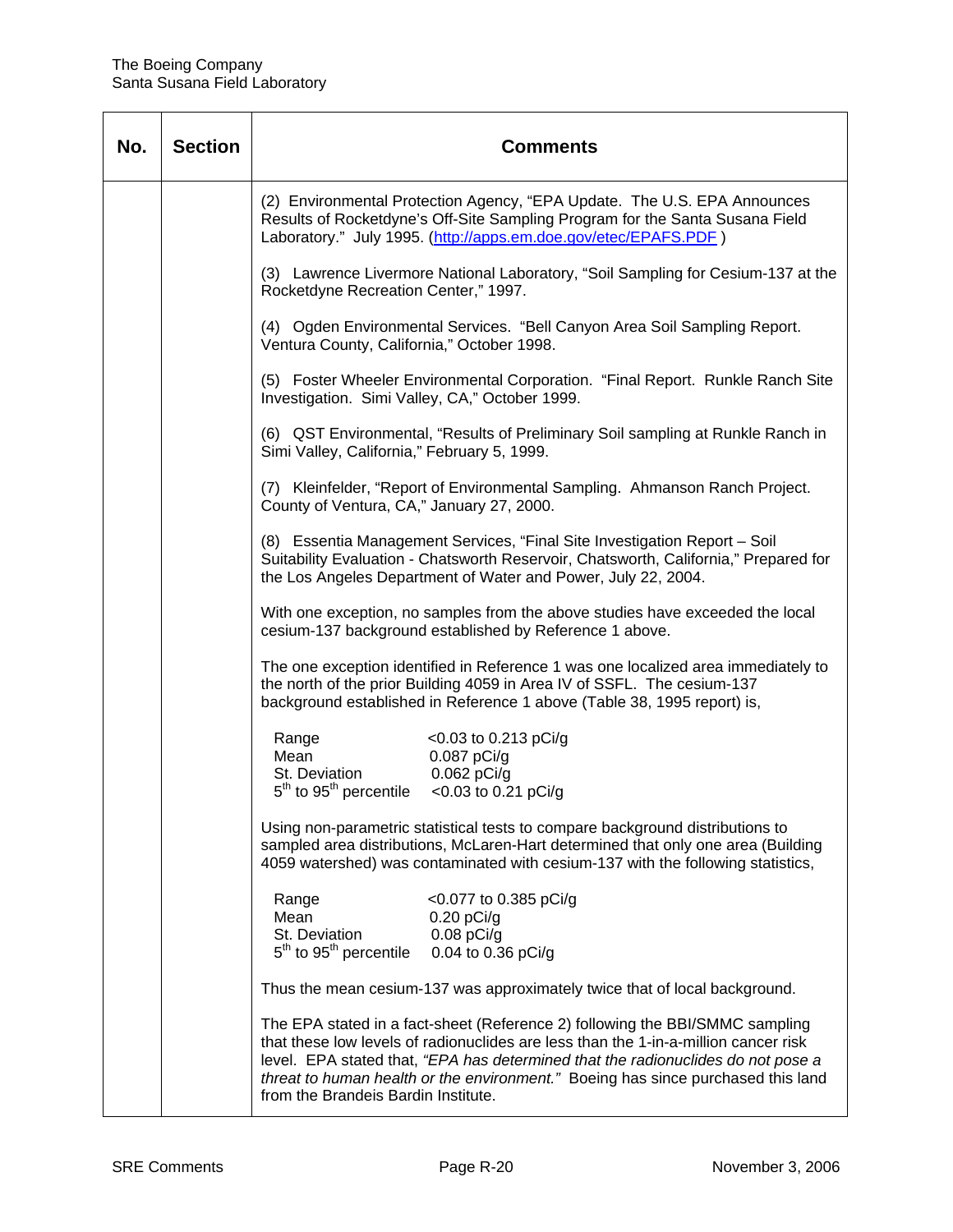| No.    | <b>Section</b>                       | Comments                                                                                                                                                                                                                                                                                                                                                                                                                                                                                                                                                                                                                                                                                                                                                                                                                                                                                                                                                                                                                                                                                                |
|--------|--------------------------------------|---------------------------------------------------------------------------------------------------------------------------------------------------------------------------------------------------------------------------------------------------------------------------------------------------------------------------------------------------------------------------------------------------------------------------------------------------------------------------------------------------------------------------------------------------------------------------------------------------------------------------------------------------------------------------------------------------------------------------------------------------------------------------------------------------------------------------------------------------------------------------------------------------------------------------------------------------------------------------------------------------------------------------------------------------------------------------------------------------------|
|        |                                      | Dr. Beyea does not reference any of these studies in his extensive list of almost<br>200 references. He does not cite any support for his statement that "existing<br>radiocesium measurements are not adequate to determine the magnitude of any<br>elevated releases."                                                                                                                                                                                                                                                                                                                                                                                                                                                                                                                                                                                                                                                                                                                                                                                                                                |
| $R-33$ | Beyea<br>Report,<br>Page 5           | Dr. Beyea states "the average number of predicted cancers was 260 with a 95%-<br>confidence range of 0 to 1800."<br>This statement has been reported in the Los Angeles Times as: "predicted cancers"<br>were between 260 and 1800," (LA Times October 6, 2006).                                                                                                                                                                                                                                                                                                                                                                                                                                                                                                                                                                                                                                                                                                                                                                                                                                        |
| $R-34$ | Beyea<br>Report,<br>Pages 5<br>and 6 | Dr. Beyea states, "These cancers would have occurred among a background of<br>millions of cancers in the population exposed in the LA Basin, including a<br>contribution from natural background radioactivity that would have exceeded the<br>contribution from SSFL in aggregate."                                                                                                                                                                                                                                                                                                                                                                                                                                                                                                                                                                                                                                                                                                                                                                                                                    |
|        |                                      | These statements acknowledge that estimated theoretical cancers were calculated<br>based on computed population doses (in person-rem). The figures reported<br>misapply the LNT model of radiation risk. The model says that if 1,000 people<br>receive 10 rem exposure each (10,000 person-rem) then 10 radiation induced<br>cancers would result. The model also says that if 10,000,000 people receive 0.001<br>rem (1 millirem) exposure each (also 10,000 person-rem) then 10 radiation induced<br>cancers would also result. Thus the LNT model potentially can predict large<br>numbers of theoretical cancers if very large numbers of people are exposed to very<br>low levels of radiation. This is counter-intuitive and is the reason why radiation<br>professionals avoid using population doses to compute theoretical cancers.                                                                                                                                                                                                                                                           |
|        |                                      | It is also instructive to expand upon the cautionary words in these paragraphs. Let<br>us assume that the population in the Los Angeles area over the four and a half<br>decades since the SRE accident is 10,000,000. In a population of that size we<br>would expect approximately 4,200,000 cancers to occur during their collective<br>lifetimes (the risk of contracting cancer in the US is approximately 42%). Assuming<br>that the LNT model of radiation risk is valid at exposures similar to background<br>radiation, the number of theoretical cancers induced from exposure to background<br>radiation in 10,000,000 lifetimes is approximately 210,000 (~5% of total cancer<br>rate). Dr. Beyea states on pages 5 and 6 of his report that his predicted 260 excess<br>cancers (which is based on his incorrect estimates of radiation exposure) are low<br>compared to not only the actual expected number of total cancers in the population,<br>and are also low compared to the theoretical number of cancers that the LNT model<br>would attribute to background radiation exposure. |
|        |                                      | Looking at it from another perspective, the population thyroid dose from iodine-131<br>of 65,000 person-rem and population whole body dose from cesium-137 of 75,000<br>person-rem, is low compared to the population dose of 141,000,000 person-rem<br>from 300 millirem/year background radiation to 10,000,000 people for 47 years<br>since the accident.                                                                                                                                                                                                                                                                                                                                                                                                                                                                                                                                                                                                                                                                                                                                            |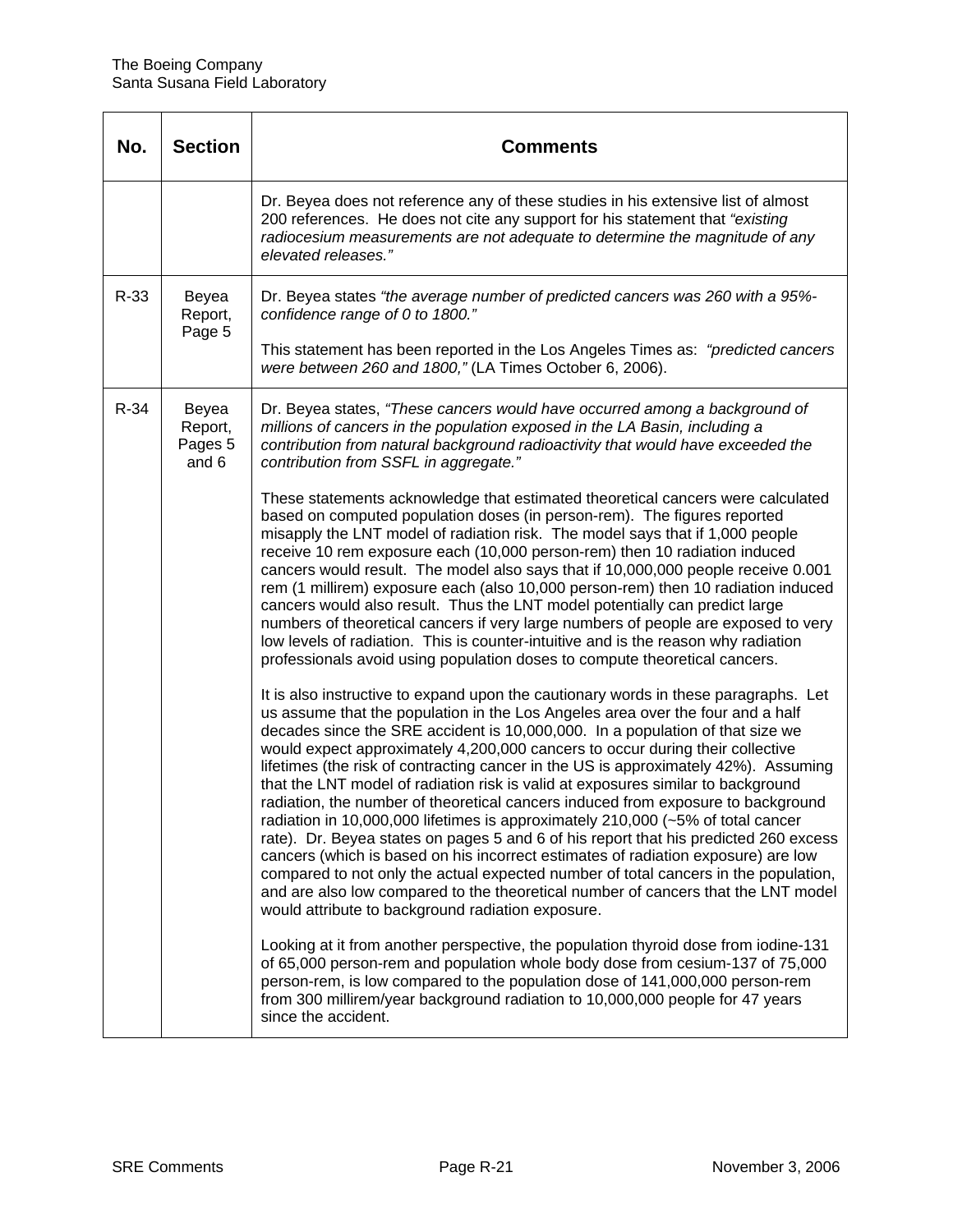| No.    | <b>Section</b>              | Comments                                                                                                                                                                                                                                                                                                                                                                                                                                                                                                                                                                                                                                                                                                                                                                                                                                                                                                                                                                                                                                                                                                                                                                                                                                                                                                                               |
|--------|-----------------------------|----------------------------------------------------------------------------------------------------------------------------------------------------------------------------------------------------------------------------------------------------------------------------------------------------------------------------------------------------------------------------------------------------------------------------------------------------------------------------------------------------------------------------------------------------------------------------------------------------------------------------------------------------------------------------------------------------------------------------------------------------------------------------------------------------------------------------------------------------------------------------------------------------------------------------------------------------------------------------------------------------------------------------------------------------------------------------------------------------------------------------------------------------------------------------------------------------------------------------------------------------------------------------------------------------------------------------------------|
| $R-35$ | Beyea<br>Report,<br>Page 9  | Dr. Beyea states, "before undertaking an expensive epidemiological study, it would<br>seem wiser to first undertake measurements of radiocesium in soil at locations<br>around the plant, so as to narrow the great uncertainties that make current dose<br>estimates of marginal usefulness for epidemiology. In particular, the existing<br>radiocesium measurements are not adequate to determine the magnitude of any<br>elevated releases."<br>Many Boeing sponsored and independent studies have been conducted at<br>locations around the plant that included cesium-137 soil analysis. No evidence of<br>cesium-137 soil contamination, that would have resulted from the release<br>thousands of curies of cesium-137, has been found. See comment on Beyea<br>Report page 4 above.                                                                                                                                                                                                                                                                                                                                                                                                                                                                                                                                           |
| $R-36$ | Beyea<br>Report,<br>Page 13 | Dr. Beyea states,<br>"From the beginning, management played down the seriousness of the event, as<br>indicated by the press statement that was issued by Atomics International on<br>August 29, 1959 and circulated by the US Atomic Energy Commission (AI<br>1959).<br>"During Inspection of fuel elements on July 26 at the Sodium Reactor<br>Experimenta parted fuel element was observed. The fuel element<br>damage is not an indication of unsafe reactor conditions. No release of<br>radioactive materials to the plant or its environs occurred"<br>In the press release, the number of damaged fuel elements was understated and<br>the leakage of radioactivity from the stack was not mentioned."<br>Boeing acknowledges that the Atomics International press release following the<br>accident was vague and not fully informative.                                                                                                                                                                                                                                                                                                                                                                                                                                                                                       |
| $R-37$ | Beyea<br>Report,<br>Page 13 | Dr. Beyea states, "No post-event analysis of the amount of radioactivity on the<br>ventilation filters is available, which is the first place one would look to get an idea<br>of the amount released, taking into account filter efficiency  Yet, measurements<br>made after decommissioning of the amount of surface contamination before and<br>after the filters imply that there was a filter in place."<br>These statements are somewhat contradictory. The important facts about the<br>measured data related to the HEPA filter system ventilation ducts are as follows.<br>The upstream contamination levels (before the filter) range from 756 to 10,181<br>$\text{dpm}/100 \text{ cm}^2$ . The downstream contamination levels (after the filter) range from<br>129 to 1,293 dpm/100 $\text{cm}^2$ . Assuming that the contamination was due to cesium-<br>137 with a 30-year half life, these levels would not have decayed appreciably in the<br>7 years since the accident (1959 to 1966). These levels either lower than, or<br>equivalent to, the acceptable levels for "release for unrestricted use" found in<br>Regulatory Guide 1.86 <sup>(1)</sup> of 5,000, 15,000, and 1,000 dpm/100 cm <sup>2</sup> for average,<br>maximum, and removable, $\beta/\gamma$ contamination respectively. These relatively modest |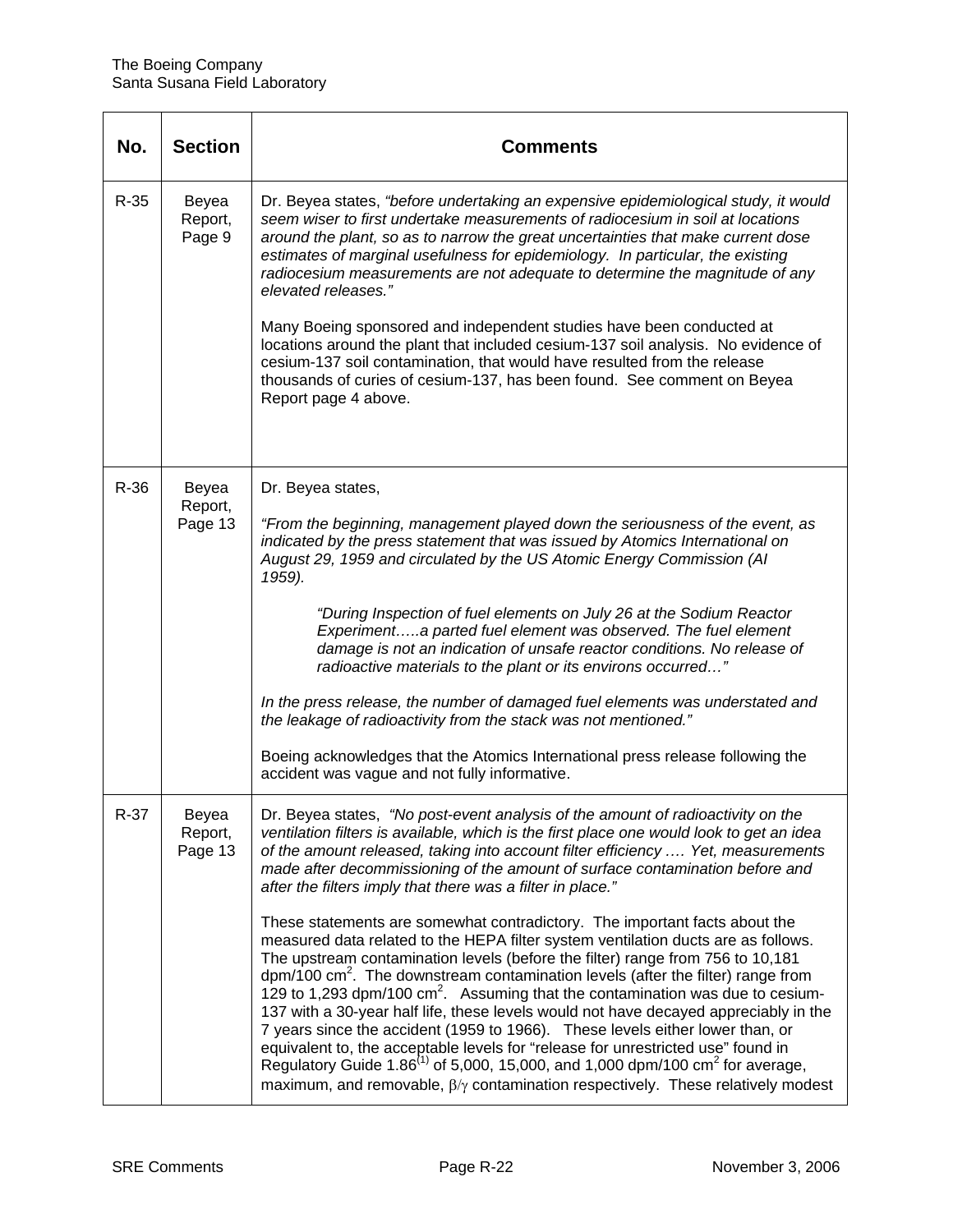| No.  | <b>Section</b>                         | <b>Comments</b>                                                                                                                                                                                                                                                                                                                                                                                                                                                                         |
|------|----------------------------------------|-----------------------------------------------------------------------------------------------------------------------------------------------------------------------------------------------------------------------------------------------------------------------------------------------------------------------------------------------------------------------------------------------------------------------------------------------------------------------------------------|
|      |                                        | levels of contamination are not indicative of the passage and release of thousands<br>of curies of cesium-137.                                                                                                                                                                                                                                                                                                                                                                          |
| R-38 | Beyea<br>Report,<br>Page 15            | Dr. Beyea cites the 1957 Windscale reactor accident in the U.K. as his primary<br>source by which to estimate the SRE release. Windscale released 20,000 curies of<br>iodine-131. By using the ratio of the thermal power levels (9-to-1), the 50%<br>retention factor for the Windscale filters and the alleged non-operation of SRE<br>filters, Dr Beyea calculates that the SRE released 4,400 curies of iodine-131.                                                                 |
|      |                                        | This assessment overlooks several crucial differences between the Windscale<br>accident and the SRE accident.                                                                                                                                                                                                                                                                                                                                                                           |
|      |                                        | (1) Windscale was air-cooled and following the accident there was a direct<br>pathway from the damaged core to the outside environment through the stack<br>filters, which became inoperable due to the intense heat. In contrast, the SRE<br>uranium fuel continued to be immersed and cooled in a 50,000 gallon pool of liquid<br>sodium.                                                                                                                                             |
|      |                                        | (2) The graphite moderator surrounding the Windscale uranium fuel actually<br>burned in the air "cooling" flow for several days. The air coolant therefore became<br>an oxidant which exacerbated and prolonged the fire. The SRE graphite did not<br>burn since there was no oxygen in the system to initiate a fire. The SRE graphite<br>and uranium fuel continued to be cooled and immersed in a 50,000 gallon pool of<br>liquid sodium.                                            |
|      |                                        | (3) The burning graphite in Windscale led to significant melting of uranium fuel. In<br>contrast, very little of the uranium fuel in the SRE melted ("Examination of the<br>recovered fuel slugs from damaged [fuel] elements showed no evidence of<br>significant melting," (NAA-SR-6890, "Distribution of Fission Product Contamination<br>in the SRE", R.S. Hart, March 1, 1962, page 21).                                                                                           |
|      |                                        | (4) "Even though iodine is very volatile, it did not escape to the cover gas because<br>it undoubtedly combined with the sodium as rapidly as it was evolved. No iodine<br>was ever detected in reactor cover gas samples," (NAA-SR-4488, "SRE Fuel<br>Element Damage - Interim Report," A. A. Jarrett (Editor), page IV-C-5, November<br>15, 1959). In contrast, iodine-131 escaping from the Windscale fuel had a direct<br>pathway to the outside environment.                       |
|      |                                        | The Windscale data, therefore, is not useful for estimating releases from the SRE.                                                                                                                                                                                                                                                                                                                                                                                                      |
| R-39 | Beyea<br>Report,<br>Pages 18<br>and 19 | Dr. Beyea further supports his estimate of iodine-131 release by reference to three<br>other studies either commissioned by the AP or commissioned by plaintiff's<br>attorneys in the litigation, "O'Connor et. al. vs. The Boeing Company."                                                                                                                                                                                                                                            |
|      |                                        | (1) Dr. Beyea refers to "Releases of Hazardous Material from the Santa Susana<br>Field Laboratory," Gordon Thompson, Executive Director of the Institute for<br>Resource and Security Studies (http://www.irss-usa.org/). IRSS is another anti-<br>nuclear organization. This document was commissioned by the AP but has not<br>been published either on the IRSS website or the Advisory panel website. Boeing<br>is therefore not able to comment on its assumptions or methodology. |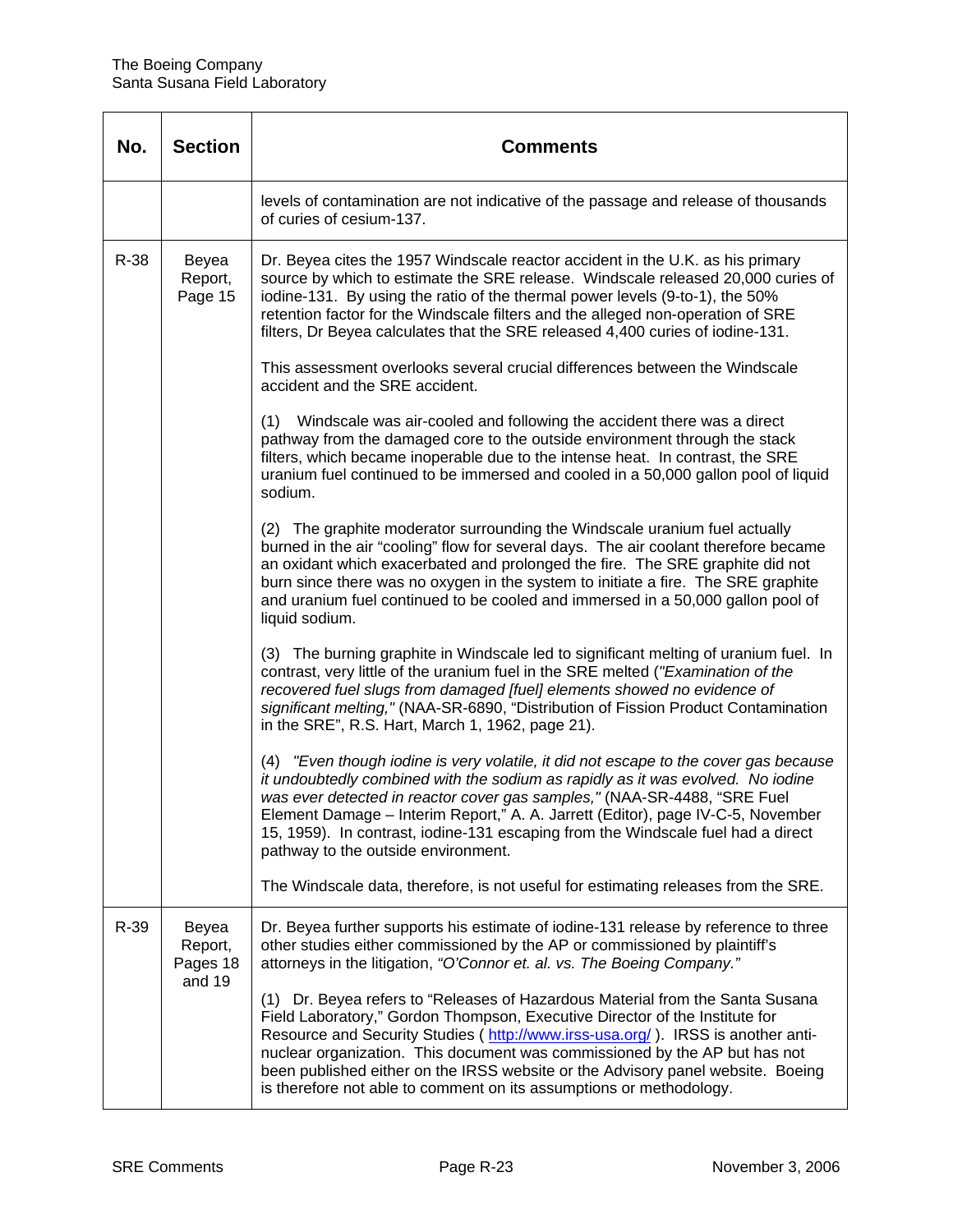| No.    | <b>Section</b>              | <b>Comments</b>                                                                                                                                                                                                                                                                                                                                                                                                                                                                                                                |
|--------|-----------------------------|--------------------------------------------------------------------------------------------------------------------------------------------------------------------------------------------------------------------------------------------------------------------------------------------------------------------------------------------------------------------------------------------------------------------------------------------------------------------------------------------------------------------------------|
|        |                             | (2) Dr. Beyea uses the estimates of Mr. Lochbaum of the anti-nuclear Union of<br>Concerned Scientists. Mr. Lochbaum's report has already been critiqued above.                                                                                                                                                                                                                                                                                                                                                                 |
|        |                             | (3) Lastly Dr. Beyea uses newspaper reports of estimates made by another anti-<br>nuclear expert hired by plaintiffs' attorneys' in the litigation, "O'Connor et. al. vs. The<br>Boeing Company."                                                                                                                                                                                                                                                                                                                              |
|        |                             | The sources used by Dr. Beyea to estimate the distribution of iodine-131 and<br>cesium-137 releases cannot be considered unbiased. The use of these reports<br>skews Dr. Beyea's modeling of exposure and cancer risk.                                                                                                                                                                                                                                                                                                         |
| $R-40$ | Beyea<br>Report,<br>Page 30 | Dr. Beyea claims that cesium-137 has been measured at 240 times background (24<br>pCi/g) outside the SSFL fence.                                                                                                                                                                                                                                                                                                                                                                                                               |
|        |                             | This is incorrect. The 2003 Annual Site Environmental Report page 5-13<br>(http://apps.em.doe.gov/etec/ASER2003.pdf) to which he refers is discussing the<br>Radioactive Material Handling Facility (RMHF) fence, not the SSFL fence. The<br>area was on-site, not off-site. The discussion included the fact that the area was<br>remediated.                                                                                                                                                                                 |
| $R-41$ | Beyea<br>Report,<br>Page 30 | Dr. Beyea postulates a situation where 1,000 curies of cesium-137 is spread over<br>10,000 square kilometers and would result in an average concentration of 0.25<br>pCi/g, which would be 2.5 times the average background of 0.1 pCi/g. He then<br>claims that he was not able to find any evidence of the 0.1 pCi/g in the literature.                                                                                                                                                                                      |
|        |                             | Local cesium-137 background was established by the McLaren-Hart study <sup>(1)</sup> (Table<br>38) and is,                                                                                                                                                                                                                                                                                                                                                                                                                     |
|        |                             | $<$ 0.03 to 0.213 pCi/g<br>Range<br>0.087 pCi/g<br>Mean<br>0.062 pCi/g<br>St. Deviation<br>$5th$ to $95th$ percentile<br><0.03 to 0.21 pCi/g                                                                                                                                                                                                                                                                                                                                                                                   |
|        |                             | This is considerably below literature sources for U.S. cesium-137 in soil.                                                                                                                                                                                                                                                                                                                                                                                                                                                     |
|        |                             | Argonne National Laboratory (ANL) <sup>(2)</sup> states, "The concentration of cesium-137 in<br>surface soil from [weapons test] fallout ranges from about 0.1 to 1 picocurie (pCi)/g,<br>averaging less than 0.4 pCi/g."                                                                                                                                                                                                                                                                                                      |
|        |                             | The EPA <sup>(3)</sup> quotes 0.7 pCi/g as an average U.S. background, with a range of 0.1 to<br>3.5 pCi/g. EPA derived its background data from NCRP 94 <sup>(4)</sup> which was published<br>in 1987. Therefore, these data may need to be decayed by a factor of e <sup>-19/30</sup> or<br>0.64.                                                                                                                                                                                                                            |
|        |                             | Dr. Beyea's reliance on 0.1 pCi/g does not recognize that the upper range of local<br>background is 0.2 pCi/g. This is very close to his postulated contamination level of<br>0.25 pCi/g. Furthermore, the further from SSFL we go, the more we need to rely on<br>the literature values for U.S. cesium-137, which are considerably more variable and<br>considerably higher than local background. Therefore Dr. Beyea's expectations of<br>being able to distinguish his postulated contamination level of 0.25 pCi/g above |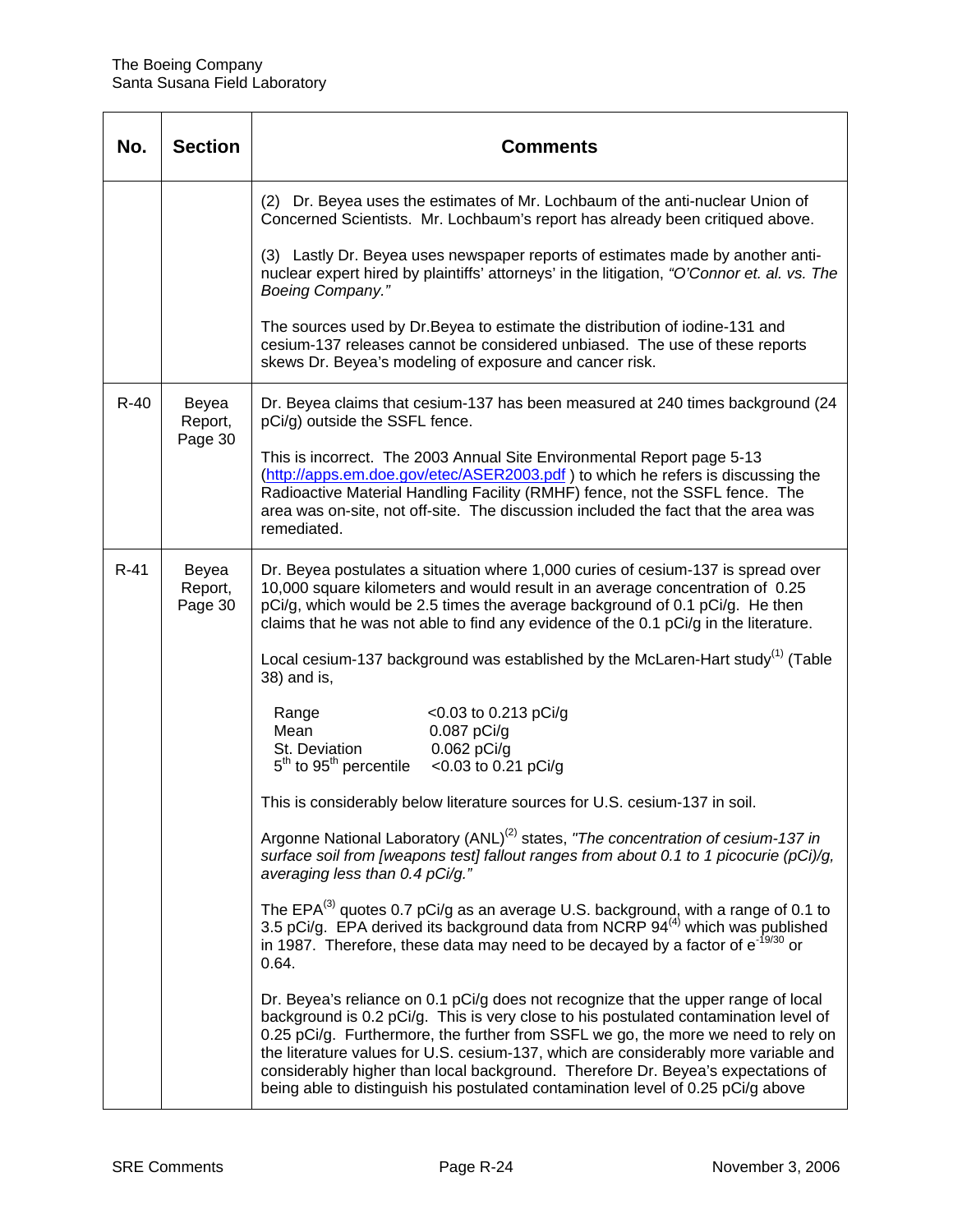| No.    | <b>Section</b>              | Comments                                                                                                                                                                                                                                                                                                                                                                                                                                                                                                                                                                                                                                                                          |
|--------|-----------------------------|-----------------------------------------------------------------------------------------------------------------------------------------------------------------------------------------------------------------------------------------------------------------------------------------------------------------------------------------------------------------------------------------------------------------------------------------------------------------------------------------------------------------------------------------------------------------------------------------------------------------------------------------------------------------------------------|
|        |                             | background will be problematic at best and impossible at worst.                                                                                                                                                                                                                                                                                                                                                                                                                                                                                                                                                                                                                   |
|        |                             | (1) McLaren/Hart, "Additional Soil and Water Sampling at the Brandeis-Bardin<br>Institute and Santa Monica Mountain Conservancy," January 19, 1995,<br>http://apps.em.doe.gov/etec/7727_1995_0119_MHI_AddSoilandWaterSamp.pdf.pdf.                                                                                                                                                                                                                                                                                                                                                                                                                                                |
|        |                             | (2) Argonne National Laboratory, "Human Health Factsheet - Cesium," August<br>2005, http://www.ead.anl.gov/pub/doc/cesium.pdf.                                                                                                                                                                                                                                                                                                                                                                                                                                                                                                                                                    |
|        |                             | (3) EPA 402-R-96-011A, "Technical Support Document for the Development of<br>Radionuclide Cleanup levels in Soil," Appendix O, Table O-, page O-9,<br>http://www.epa.gov/radiation/docs/cleanup/402-r-96-011a.htm.                                                                                                                                                                                                                                                                                                                                                                                                                                                                |
|        |                             | (4) NCRP-94, "Exposure of the Population in the United States and Canada from<br>Natural Background Radiation," National Council on Radiation Protection and<br>Measurements, 1987.                                                                                                                                                                                                                                                                                                                                                                                                                                                                                               |
| $R-42$ | Beyea<br>Report,            | Dr. Beyea claims that 0.25 pCi/g in soil gives an exposure of 0.1 rem or 100<br>millirem over a period of 30 years, without providing a source for his statement.                                                                                                                                                                                                                                                                                                                                                                                                                                                                                                                 |
|        | Page 30                     | The EPA's Dose Compliance Concentration website (http://epa-<br>dccs.ornl.gov/dose_search.shtml ) allows us to compute the effective exposure as a<br>function of soil contamination for residential scenarios (which is appropriate for<br>suburban Los Angeles). This EPA online calculator computes that 0.25 pCi/g of<br>cesium-137 in soil will give a first year dose of 0.1777 millirem. The 30 <sup>th</sup> year dose<br>will be $\sim$ 0.0888 millirem. The average dose over 30 years will be $\sim$ 0.1333<br>millirem/y or a total dose of 4 millirem over a 30 year period, not 100 millirem. Dr.<br>Beyea has therefore overestimated exposures by a factor of 25. |
| $R-43$ | Beyea<br>Report,<br>Page 30 | Dr. Beyea claims that 0.25 pCi/g in soil gives an exposure of 0.1 rem or 100<br>millirem over a period of 30 years, which is equivalent to a cancer risk of 1-in-<br>10,000 to 1-in-3,000, without providing a source for his statement.                                                                                                                                                                                                                                                                                                                                                                                                                                          |
|        |                             | The EPA's Preliminary Remediation Goal website (http://epa-<br>prgs.ornl.gov/radionuclides/prg_search.shtml) allows us to compute the theoretical<br>cancer risk as a function of soil contamination for residential scenarios (which is<br>appropriate for suburban Los Angeles). This EPA online calculator computes that<br>0.0597 pCi/g of cesium in soil will give a cancer risk of 1-in-1,000,000 for a 30 year<br>exposure period. By ratioing, 0.25 pCi/g of cesium-137 will give a cancer risk of 4.2<br>$x$ 10 <sup>-5</sup> , or 4.2-in-100,000. Therefore, Dr. Beyea has overestimated cancer risks by a<br>factor of between 2.4 and 7.9.                            |
| $R-44$ | Beyea<br>Report,<br>Page 30 | Dr. Beyea claims that radiation risk coefficients are either 0.0015 or 0.003 cancers<br>per rem. Actually, he apparently meant to say "per person-rem."                                                                                                                                                                                                                                                                                                                                                                                                                                                                                                                           |
|        |                             | These figures appear to be in disagreement with the radiation risk coefficients from<br>both BEIR V and BEIR VII. BEIR V (http://www.nap.edu/books/0309039959/html/)<br>risk coefficients were 0.0005 fatal cancers per person-rem, and 0.0006 cancer<br>incidence per person-rem. The more recently published BEIR VII report<br>(http://newton.nap.edu/catalog/11340.html and                                                                                                                                                                                                                                                                                                   |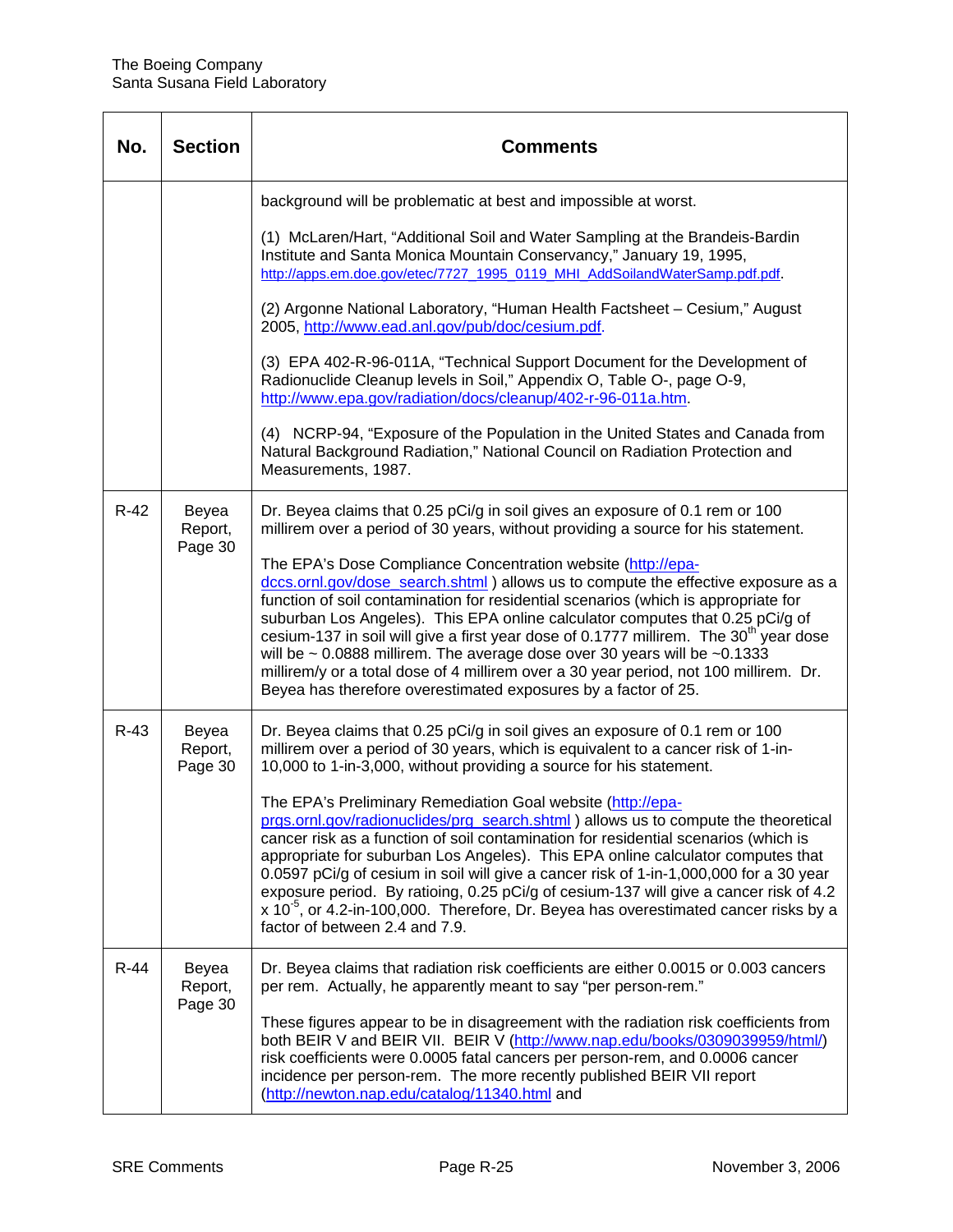| No.    | <b>Section</b>                            | Comments                                                                                                                                                                                                                                                                                                                                                                                                                                                                                                                                                                                                                                                                                                                                                                                                                                                                                                                                                                                                                                                                                                                                                                                                                                                                                                                                                                                                                                                                                                                                                                                                                                                                                                                                                                                                                                                                                                                                             |
|--------|-------------------------------------------|------------------------------------------------------------------------------------------------------------------------------------------------------------------------------------------------------------------------------------------------------------------------------------------------------------------------------------------------------------------------------------------------------------------------------------------------------------------------------------------------------------------------------------------------------------------------------------------------------------------------------------------------------------------------------------------------------------------------------------------------------------------------------------------------------------------------------------------------------------------------------------------------------------------------------------------------------------------------------------------------------------------------------------------------------------------------------------------------------------------------------------------------------------------------------------------------------------------------------------------------------------------------------------------------------------------------------------------------------------------------------------------------------------------------------------------------------------------------------------------------------------------------------------------------------------------------------------------------------------------------------------------------------------------------------------------------------------------------------------------------------------------------------------------------------------------------------------------------------------------------------------------------------------------------------------------------------|
|        |                                           | http://newton.nap.edu/execsumm_pdf/11340 ) reported coefficients of 0.00057 fatal<br>cancer per person-rem and 0.00114 cancer incidence per person-rem.                                                                                                                                                                                                                                                                                                                                                                                                                                                                                                                                                                                                                                                                                                                                                                                                                                                                                                                                                                                                                                                                                                                                                                                                                                                                                                                                                                                                                                                                                                                                                                                                                                                                                                                                                                                              |
| $R-45$ | Beyea<br>Report,<br>Page 30               | If Dr. Beyea has used the same dose and risk coefficients (discussed above) in his<br>computer modeling as he used in his "back of the envelope" calculations then the<br>hypothetical public exposures and cancers are grossly exaggerated even assuming<br>the releases are correct, which they are not.                                                                                                                                                                                                                                                                                                                                                                                                                                                                                                                                                                                                                                                                                                                                                                                                                                                                                                                                                                                                                                                                                                                                                                                                                                                                                                                                                                                                                                                                                                                                                                                                                                           |
| $R-46$ | Beyea<br>Report,<br>Page 40,<br>Table 3-1 | In Table 3-1, the maximum hypothetical individual thyroid exposure from a release<br>of 10,000 curies is given as 6.18 rem. Using the ICRP 60 risk coefficient for fatal<br>thyroid cancer of 0.000008, the maximum hypothetical individual fatal risk is<br>0.000049. This is small compared to the U.S. fatal risk of thyroid cancer of 0.0005.                                                                                                                                                                                                                                                                                                                                                                                                                                                                                                                                                                                                                                                                                                                                                                                                                                                                                                                                                                                                                                                                                                                                                                                                                                                                                                                                                                                                                                                                                                                                                                                                    |
| $R-47$ | Beyea<br>Report,<br>Page 41,<br>Table 3-4 | In Table 3-4, the maximum hypothetical individual whole body exposure from a<br>release of 300 curies is given as 7.36 rem. Using the ICRP 60 fatal risk coefficient<br>for all cancers of 0.0005, the maximum hypothetical individual fatal risk is 0.0037.<br>This is small compared to the U.S. fatal cancer risk of 0.23.                                                                                                                                                                                                                                                                                                                                                                                                                                                                                                                                                                                                                                                                                                                                                                                                                                                                                                                                                                                                                                                                                                                                                                                                                                                                                                                                                                                                                                                                                                                                                                                                                        |
| $R-48$ | Beyea<br>Report,<br>Page 54,<br>Table 4-2 | Table 4-2 provides the hypothetical cancers from exposure to cesium-137 as<br>function of distance from the SSFL up to 100 km. A similar table was not provided<br>for iodine-131. Inspection of the numbers shows that the larger the annulus<br>modeled (or distance from the site), the larger the number of hypothetical cancers.<br>Thus, even though individual doses would tend to decrease with distance from the<br>SSFL site, the population increases with distance. Therefore, the collective or<br>population dose in person-rem increases without bound. If Dr. Beyea had<br>expanded his analysis to 500, 1,000, or 5,000 km, he would have calculated even<br>more hypothetical cancers. This illustrates the fallacy of modeling large populations<br>exposed to very small doses to calculate pubic health effects. The Health Physics<br>Society (HPS) has issued two position papers on radiation risk in which they<br>caution against the use of population doses to estimate public health effects.<br>http://www.hps.org/documents/radiationrisk.pdf<br>http://www.hps.org/documents/riskassessment.pdf<br>The HPS states,<br>"Collective dose (the sum of individual doses in a defined exposed population<br>expressed as person-rem) has been a useful index for quantifying dose in large<br>populations and in comparing the magnitude of exposures from different radiation<br>sources. However, collective dose may aggregate information excessively, for<br>example, a large dose to a small number of people is not equivalent to a small dose<br>to many people, even if the collective doses are the same. Thus, for populations in<br>which almost all individuals are estimated to receive a lifetime dose of less than 10<br>rem above background, collective dose is a highly speculative and uncertain<br>measure of risk and should not be used for the purpose of estimating population<br>health risks." |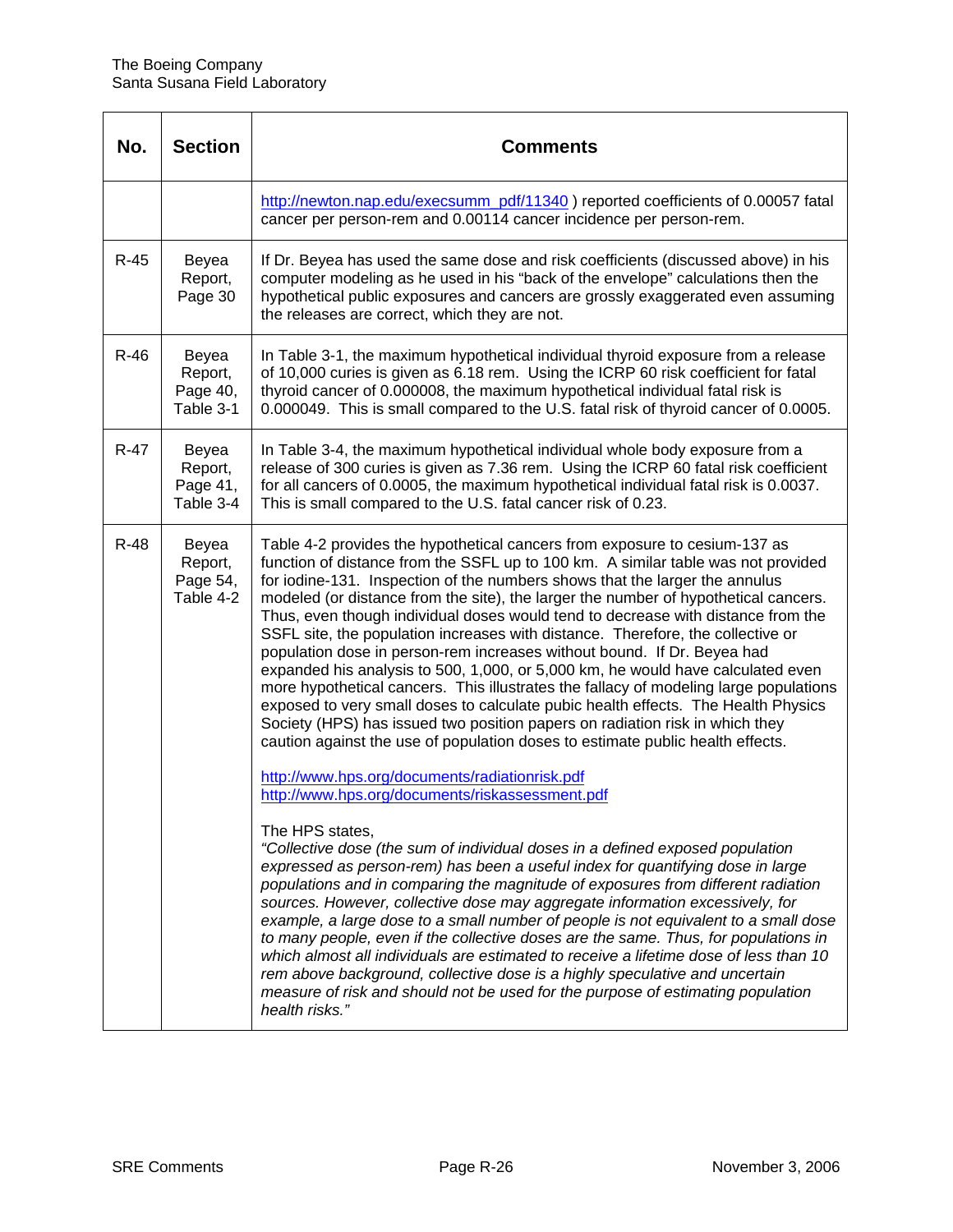### **Comments on the Advisory Panel Reports on the Geologic Features of the Santa Susana Field Laboratory (including the Panel Summary Report and the Wilshire Report)**

| No.   | <b>Section</b>               | <b>Comment</b>                                                                                                                                                                                                                                                                                                                                                                                                                                                                                                                                                                                                                                                                                                                                                                                                                                                                   |
|-------|------------------------------|----------------------------------------------------------------------------------------------------------------------------------------------------------------------------------------------------------------------------------------------------------------------------------------------------------------------------------------------------------------------------------------------------------------------------------------------------------------------------------------------------------------------------------------------------------------------------------------------------------------------------------------------------------------------------------------------------------------------------------------------------------------------------------------------------------------------------------------------------------------------------------|
| $G-1$ | Panel Report<br>Page 16      | The Panel Report states that "Rocketdyne has argued that there is no risk<br>from contaminated groundwater migration and that it need not clean up the<br>groundwater contamination on site because earthquake faults and fine-<br>grained geologic units prevent the contaminated groundwater from moving."                                                                                                                                                                                                                                                                                                                                                                                                                                                                                                                                                                     |
|       |                              | The above-statement is an inaccurate portrayal of Boeing's understanding of<br>groundwater contamination at the SSFL. The current understanding of<br>contaminant transport in groundwater beneath the SSFL, as articulated in a<br>number of technical reports, is that contaminants are within a few thousand<br>feet of where they entered the ground because of natural physical and<br>chemical processes. The processes that cause the contaminants in<br>groundwater to be relatively close to where they entered the ground include<br>molecular diffusion, sorption, dispersion, and degradation. The site geology<br>descriptions provided in technical reports were intended to provide a<br>framework for evaluating the direction in which the contaminants are<br>transported and to evaluate the presence of potential through-going rapid<br>transport pathways. |
| $G-2$ | Panel Report<br>Pages 24 and | Pertaining to the topic titled "Geologic Features and Their Potential Effects of<br>Contaminant Migration"                                                                                                                                                                                                                                                                                                                                                                                                                                                                                                                                                                                                                                                                                                                                                                       |
|       | 25                           | The section of the Panel Report entitled "Geologic Features and Their<br>Potential Effects on Contamination Migration, Santa Susana Field<br>Laboratory," states that "the Panel asked him [Howard Wilshire, Ph.D.] to<br>examine the geology of the SSFL site and in particular evaluate claims made<br>by Rocketdyne that contaminated groundwater at the facility could not<br>migrate because of earthquake faults and fine-grained units that would act as<br>barriers to groundwater movement."                                                                                                                                                                                                                                                                                                                                                                            |
|       |                              | The above statement does not accurately describe the analyses of these<br>geologic features that are made in SSFL technical reports. These reports<br>have not characterized the influence of faults and fine-grained units as<br>barriers to groundwater flow nor as preventing migration. The analysis of<br>available data, which continues to be collected, indicates that these features<br>appreciably influence the three-dimensional groundwater flow system<br>beneath the SSFL. Furthermore, the SSFL technical reports point out that<br>the transport of contaminants at the SSFL is greatly slowed compared to the<br>groundwater velocity in the fracture network due to physical and chemical<br>processes that include primarily molecular diffusion, followed by sorption,<br>dispersion, and degradation.                                                      |
|       |                              | Additionally, groundwater characterization work at the SSFL has been on-<br>going and continues today. The results of this work continue to support the<br>conclusion that groundwater plumes sourced from the SSFL lie within a few<br>thousand feet of where the contaminants entered the ground because of the                                                                                                                                                                                                                                                                                                                                                                                                                                                                                                                                                                |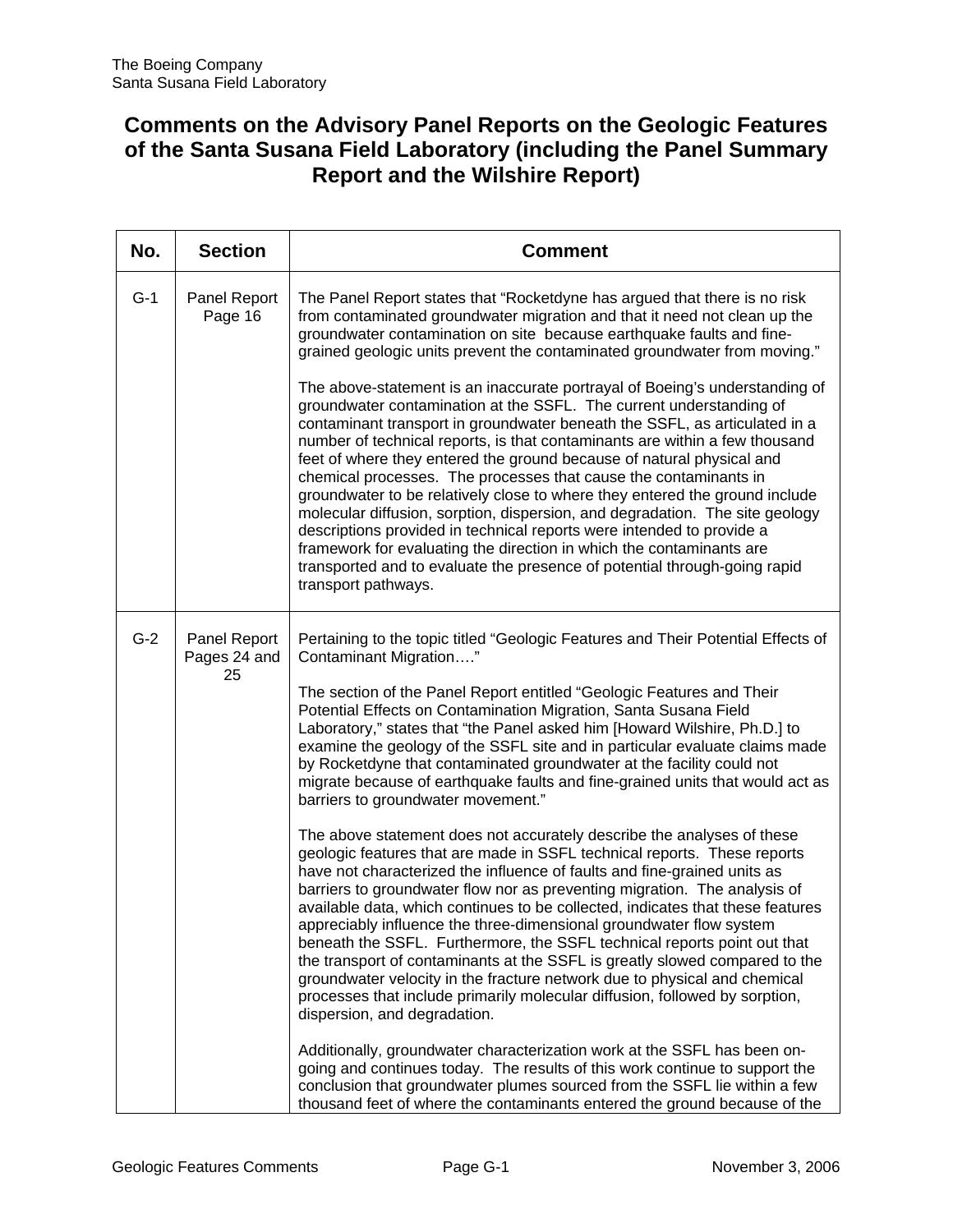| No.   | <b>Section</b>          | <b>Comment</b>                                                                                                                                                                                                                                                                                                                                                                                                                                                                                                                                                                                                                                                                                                                                                                                                                                                                                                                                                                                                                                                |
|-------|-------------------------|---------------------------------------------------------------------------------------------------------------------------------------------------------------------------------------------------------------------------------------------------------------------------------------------------------------------------------------------------------------------------------------------------------------------------------------------------------------------------------------------------------------------------------------------------------------------------------------------------------------------------------------------------------------------------------------------------------------------------------------------------------------------------------------------------------------------------------------------------------------------------------------------------------------------------------------------------------------------------------------------------------------------------------------------------------------|
|       |                         | attenuating effects of molecular diffusion, sorption, dispersion and<br>degradation. This claim is supported by thousands of rock core samples that<br>have been collected to evaluate the occurrence and distribution of<br>trichloroethene (TCE).                                                                                                                                                                                                                                                                                                                                                                                                                                                                                                                                                                                                                                                                                                                                                                                                           |
| $G-3$ | Panel Report<br>Page 25 | The Panel Report states that "Rocketdyne has also argued that TCE and<br>perchlorate are held up in the rock matrix of the sandstone at the SSFL and<br>thus can not move."<br>The above statement does not accurately state Boeing's position on<br>contaminant transport. SSFL technical reports have not stated that<br>contaminants cannot move, but that "TCE plume fronts advance at rates that<br>are orders-of-magnitudes slower than the average linear groundwater<br>velocity", and that "inspection of TCE in rock coreindicates that the<br>plumes at the SSFL are most likelymigrating very slowly and becoming<br>stable." These conclusions are based on sound science and supported by<br>the analysis of thousands of rock core samples for TCE and a much smaller<br>subset of rock core samples for perchlorate.                                                                                                                                                                                                                          |
| $G-4$ | Panel Report<br>Page 25 | The Panel Report states that "A recent study by a UCLA team disputes that<br>assertion [that TCE and perchlorate are held up in the rock matrix of the<br>sandstone at SSFL and thus cannot move] as well" and that Dr. Thomas C.<br>Harmon "experimentally tried to get TCE into the rock matrix of a sample of<br>SSFL sandstone; very little was absorbed."<br>Boeing believes that these statements are erroneous. The study referenced<br>by the UCLA team actually produced results that indicate that the magnitude<br>of TCE sorption onto the rock particles is far greater than that used by the<br>SSFL. These results would indicate that the magnitude of the coupled<br>affects of molecular diffusion and sorption on TCE in the rock matrix from the<br>UCLA study would be greater than that used by the SSFL team.<br>Furthermore, as previously stated, Boeing's position regarding the transport<br>of TCE in the bedrock matrix is based on analytical results of thousands of<br>samples of rock core taken from coreholes at the SSFL. |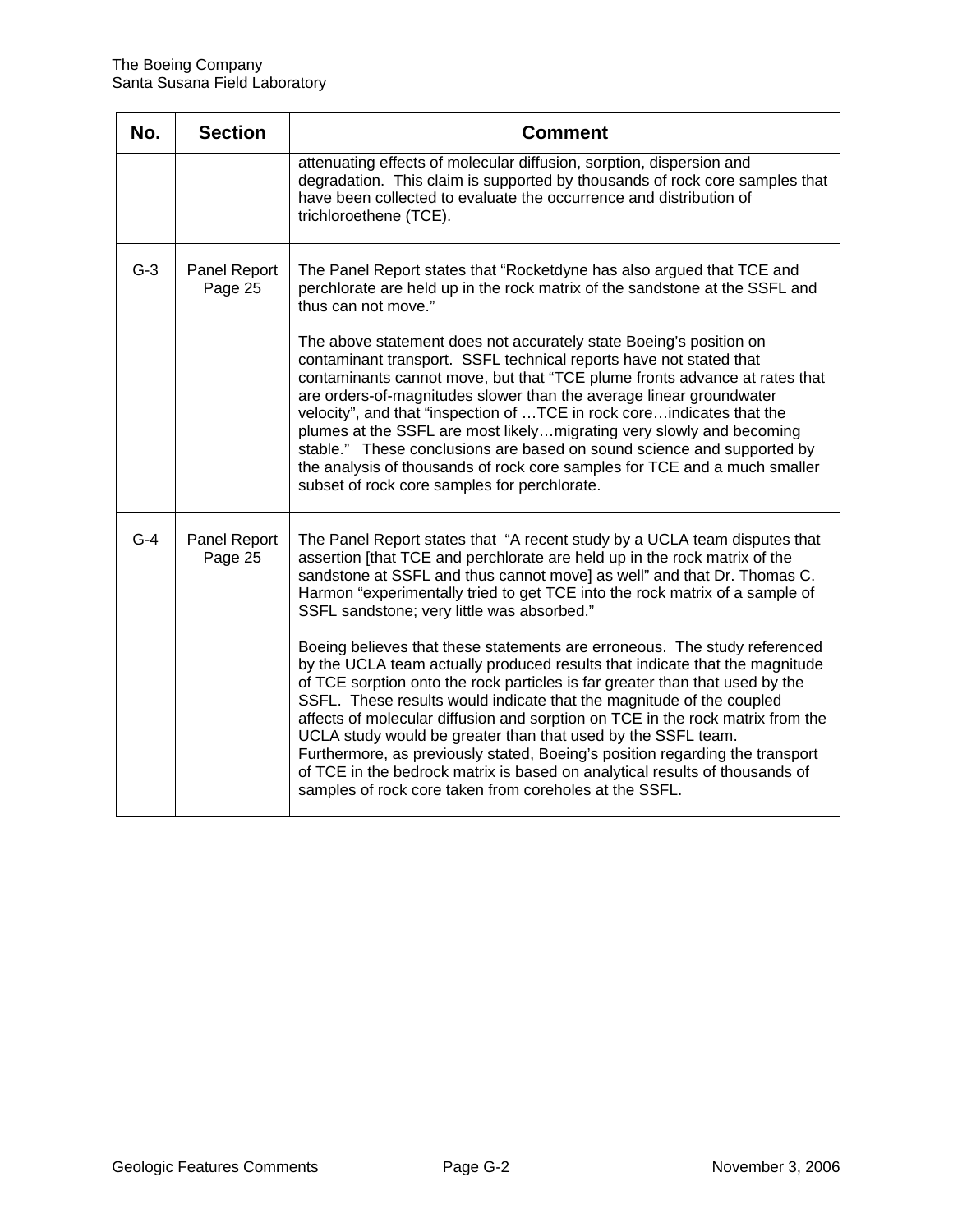### **Comments on "Geologic Features and Their Potential Effects on Contaminant Migration, Santa Susana Field Laboratory"**

#### **1.0 INTRODUCTION**

On October 5, 2006, the Santa Susana Field Laboratory Advisory Panel issued a report discussing interpretations of the relationship between geology and hydrogeology at the Santa Susana Field Laboratory (SSFL). The report was entitled "Geologic Features and Their Potential Effects on Contaminant Migration, Santa Susana Field Laboratory" and was authored by Howard G. Wilshire, Ph.D. (Wilshire Report).

The Wilshire Report is very narrow in its focus, but broad in its conclusions. The title limits the focus to geologic structure and stratigraphy. From this narrow focus, the author makes the following assertion:

"I conclude that Rocketdyne's model of compartmentalized groundwater units bounded by faults and fine-grained units, which are supposed to prevent contaminated groundwater from moving to surrounding areas, is not supported by the preponderance of evidence and cannot be considered viable," (Page 3).

This broad conclusion relating to groundwater flow and contaminant transport at SSFL is derived from a very small portion of the available scientific data for SSFL, which the author misrepresents as "the preponderance of evidence." In fact, the preponderance of evidence is not addressed in this report.

A scientifically sound review of groundwater flow and contaminant transport at SSFL must address the large volume of available scientific data for the site – the real preponderance of the evidence, not just a limited geologic database. The available data includes, but is not limited to:

- Hydrologic Data
	- o rainfall and recharge studies
	- o water balance calculations
	- o single and multiple well pumping tests (over 300 wells and stratigraphic intervals have been evaluated)
	- o packer testing
	- o slug testing
	- o seep and spring studies
	- o temporal monitoring of hydraulic head from over 400 monitoring locations
	- o streamflow measurements
	- o spatial distribution of hydraulic conductivity
	- o spatial distribution of storage coefficient
	- o spatial distribution of porosity
- Rock Properties
	- o Matrix and Fracture Porosity
	- o Water content
	- o organic carbon content
	- o thin section analyses
	- o Chemical analyses of over 5,000 feet of rock core
- Aqueous Geochemistry Data
	- o major ion chemistry
	- o oxygen and carbon isotope data
	- o chloride ion accumulation as a measure of recharge
	- o pH
	- o dissolved oxygen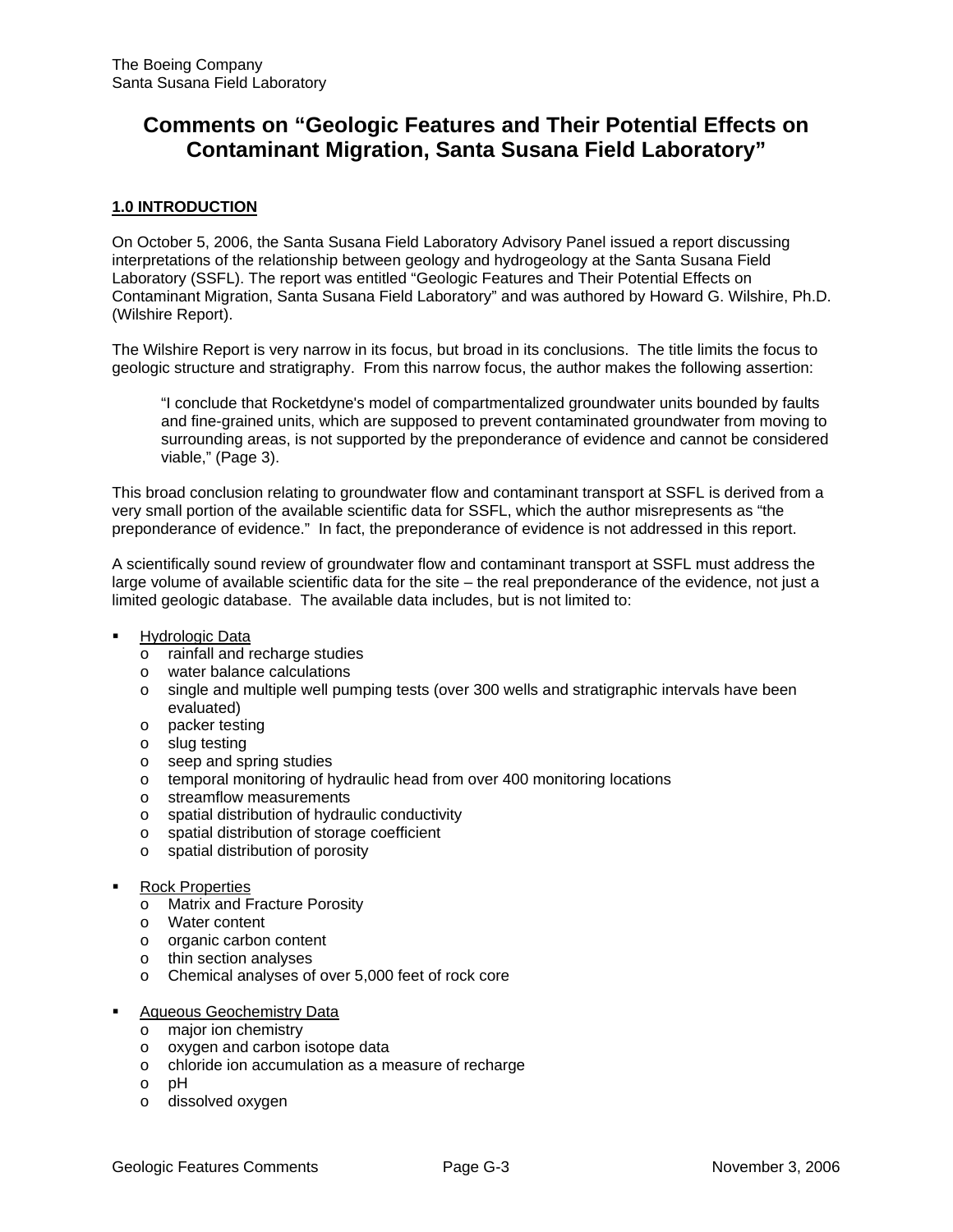The Boeing Company Santa Susana Field Laboratory

- o temporal variability
- o impact of imported water
- Chemical Properties
	- o Behavior solubility of the specific compounds
	- o diffusion coefficients
	- o persistence
	- o dissolution
	- o degradation
	- o partitioning coefficients
- Distribution of Contaminants
	- o where contaminants are not found, and why
	- o relation to characteristics of release
	- o stratigraphy
- Contaminant Release Factors
	- o Source locations and release characteristics
	- o Temporal variability
	- o Estimated Release volumes
	- o Contaminant characteristics
	- o The release of co-solvents, including water
- Other Groundwater Factors
	- o Spatial distribution of temperature
	- o Artificial recharge
	- o Spatial and temporal variability of groundwater extraction since 1948
- Vadose Zone Properties
	- o Variability with depth and stratigraphy
	- o Residual saturation
	- o Behavior of groundwater and contaminants
	- o Recharge transmission

This list is not fully inclusive of the data that has been gathered for the site. Without consideration of these factors, and other available data, conclusions on groundwater flow and contaminant transport based solely on geologic features are not scientifically sound.

#### **2.0 SPECIFIC COMMENTS ON GEOLOGIC INTERPRETATIONS**

As noted above, the Wilshire Report is over-reliant on structural and stratigraphic data to draw conclusions on groundwater flow and contaminant transport at SSFL. Within the narrow focus of the Wilshire Report, there are significant misunderstandings and misinterpretations of both the site data, and of the SSFL's interpretations of the data. This section is intended to focus on a small number of the many misinterpretations present in the Wilshire Report.

#### What is an Aquitard?

Many of the misunderstandings of the data and misinterpretations of the SSFL's reports derive from an apparent lack of understanding by the author of the term "aquitard." The Wilshire report

". . . focuses on the geologic evidence for on-site containment of pollutants….Many of these reports [commissioned by Boeing/Rocketdyne] contend that natural geologic barriers prevent the off-site migration of contaminants in groundwater," (Wilshire Report Page 2, 1<sup>st</sup> paragraph).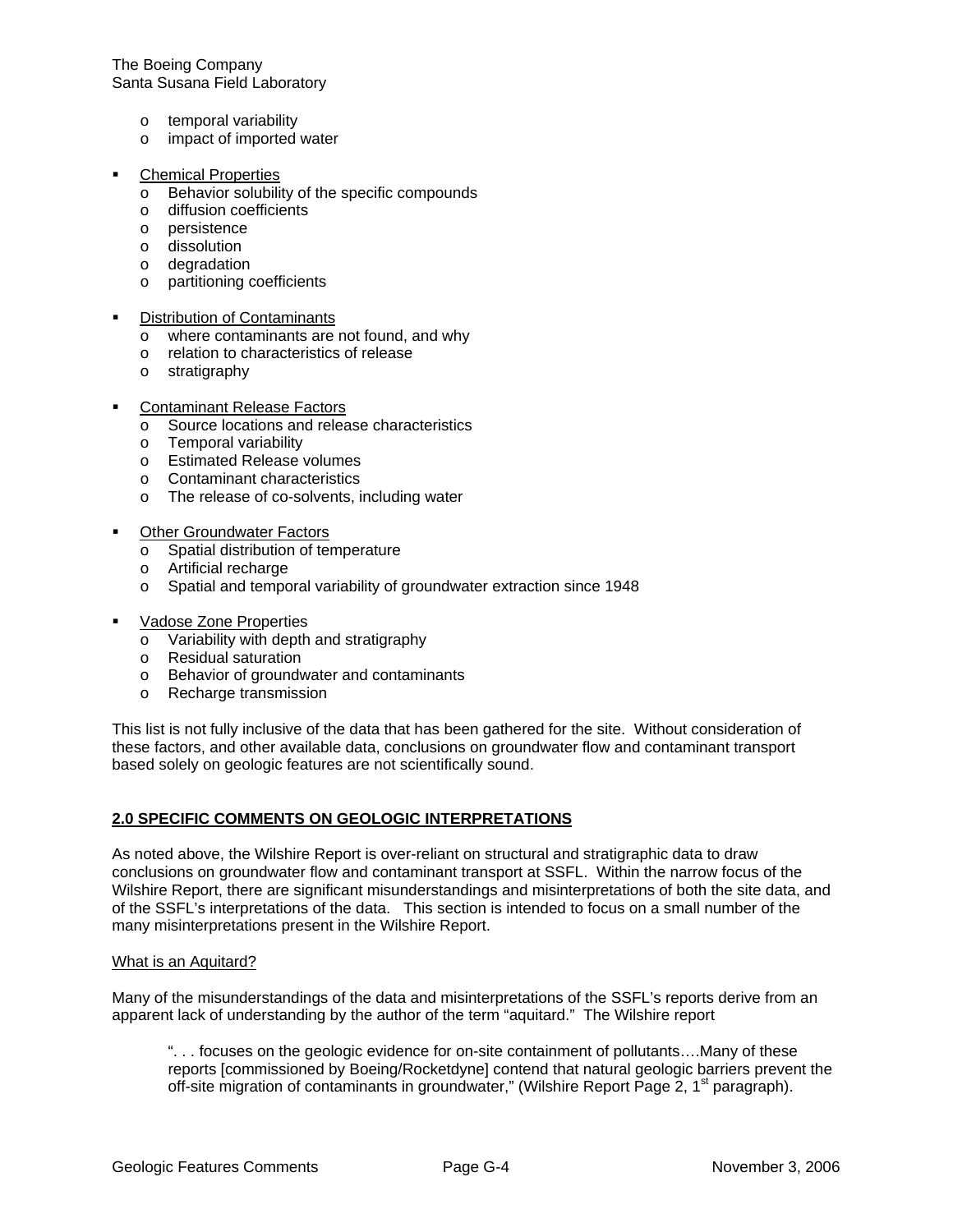The SSFL technical reports do not interpret natural geologic features at the site to preclude the movement of groundwater. The naturally occurring features are interpreted to be aquitards. Aquitards are defined as features with a hydraulic conductivity that is lower than that found in adjacent rocks. By definition, an aquitard retards, but does not stop, groundwater flow. Two definitions of aquitards from different sources are presented below:

An aquitard is "A confining bed that retards but does not prevent the flow of water to or from an adjacent aquifer; a leaky confining bed. It does not readily yield water to wells or springs, but may serve as a storage unit for groundwater," (Dictionary of Geologic Terms, 1984).

"In recent years the term aquitard has been coined to describe the less-permeable beds in a stratigraphic sequence. These beds may be permeable enough to transmit water in quantities that are significant in the study of regional groundwater flow, but their permeability is not sufficient to allow the completion of production wells…The definition of aquifer and aquitard are purposely imprecise with respect to hydraulic conductivity. This leaves open the possibility of using the terms in a relative sense," (Freeze and Cherry, 1979 page 47).

Although these definitions focus on the aquitards created by lower hydraulic conductivity beds, the definitions also apply to other geologic features (for example, faults) that can also create an aquitard.

Although aquitards (leaky confining beds or faults) are not absolute barriers to groundwater flow, because of their relatively low hydraulic conductivity they often have a significant impact on groundwater flow direction and hence on the distribution of contaminants. In areas with multiple, intersecting aquitards (aquitards that bound areas in which the rocks generally have a higher hydraulic conductivity), the proportion of groundwater flow that passes through a particular aquitard is dependant on a variety of factors. Some of the aquitard characteristics that can influence the direction of groundwater flow include properties such as the relative bulk hydraulic conductivity of different aquitards, their distribution with respect to one another, and hydraulic head.

Additionally, factors that are at least partially independent of the aquitard can also influence the proportion of groundwater that moves across a particular feature. Differences in hydraulic head across two aquitards, for example, can influence the proportion of groundwater moving through the different aquitards. These changes in groundwater elevation can be induced by pumping or can be a result of the natural interaction between the aquifer system, the topography, and other hydrologic factors.

#### Groundwater Flow and Contaminant Transport are Not the Same

Contaminant transport is not analogous to groundwater flow, and comments on the behavior of contaminants cannot be made solely on the commonly conceived hydrogeologic properties of "aquitards." Contaminant transport must consider at least the partial list of factors mentioned previously.

#### The Role of Fractures at SSFL

The misunderstanding of the nature of aquitards also leads to misunderstandings as to the characteristics and hydrologic role of fractures at the SSFL. The Wilshire Report states:

"All rock types at the site are fractured, including fine-grained units…Fractures in fault zones show evidence of circulation of meteoric water…Thus the evidence strongly favors transmission of water, with or without contaminants, preferentially through many fractures…The fractures associated with faults and finer-grained units are just as capable of transmitting water as fractured sandstone," (Wilshire Report Page 3 1<sup>st</sup> Paragraph).

Field observations made during the evaluation of the SSFL support the interpretation that all of the rocks within the Chatsworth Formation are fractured, including rocks found in areas influenced by faults and within finer-grained stratigraphic units. The SSFL technical reports do not interpret differences in hydraulic conductivity as resulting from the absence of fractures in the faults and finer-grained units and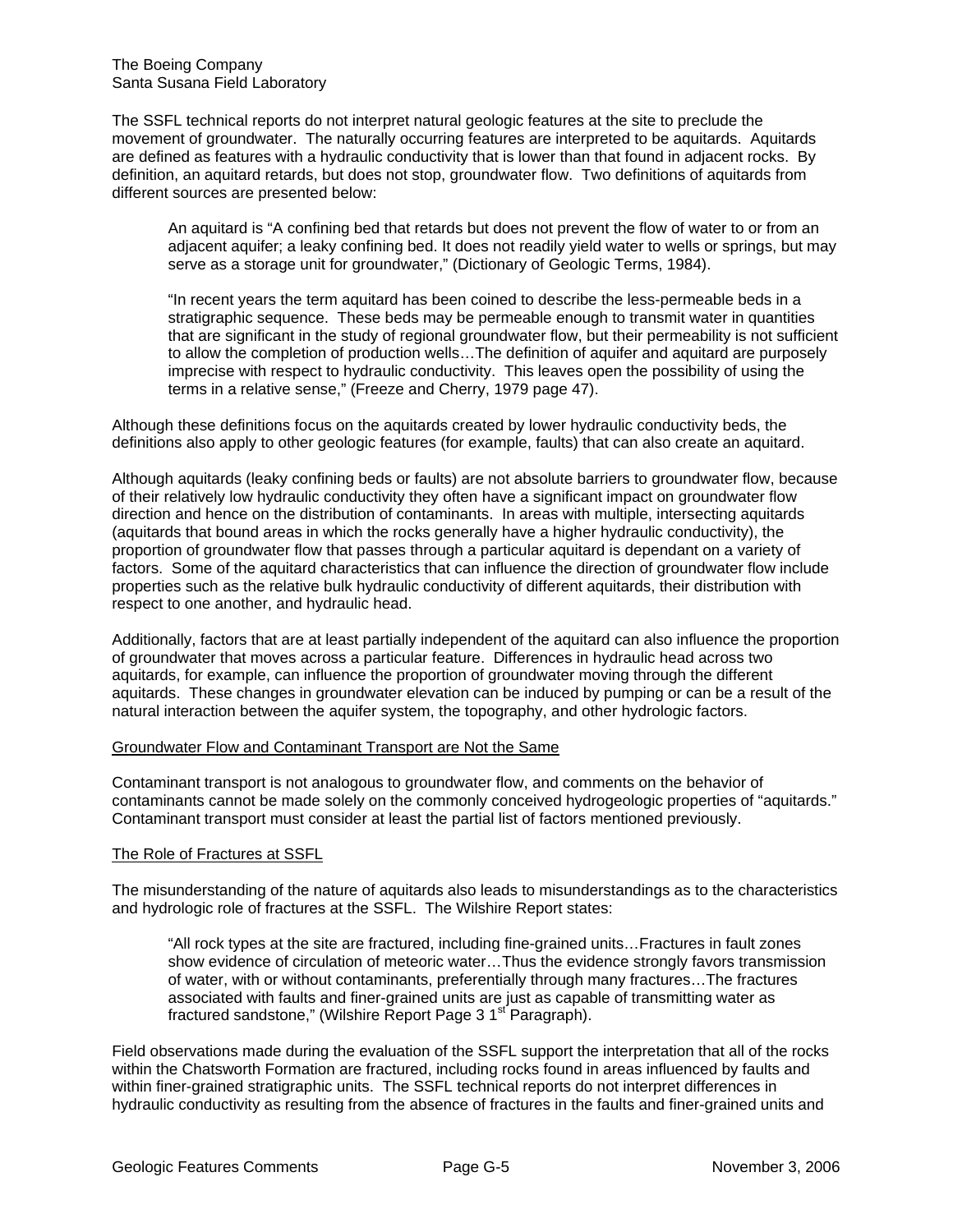their presence in sandstone. These reports do interpret the change in hydraulic characteristics to be the result of systematic differences in the characteristics of the fracture system. Within a fractured rock environment, there are a number of fracture characteristics that will influence the bulk hydraulic conductivity of a feature. These characteristics include the aperture and spacing of fractures as well as the degree of connection between the fractures. Hydrologic data provide the most effective way of assessing the relative characteristics of fracture systems, and hence the best way of establishing whether a particular geologic feature is an aquifer or aquitard.

At the SSFL, the bedrock is fractured, and that the fractures are part of an inter-connected network that influences groundwater flow (at a local scale) and affects contaminant transport. Within this interconnected fracture network, there are areas and units that exhibit lower hydraulic conductivity, which exert a strong influence on the rate and directions of groundwater flow. There are also likely areas at the SSFL where the fracture network imparts little additional permeability to the bedrock matrix. Where these conditions exist, groundwater flow and transport are governed more by porous media flow with low hydraulic conductivities (e.g.,  $10<sup>-7</sup>$  centimeters per second).

If fine-grained units and faults are viewed as leaky, but possessing a relatively low hydraulic conductivity (rather than viewed as absolute barriers to groundwater flow), the interpretation of these features as aquitards is consistent with the presence of groundwater-derived stains and caliche. In aquitards created by systematic differences in fracture characteristics (rather than the absence of fractures), groundwater will still move through fractures within the aquitard. However, the lower bulk hydraulic conductivity of an aquitard may strongly influence the direction of groundwater flow, and may significantly reduce flow across a specific aquitard.

#### The Role of Physical Rock Properties in Groundwater Flow Assessment

The Wilshire Report suggests that assessing the hydrologic properties of aquitards would be best approached with detailed descriptions of the physical characteristics of the geologic feature interpreted to be an aquitard. Using descriptions of the physical characteristics is an indirect approach to understanding the hydrologic characteristics, and it results in significant ambiguities. In contrast, the most direct way of assessing the hydrologic characteristics of a geologic unit is by using hydrologic data. The hydrologic data include significant changes in groundwater elevation across a fault or fine-grained unit, differences in changes in groundwater elevation in wells located on opposite sides of an aquitard during a pumping event, and significant changes in groundwater chemistry across the aquitard.

The use of detailed descriptions of physical characteristics suffers from a number of problems in an area of poor exposures and variable physical characteristics. As has been discussed, variations in fracture spacing, aperture, and the degree of connection between fractures all influence the bulk hydraulic conductivity of a rock, and all of these characteristics can be difficult to assess in outcrop and core.

Assessing fracture apertures in outcrop is also problematic for at least two reasons. First, outcrops are typically weathered, and the aperture of a fracture in the weathered zone is probably (and in some cases certainly) larger than the apertures found below the water table. Secondly, because of discontinuous exposures, there are legitimate concerns about how representative a limited number of aperture measurements would be.

#### The Nature of the Fine-Grained Units at SSFL

There are numerous erroneous statements in the Wilshire Report relating to the nature of the fine-grained units at SSFL that serve as the basis for its erroneous conclusions. Page 9 states:

"Fine-grained units commonly are cited as being aquitards on the basis of very low hydraulic conductivities. This property is, however, measured only on unfractured samples."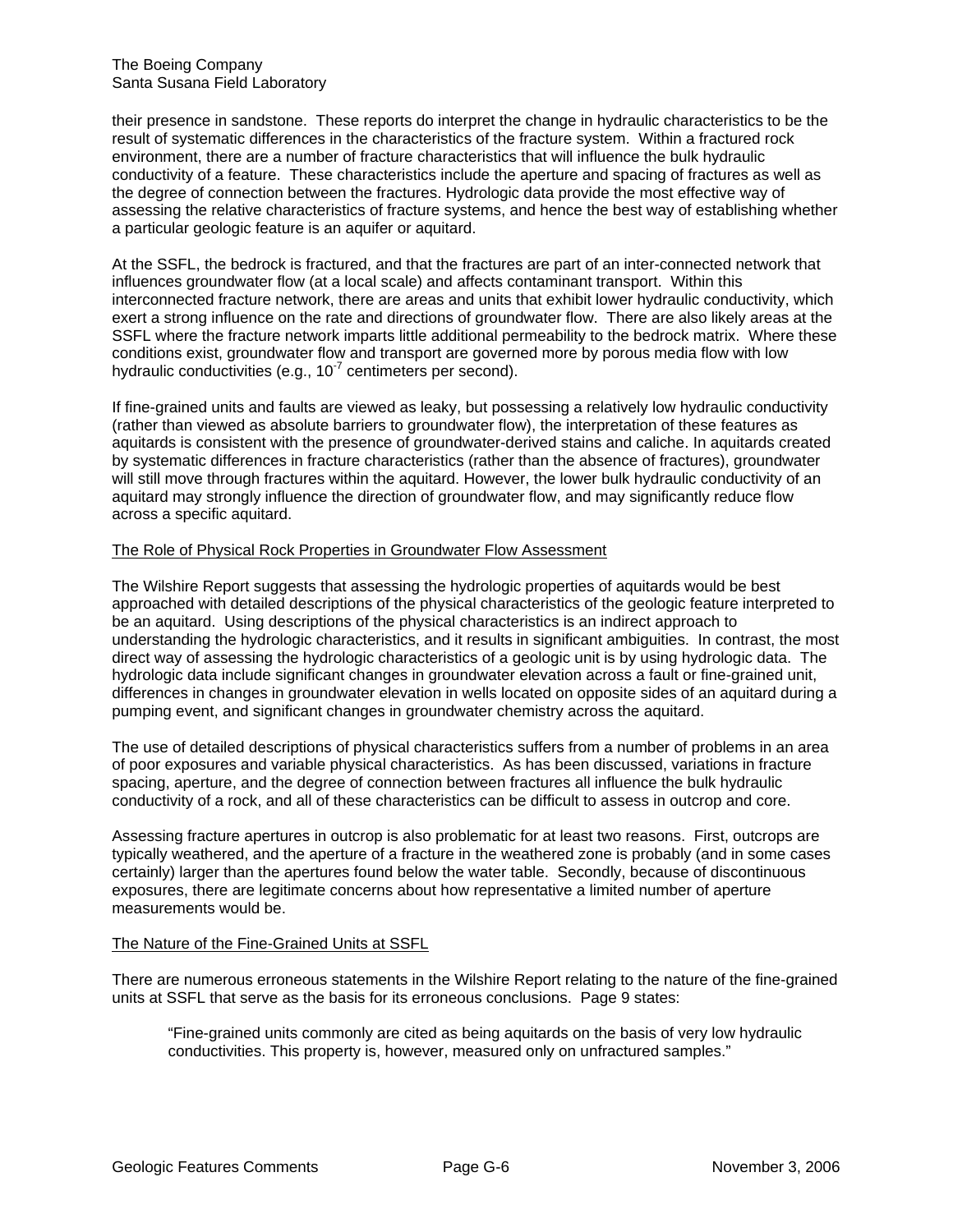The hydraulic conductivity of the fine-grained units has been tested in-situ using packer and slug testing methods. The values presented represent the hydraulic conductivity of the *fractured* fine-grained units, not laboratory samples.

#### The Presence of Iron and Manganese Halos

Page 9 of the Wilshire Report continues:

"That fractures in fine-grained units are avenues for circulation of groundwater is shown by iron and manganese staining of fracture surfaces, commonly reported in drill logs; such fractures also track meteoric water movement, and show that pathways through fine-grained rocks are as common as those in sandstones"

The occurrence of such staining is cited in SSFL technical reports as evidence of groundwater flow through fractures. The major difference is that the Wilshire Report appears to infer that this flow is rapid, rather than acknowledging that these mineral halos develop over geologic time. As the definition states, an aquitard "retards but does not prevent the flow of water to or from an adjacent aquifer."

#### The Importance of Fractures in Fine-Grained Units

Page 9 of the Wilshire Report continues:

"Studies elsewhere indicate that the presence of hydraulically active open fractures in finegrained deposits are extremely difficult to spot during field assessments. Aquifers below clayey confining layers commonly are contaminated, indicating preferential movement of water through the aquitards in fractures, root holes, and stratigraphic windows such as cut and fill structures and pinchouts of aquitards. Lab experiments with large (1.6 foot diameter) naturally fractured clay samples demonstrated entry and rapid flow of trichloroethylene (TCE) dense non-aqueous phase fluid (TCE; the most widespread contaminant at the SSFL) in fractures with apertures of 17 µm or larger (for scale, a typical human hair is 20  $\mu$ m in diameter); this study notes that dense nonaqueous phase liquids (DNAPL) are a problem in the subsurface because they do not dissolve in water. They migrate as nonwetting liquids and commonly pool on top of clayey strata where fractures allow easy entry and provide pathways for downward DNAPL flow. Migration of contaminants in fractures is controlled by the fracture aperture, fracture network geometry, and fluid conditions. Numerical simulations indicate that fractures with apertures as small as 10 um can greatly accelerate transport of dissolved contaminants through clayey aquitards into underlying aquifers. The presence of fractures in fine-grained deposits at the SSFL, and direct evidence that they have provided avenues for fluid movement, are clearly inconsistent with the Rocketdyne model of groundwater barriers, yet they receive no critical analysis in the reports, nor were they the subjects of comprehensive site characterization."

Several observations are noteworthy regarding this section of the Wilshire Report. First, the author does not appear to be aware that the study on DNAPL behavior in clays cited above was conducted and written by members of the SSFL's team of scientists that are investigating SSFL, namely Drs. Parker and Cherry from the University of Waterloo. Secondly, DNAPL does not "flow" into fractures in the sense that water flows. It moves under a gravity gradient and displaces the water because it is more dense. This is the primary mechanism for DNAPL migration, and the reason why TCE has been detected at depth at SSFL. Thirdly, contrary to the statement: "nor were they the subjects of comprehensive site characterization," the SSFL has conduced extensive studies of the role of fractures in DNAPL migration at SSFL, at a scale not conducted anywhere else in the United States. These studies have been conducted under the direction of Drs. Parker and Cherry, the same individuals that conducted the study that Dr. Wilshire relies on in the statement quoted above. Interpretations of the results of these extensive studies indicate that TCE was taken to depth by gravity, not by groundwater transport. Contaminant transport in groundwater takes over as the TCE dissolves in groundwater, and starts diffusing into the matrix of the rock. The vast majority of the solvents released at SSFL have diffused into the rock matrix, where hydraulic conductivity is low. It is the well documented occurrence of matrix diffusion at SSFL that has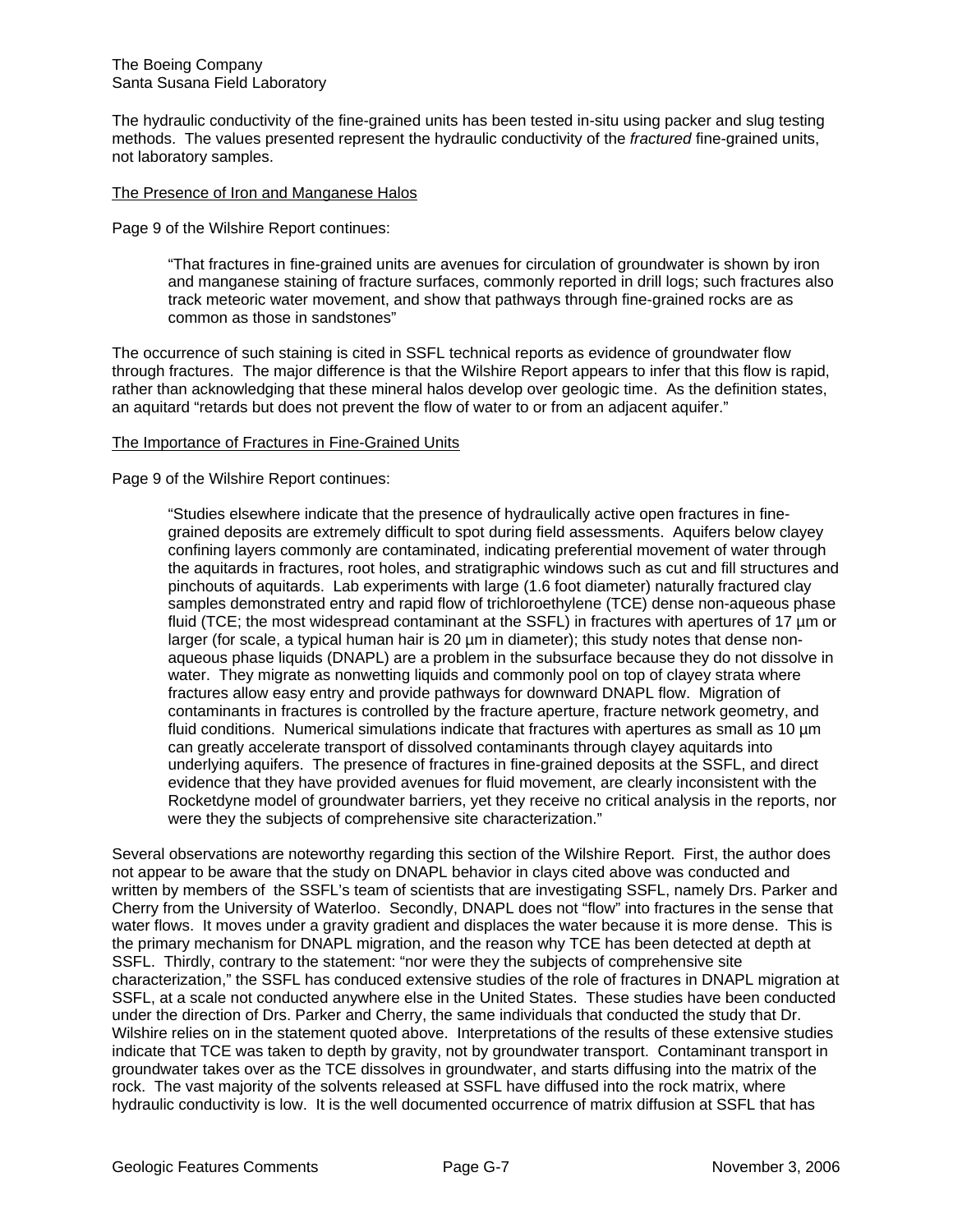limited contaminant transport. The presence of aquitards can affect the groundwater flow direction. Taken together, these two fundamental properties have limited contaminant migration at the site.

#### **3.0 COMMENTS ON SPECIFIC GEOLOGIC FEATURES**

#### The Shear Zone

Earlier SSFL technical reports interpret the Shear Zone to be an aquitard for three reasons. First, there is a significant change in the elevation of groundwater across the structure. Secondly, there are significant differences in the concentration of TCE and perchlorate on opposite sides of the structure. Finally, wells located on opposite sides of the structure show systematic variation in groundwater elevation changes during pumping events. The discussion found in the Wilshire Report does not adequately characterize the groundwater elevation differences across the fault. It also does not take account of differences in contaminant chemistry

The Wilshire Report questions whether there is a change in groundwater elevation across the Shear Zone. The first issue of concern presented by the Wilshire Report is,

"A big problem with this interpretation (that there is a groundwater elevation difference across the Shear Zone) is the very limited data available from wells on the west side of the Shear Zone, and the offset relies on a selected but not fully representative data set on water levels in wells on the east side of the Shear Zone," (Page 17, 1<sup>st</sup> Paragraph in the section called Shear Zone).

In the northeastern part of the site there are 6 wells and 2 coreholes located west of, and less than 350 feet from the Shear Zone, and the groundwater level in these wells and corehole is consistently different from wells located on the east side the Shear Zone. The groundwater elevation in the wells to the west of the Shear Zone in the  $1<sup>st</sup>$  quarter of 2006 ranged (to the nearest foot) from 1577 to 1542 feet. Groundwater elevation data from a corehole (C-11,located near WS-14) is less precise, but it is estimated to be approximately 1,554 feet, very similar to the wells in the area. This corehole was installed as part of work performed as governed in a work plan (MWH, 2005) approved by DTSC for implementation.

In contrast, groundwater elevations found in 6 wells located in the area to the east of the Shear Zone and bounded by the Happy Valley Fault, the Woolsey Canyon Fault, and the Happy Valley Member are much higher. During the  $1<sup>st</sup>$  quarter of 2006, groundwater elevation in the 6 wells ranged from approximately 1,818 feet to 1,824 feet, or about 250 feet higher than the elevations found in wells to the west of the Shear Zone.

There are sufficient exposures of the Shear Zone in the northeastern part of the site to locate its position with respect to these wells. The groundwater elevation differences between wells located on opposite sides of the Shear Zone require very steep groundwater gradients, indicating that a low hydraulic conductivity feature is present.

North of the Woolsey Canyon Fault the groundwater elevation in wells located east of the Shear Zone and screened in the Sage Member are consistently higher than the groundwater elevation observed in wells located to the west of the Shear Zone. In the  $2^{nd}$  quarter of 2001, five of the six wells screened in the Sage Member had groundwater elevations that were at least 200 feet higher than those found in WS-14 and RD-37. The groundwater elevation found in the sixth well was approximately 20 and 50 feet higher than those found in WS-14 and RD-37.

The Wilshire Report notes that four wells on the east side of the Shear Zone have groundwater elevations that are close to those found to the west of the fault. This is true, but these wells are screened within or to the east of a major aquitard, and two of them are located on the east side of the ridge and at a ground surface elevation that is approximately 140 feet lower than the surface elevation at wells RD-37 and WS-14.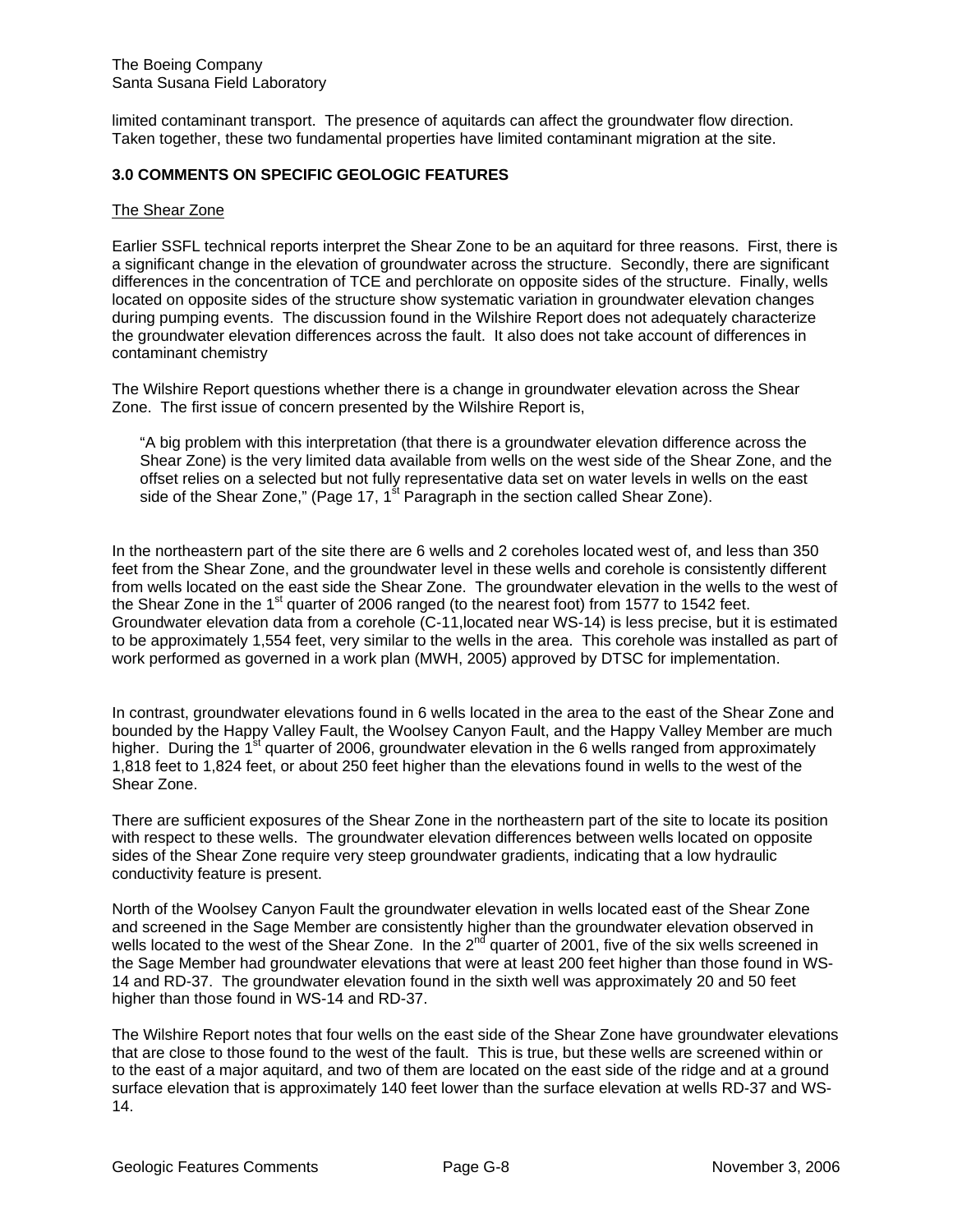The results of a pumping test conducted using Corehole C-1 (east of the Shear Zone) are consistent with the conclusions reached in the 2002 MWH report. The C-1 pumping test results are reported in MWH, 2004. The results of this test showed that an aquitard is present between wells RD-72 (located east of the Shear Zone) and well RD-37 (located west of the Shear Zone).

The hydrologic relationships found in the RD-45 cluster are discussed in the Wilshire Report in the section of the report entitled the Shear Zone, however there is an apparent misunderstanding of the interpretations presented in the 2002 MWH geology report. The Wilshire Report correctly describes the stratigraphy and hydrologic responses of the three wells in the RD-45 cluster, however the discussion concludes with the statement that,

 "The behavior (of groundwater elevation changes in the RD-45 well cluster) is perplexing, but it is difficult to see how, at least at the screen interval of RD-45C, the Shear Zone can be acting as an aquitard," Page 19, end of  $1<sup>st</sup>$  paragraph).

The 2002 geology report interpreted the groundwater elevation differences in the RD-45 well cluster to be the result of the presence of the fine-grained Woolsey Member, not the Shear Zone. The data concerning the RD-45 well cluster are presented in the 2002 geology report in a section entitled "The Hydraulic Effect of the Woolsey Member West of the Shear Zone." Consistent with the interpretation that the Woolsey Member is an aquitard, the 2002 report shows that hydrographs of wells screened above the Woolsey Member (RD-45A and RD-45B) show distinctly different patterns of groundwater fluctuations than does RD-45C (screened below the Woolsey Member). These differences can be attributed to the location of pumping wells with respect to the aquitard created by the Woolsey Member.

#### Woolsey Canyon Fault

The Wilshire Report does not adequately address the data used to define the Woolsey Canyon Fault as an Aquitard. It states,

"A pump test run on RD-38B recorded no response in adjacent RD-38A…This is interpreted to mean that there is..."a significant aquitard between ...225 and 235...," (Page 21, 1<sup>st</sup> Paragraph in section entitled Woolsey Canyon Fault Zone).

The pumping test was only a small part of the data used to suggest that the Woolsey Canyon Fault is an aquitard. These data were presented in Appendix C of the 2002 MWH report, and they included:

- An approximate 200 foot difference in groundwater elevation between well RD-38A and RD-38B.
- TCE concentrations measured in well RD-38A are typically in between 100 and 1,000 parts per billion, while those in well RD-38B are almost all below the detection limit. A TCE concentration of less than 1 part per billion was reported in 1999.
- The rock between the screen of RD-38A and RD-38B was reported to be dry during drilling. This indicates that groundwater is not continuous beneath the bottom of well RD-38A, and that a low hydraulic conductivity feature separates the groundwater in well RD-38A from that in RD-38B.

The Wilshire Report also states:

"The only evidence to support the claim that the Woolsey Canyon Fault Zone is an aquitard is a large difference in TCE concentration in well RD-72…and RD-53," (Page 21, last paragraph on the page).

This statement is not correct. Figure 8 of the 2002 MWH geology report shows that there are significant differences in groundwater elevation across the Woolsey Canyon Fault. These groundwater level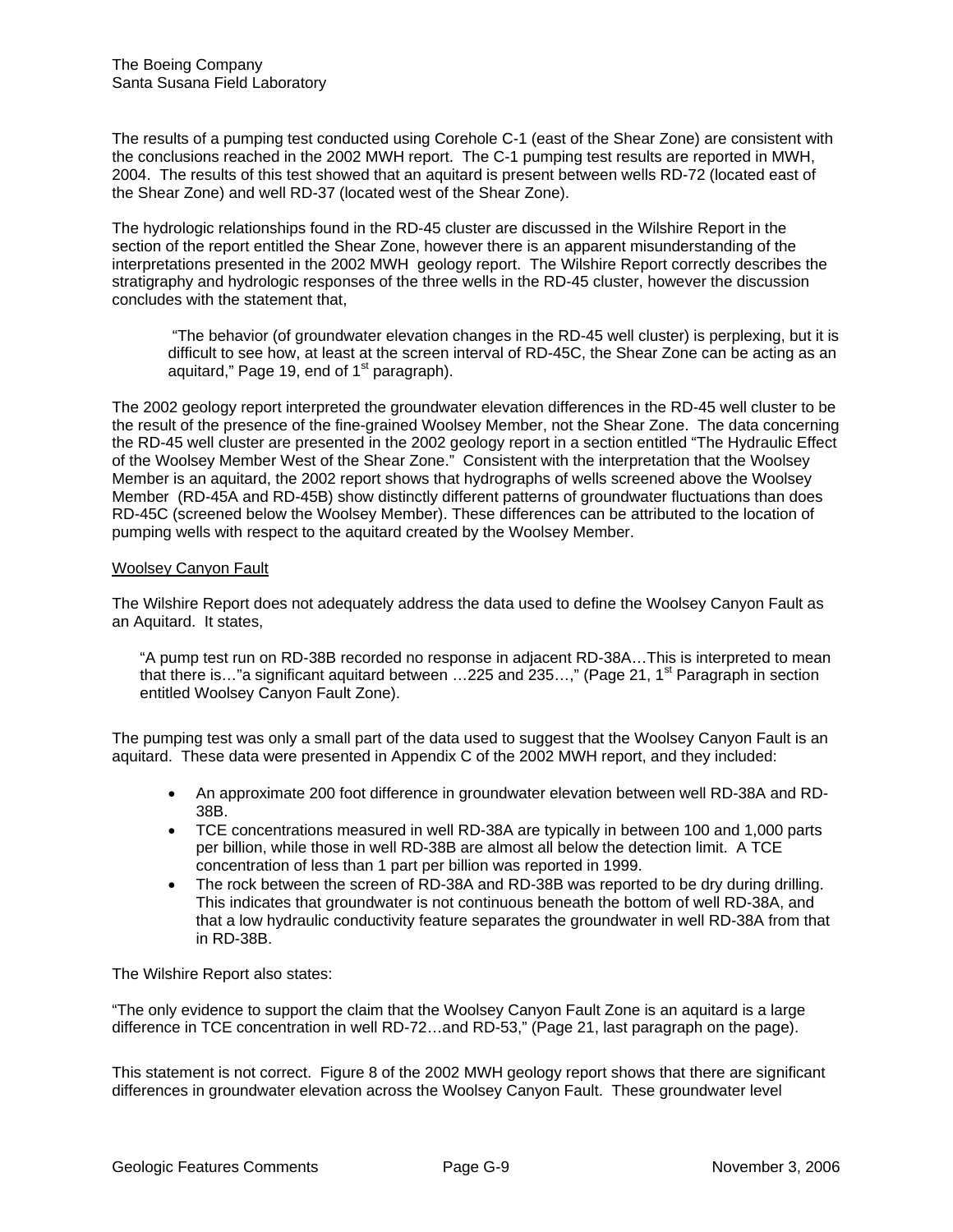differences are found for at least 2,000 feet along the strike of the fault, and they range from a difference of as little as 45 feet to as much as 220 feet.

#### Happy Valley Fault

The Wilshire Report suggests that groundwater elevation data are insufficient to assess whether the Happy Valley Fault acts as an aquitard. However, only a part of the hydrologic data are presented. The Wilshire Report states,

"Pumping in well RD-1 was stopped in October of 2000 with the result that the water levels in RD-10 rose, but those in HAR-1 did not. Whether this is a meaningful comparison is open to question because HAR-1 is located very close to, and possibly within the Shear Zone…"

While it is true that HAR-1 is located near the Shear Zone, there are three other wells near HAR-1 (one of the wells is located approximately 500 feet from the Shear Zone), and all of these wells show a pattern of groundwater fluctuation that is consistent with what is seen in HAR-1. The groundwater fluctuations are also consistent with the interpretation that both the Shear Zone and the Happy Valley Fault are aquitards. Pumping began in wells RD-1 and WS-5 in 1988 and 1989. By early 1993, groundwater elevation in well RD-1 had fallen somewhat less than 100 feet while level in WS-5 had fallen slightly more than 200 feet. During the same period of time the groundwater level in wells HAR-1, HAR-16, HAR-24, and HAR-25 showed only seasonal fluctuations that resulted in groundwater elevations being modestly higher in early 1993 than in 1988 and 1989.

#### Shale 2

The 2000 hydrogeology report interprets Shale 2 to be an aquitard based on differences in groundwater elevation in wells screened on opposites of the unit. The Wilshire Report suggests that the data supporting the interpretation that Shale 2 is an aquitard are inadequate, and suggests that other wells should have been used in the analysis.

Using all of the wells suggested by the Wilshire Report shows the same pattern of groundwater elevation differences. In the  $1<sup>st</sup>$  quarter of 2006, groundwater the groundwater elevation difference measured across Shale 2 was in excess of 150 feet.

The Wilshire Report indicates that the pattern of groundwater elevation changes observed in the central part of the SSFL during the Hydraulic Communication Study were not as stated in the 2000 MW report. The Wilshire Report misunderstands what is referred to as the central part of the site.

The Wilshire Report suggests that the change in groundwater elevation across Shale 2 is the result of a very steep cone of depression (see Exhibit 6 of the Wilshire Report). This interpretation is, however, inconsistent with data derived from the RD-49 well cluster. Well RD-49A is screened within Shale 2, while well RD-45B is screened in the underlying Sage Member. Groundwater has been consistently present in well RD-49A, typically in an elevation range of between 1,845 feet and 1,855 feet. In contrast, the groundwater elevation in well RD-49B is typically from below 1,570 feet to approximately 1,620 feet. Over periods of years the water elevation in this well has been below the bottom of the well. As a result, there is an unsaturated zone that separates the screen of RD-49A and that of RD-49B. This requires an aquitard to perch groundwater in well RD-49A.

#### The Upper Line Bed

The Wilshire Report does not address the data presented in the 2002 geology report. Instead, it raises a question concerning whether the limited well data from the vicinity of the RD-39 well cluster provides a sufficient... "basis for the broader role of the Upper Line Bed," (Page 28, 1<sup>st</sup> paragraph).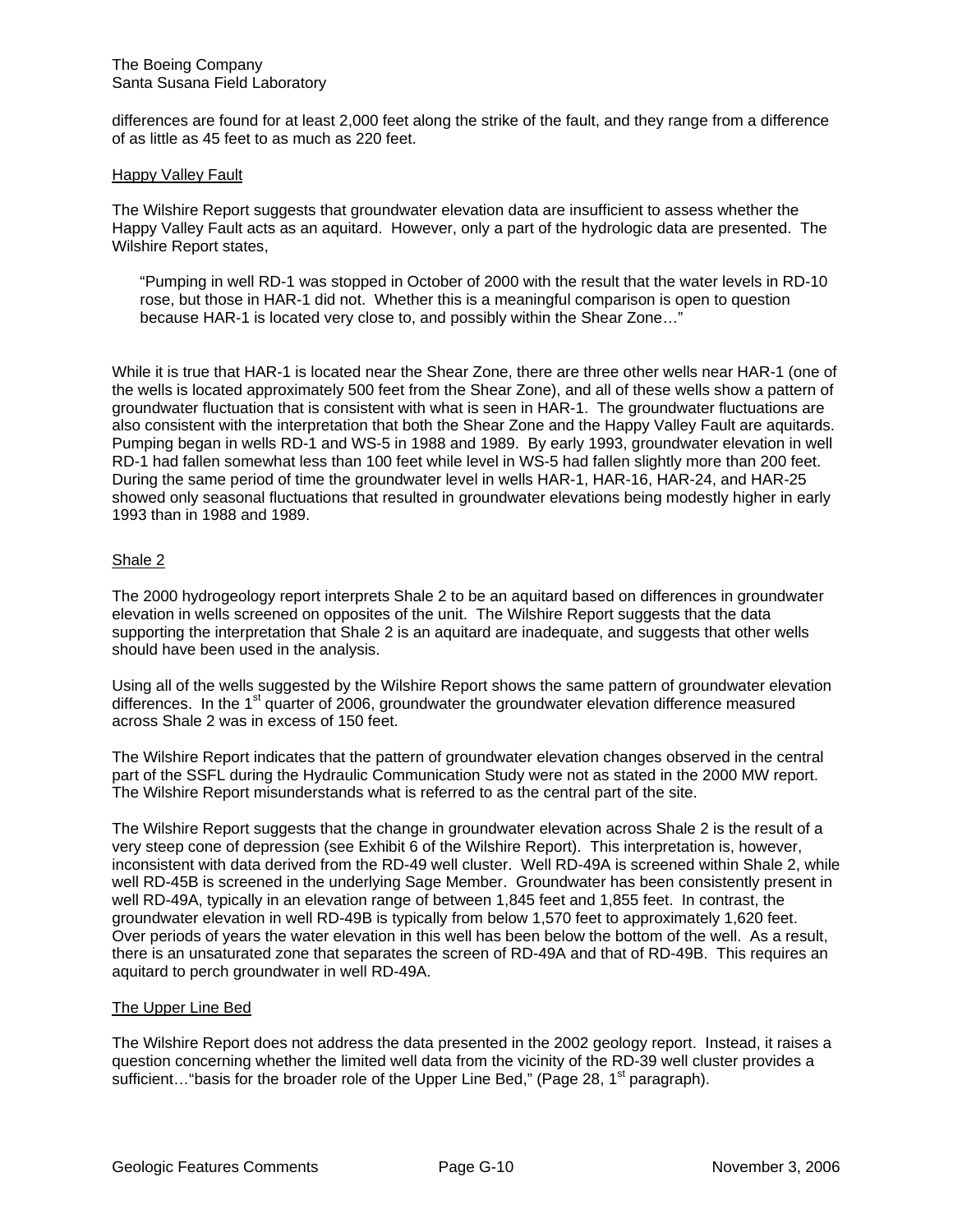The goal of the discussion of the Upper Line Bed in the 2002 MWH geology report was to evaluate the source of a large change in groundwater elevation that occurred during installation of the deeper well of the two well RD-39 cluster. The data are entirely consistent with the interpretation that the groundwater elevation change occurs at the Upper Line Bed (a finer-grained unit), and that the Upper Line Bed is an aquitard. These data were presented in detail in Appendix B of the MWH 2002 report.

During the drilling of well RD-39B (the deeper well of the cluster) groundwater in the borehole remained at approximately the same elevation as in RD-39A until the Upper Line Bed was penetrated. After penetration of the Upper Line Bed, groundwater elevation in the borehole fell; eventually stabilizing at an elevation that was more than 150 feet lower than that found in RD-39A. The difference in groundwater elevation between RD-39A and RD-39B has stayed approximately the same since installation of the RD-39B in 1997.

In addition to the groundwater elevation differences in the RD-39 cluster, pumping test data are consistent with the interpretation that RD-39A and RD-39B are separated by an aquitard. Shortly after installation, well RD-39B was pumped. No change in groundwater elevation was observed in well RD-39A.

#### **Conclusions**

The Wilshire Report again appears to misunderstand the interpretations that have been presented in the SSFL technical reports. On the topic of groundwater units, it states:

"…there appears no compelling basis for distinction of Groundwater Units, which supposedly compartmentalize groundwater in independent volumes bounded by faults and fine-grained units."

The groundwater units presented in earlier reports are not interpreted to keep contaminants contained on the SSFL. They do provide an analytical framework to structure discussions and analyses of the details of the groundwater system at the SSFL, and provide insight into the direction that contaminants are migrating at the site. The presence of groundwater units, which consist of bodies of rock bounded by lower hydraulic conductivity features, is supported by groundwater elevation changes across these features, changes in hydraulic response during pumping tests and changes in groundwater chemistry.

The Wilshire Report further concludes that "[t]his notion [of groundwater units] is cited as support for the belief that contaminants are contained on the SSFL, but is based on little credible evidence."

This statement is an inaccurate portrayal of the SSFL team's understanding of the site conditions. The SSFL has acknowledged over many years that TCE in groundwater extends off of the property northeast of the main gate at the SSFL. Furthermore, the basis for the SSFL's statements that contaminants remain within a few thousand feet of where they entered the ground is due to the retardation of these contaminants due to physical and chemical processes that include: molecular diffusion, sorption, dispersion, and degradation. Large amounts of data have been collected at the SSFL documenting the diffusion of TCE and other VOCs into the fractured bedrock. Furthermore, these data are supported by samples from monitoring points located throughout the SSFL and on adjacent properties.

The Wilshire Report also concludes that "This situation could be substantially improved with a drilling program specifically designed to test the roles of these important features."

The author does not reference the 2004 MWH report that presents the Phase 1 results of the northeast area groundwater characterization. The Phase I northeast report served as a basis for a MWH 2005 work plan that was partially designed to further evaluate some of these features (submitted to DTSC in October 2005 and subsequently approved for implementation). Hence, such a drilling program noted above by the author has been implemented at the SSFL.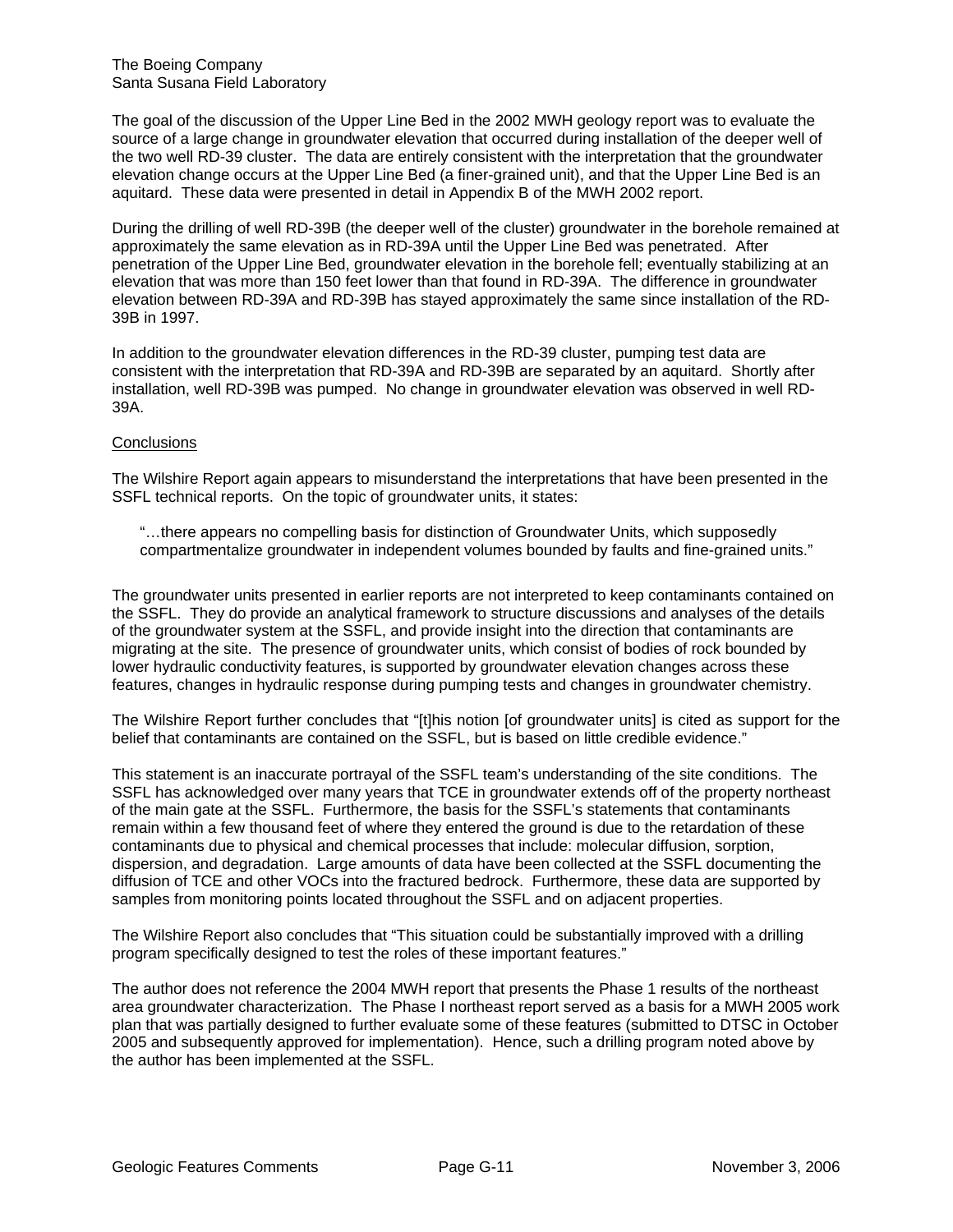The Boeing Company Santa Susana Field Laboratory

The Wilshire Report concludes that "critical gaps in information bearing on migration of contaminants at the SSFL…are likely never to be known in sufficient detail to predict contaminant migration with any certainty."

It should be pointed out that the features noted by the author as influencing contaminant migration are both a function of scale and other properties of the physical system (e.g., permeability and hydraulic head). As such local variations in the groundwater flow field may occur. However, there should be no doubt, based on thousands of rock core samples, that the transport of these contaminants is strongly attenuated along the flow path due primarily to molecular diffusion and to a more limited extent the other aforementioned physical and chemical processes.

Finally, the Wilshire Report concludes that "[t]he best option, then, is a comprehensive remediation program to remove or appropriately treat known contamination and to establish a long-term comprehensive monitoring system to identify contamination that has escaped detection."

It is critically important to note that a thorough understanding of the contaminant transport and fate processes and the groundwater flow field is required prior to even being able to consider the role, if any, that remediation might have at the site. It is these features that the SSFL team has been aggressively pursuing since the mid-1990s and that are described in various documents (Montgomery Watson, 2000; MWH 2002; SSFL Groundwater Advisory Panel, 2004; MWH 2004) and continue to be developed (MWH, 2005). One can not credibly critique the magnitude and quality of the work performed to date and then quickly conclude that a comprehensive remediation program is the best option.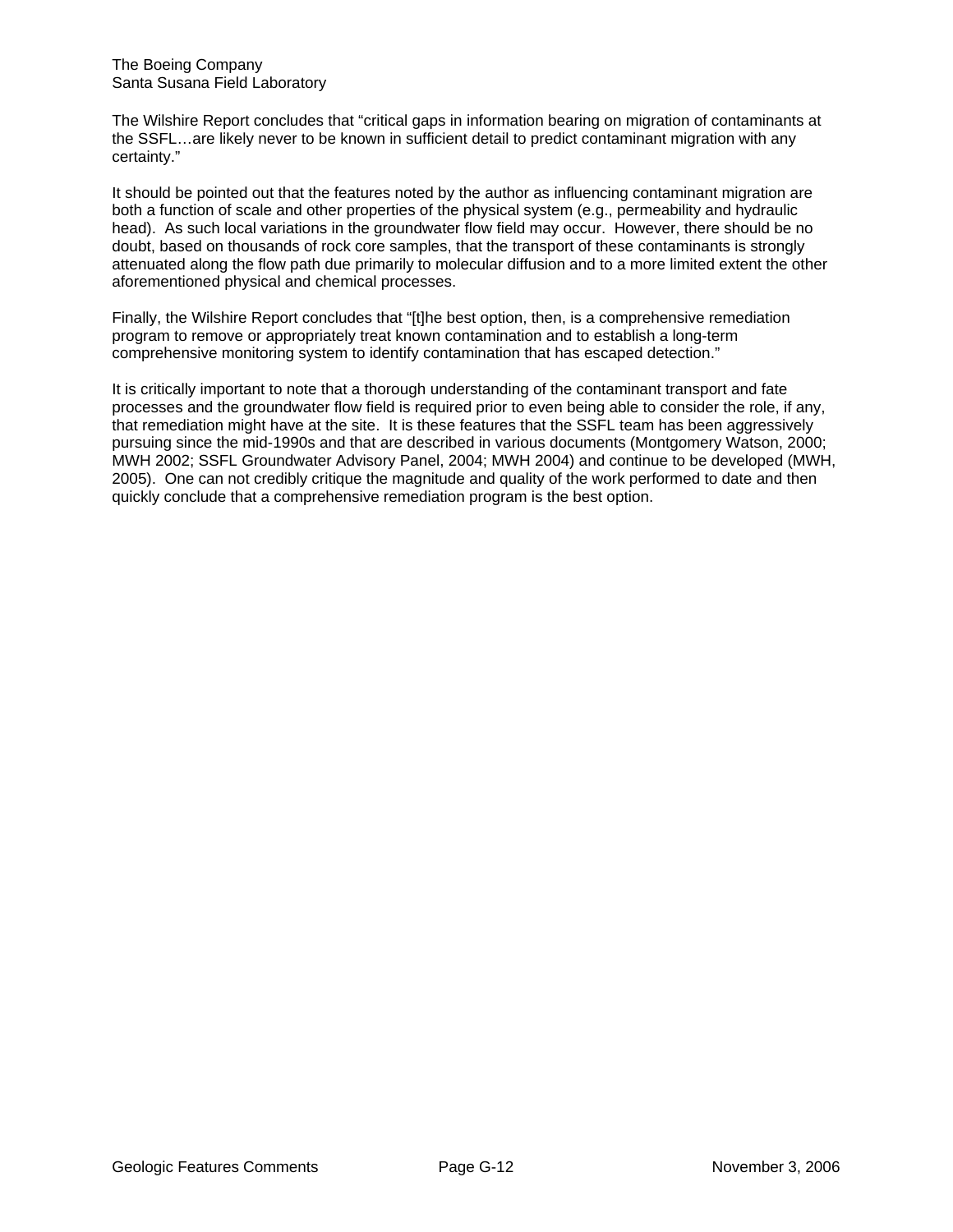### **Comments on the Advisory Panel Reports on the Former Sodium Burn Pit (FSDF) Clay Cap Interim Measure (including the Panel Summary Report and the Bianchi Report)**

| No.    | <b>Section</b>              | <b>Comments</b>                                                                                                                                                                                                                                                                                                                                                                                                                                                                                                                                                                                                                   |
|--------|-----------------------------|-----------------------------------------------------------------------------------------------------------------------------------------------------------------------------------------------------------------------------------------------------------------------------------------------------------------------------------------------------------------------------------------------------------------------------------------------------------------------------------------------------------------------------------------------------------------------------------------------------------------------------------|
| $FC-1$ | Panel<br>Report,<br>Page 16 | The report at item 3 on page 16 states: "Rocketdyne claims that the direction of<br>soil moisture is upward, not downward, so that groundwater cannot be affected<br>by soil contamination."                                                                                                                                                                                                                                                                                                                                                                                                                                      |
|        |                             | The DTSC approval letter of the infiltration monitoring work plan dated<br>September 29, 2000, notes the backfill of the Interim Measures (IM) to be a "low<br>permeability backfill cover." Boeing did not make any claims that the IM fill is<br>impervious or the overall direction of the soil moisture is upward, not downward.<br>The effect of evapotranspiration (ET) is one of the design elements of the IM<br>engineered fill. ET moves significant amount of moisture upward but is not<br>designed to cancel the moisture movement downward.                                                                         |
|        |                             | Furthermore, existing available documents prepared on behalf of the SSFL<br>(Montgomery Watson, 2000 and MWH, 2003), explicitly state just the opposite<br>and acknowledge that the groundwater system is recharged by rainfall, hence a<br>certain portion of the precipitation penetrates through the soil and unsaturated<br>bedrock and reaches the groundwater system. These documents are<br>referenced by Drs. Wilshire and Tabidian, who authored specific reports for the<br>Tides Center study.                                                                                                                         |
|        |                             | As this comment does not accurately represent published information on the<br>FSDF IM, it should be removed from the Panel Report.                                                                                                                                                                                                                                                                                                                                                                                                                                                                                                |
| $FC-2$ | Panel<br>Report<br>Page 21  | The report notes that the IM excavated contaminated soil down to bedrock. It<br>then states: "The critical question then became what to do to prevent the<br>contaminants that had already migrated into the fractures in the bedrock from<br>migrating further and contaminated groundwater more."                                                                                                                                                                                                                                                                                                                               |
|        |                             | The stated purpose of the FSDF IM was to reduce the potential for soil and<br>sediment containing Constituents of Potential Concern (COPCs) to migrate from<br>the FSDF and drainage channels offsite. The IM has accomplished this<br>objective by removing the soil and sediment above the established cleanup<br>levels for the COPCs, and backfilling the remedial area with finer-grained soil<br>(than previously present, which retards vertical water infiltration) graded to<br>facilitate rapid surface water drainage and to shunt surface water from upslope<br>of the site around the former Ponds and Western Area. |
|        |                             | The Panel Report and the Bianchi Report should accurately cite the purpose<br>and scope of the IM. Otherwise, a comparison of the results of Dr. Bianchi's<br>evaluation to any other purpose than the one stated for the FSDF IM is<br>misleading.                                                                                                                                                                                                                                                                                                                                                                               |
| $FC-3$ | Panel                       | The report asserts that the "supposed impermeable clay material is not                                                                                                                                                                                                                                                                                                                                                                                                                                                                                                                                                            |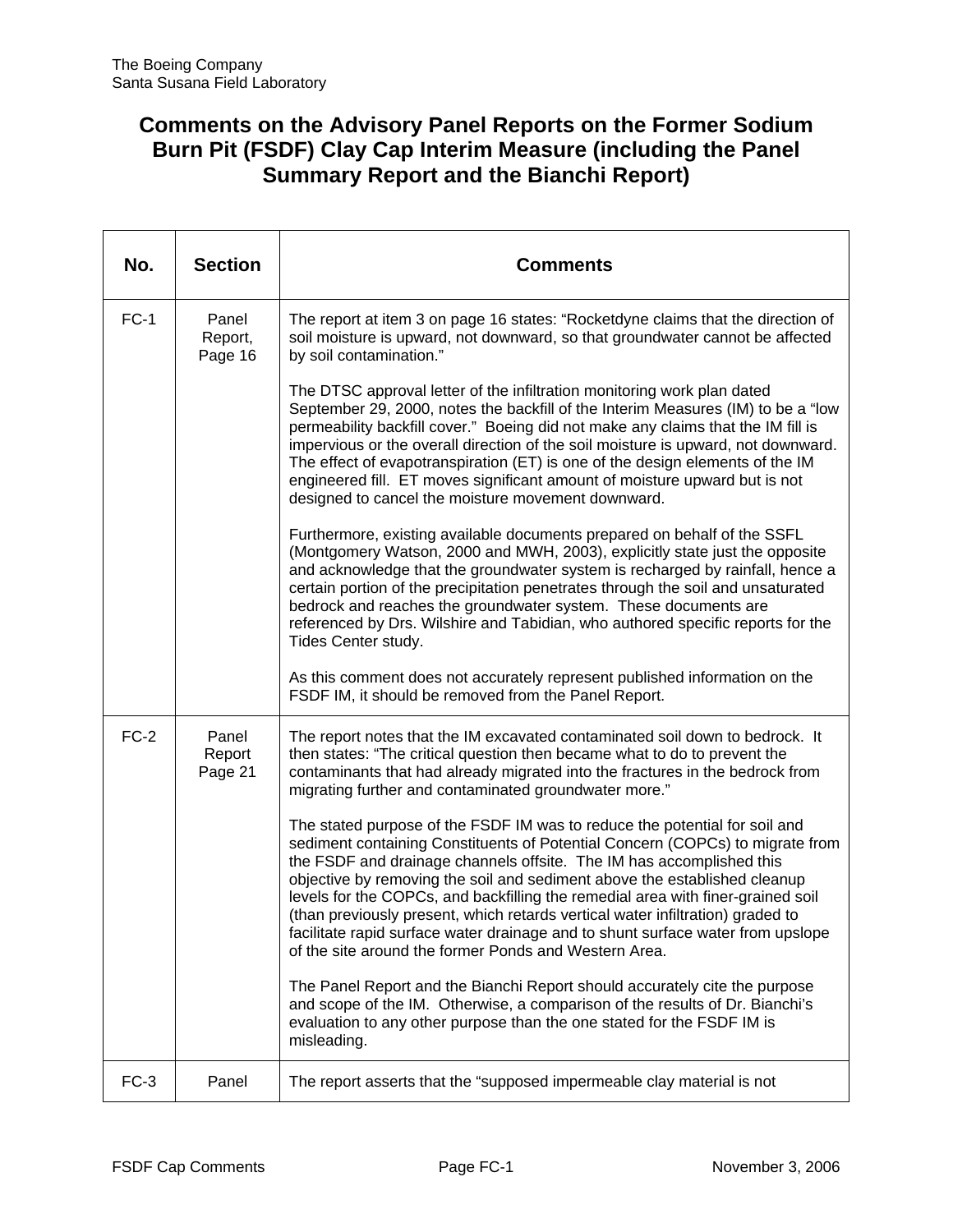| No.    | <b>Section</b>             | <b>Comments</b>                                                                                                                                                                                                                                                                                                                                                                                                                                                                                                                                                                                                                                                                                                                                                                                                                                                                                                                                                                                                                                                                                                                                                                                                                 |
|--------|----------------------------|---------------------------------------------------------------------------------------------------------------------------------------------------------------------------------------------------------------------------------------------------------------------------------------------------------------------------------------------------------------------------------------------------------------------------------------------------------------------------------------------------------------------------------------------------------------------------------------------------------------------------------------------------------------------------------------------------------------------------------------------------------------------------------------------------------------------------------------------------------------------------------------------------------------------------------------------------------------------------------------------------------------------------------------------------------------------------------------------------------------------------------------------------------------------------------------------------------------------------------|
|        | Report<br>Page 21          | impermeable at all," that the soil is "silty clay to silty clay loam soil class with<br>water transmitting properties in the class of a poor aquifer," and that the soil<br>"particle size analysis indicates that it is not capable of preventing percolation of<br>rainfall into the crack matrix of the bedrock."                                                                                                                                                                                                                                                                                                                                                                                                                                                                                                                                                                                                                                                                                                                                                                                                                                                                                                            |
|        |                            | Nowhere have SSFL technical reports stated that the IM fill would be<br>impermeable or that no moisture would reach the soil moisture instrumentation.<br>The DTSC approval letter of the infiltration monitoring work plan notes the<br>backfill of the IM to be a "low permeability backfill cover." Finer grained soils<br>(clays and silts) are lower in permeability than coarser grained soils (sands).<br>The soil used was a finer-grained soil consistent with the classification<br>requirements of the IMWP, taken from the Soil Borrow Area developed outside<br>the boundaries of the FSDF.                                                                                                                                                                                                                                                                                                                                                                                                                                                                                                                                                                                                                        |
|        |                            | Of the soil instrumentation in place at the FSDF, the lysimeters provide the best<br>qualification of the amount of water reaching the fill just above the bedrock<br>surface. The large majority of moisture accumulated by the lysimeters is<br>generally captured in the late summer and fall of the year (July through<br>November). This flux of moisture is taken to be the arrival of moisture from the<br>prior rainy season. The winters of 2003-2004 and 2004-2005 produced about<br>60.0 inches of rain at the SSFL site. The total moisture which arrived at<br>Lysimeters L-1 and L-2 since the start of July 2004 has totaled 16.2 liters (4.3<br>gals) and 6.8 liters (1.8 gals), respectively. These represent total moisture<br>fluxes at the level of the lysimeter of just 0.07 inches and 0.03 inches,<br>respectively. These flux values are about 0.1% of rainfall or less, and<br>demonstrate that the soil fill is quite effective at reducing infiltration to the<br>bedrock. The average percentage of rainfall taken up as surface infiltration<br>across the site has been estimated to be about 5%. Thus, the flux observed by<br>the lysimeters is about 1/50 <sup>th</sup> of this average rate. |
|        |                            | This data shows that the 'low permeability backfill cover' is performing as<br>designed and the report should present this performance data and the<br>appropriate conclusion.                                                                                                                                                                                                                                                                                                                                                                                                                                                                                                                                                                                                                                                                                                                                                                                                                                                                                                                                                                                                                                                  |
| $FC-4$ | Panel<br>Report<br>Page 22 | The report states that the annual infiltration monitoring reports show that<br>moisture is reaching the detection devices in the fill. It then asserts that these<br>instruments are "supposed to remain dry if the fill overburden were performing<br>as advertised."                                                                                                                                                                                                                                                                                                                                                                                                                                                                                                                                                                                                                                                                                                                                                                                                                                                                                                                                                          |
|        |                            | The annual infiltration reports do indeed show that some modest downward<br>moisture movement is occurring, but the amount of moisture reaching the<br>lysimeters, as described above, is very minor. The fill was placed moist in order<br>to achieve the soil compaction level specified. The instruments thus began in<br>moist soil, and have never been "dry."                                                                                                                                                                                                                                                                                                                                                                                                                                                                                                                                                                                                                                                                                                                                                                                                                                                             |
| $FC-5$ | Panel<br>Report<br>Page 22 | The report notes that it is the opinion of Dr. Bianchi that "fast pathways for water<br>migration that the detectors are unlikely to measure" may exist. Tree and plant<br>cover roots are cited as examples.                                                                                                                                                                                                                                                                                                                                                                                                                                                                                                                                                                                                                                                                                                                                                                                                                                                                                                                                                                                                                   |
|        |                            | It is notable that the lysimeter collection pans are sizable (10 ft by 10 ft). The                                                                                                                                                                                                                                                                                                                                                                                                                                                                                                                                                                                                                                                                                                                                                                                                                                                                                                                                                                                                                                                                                                                                              |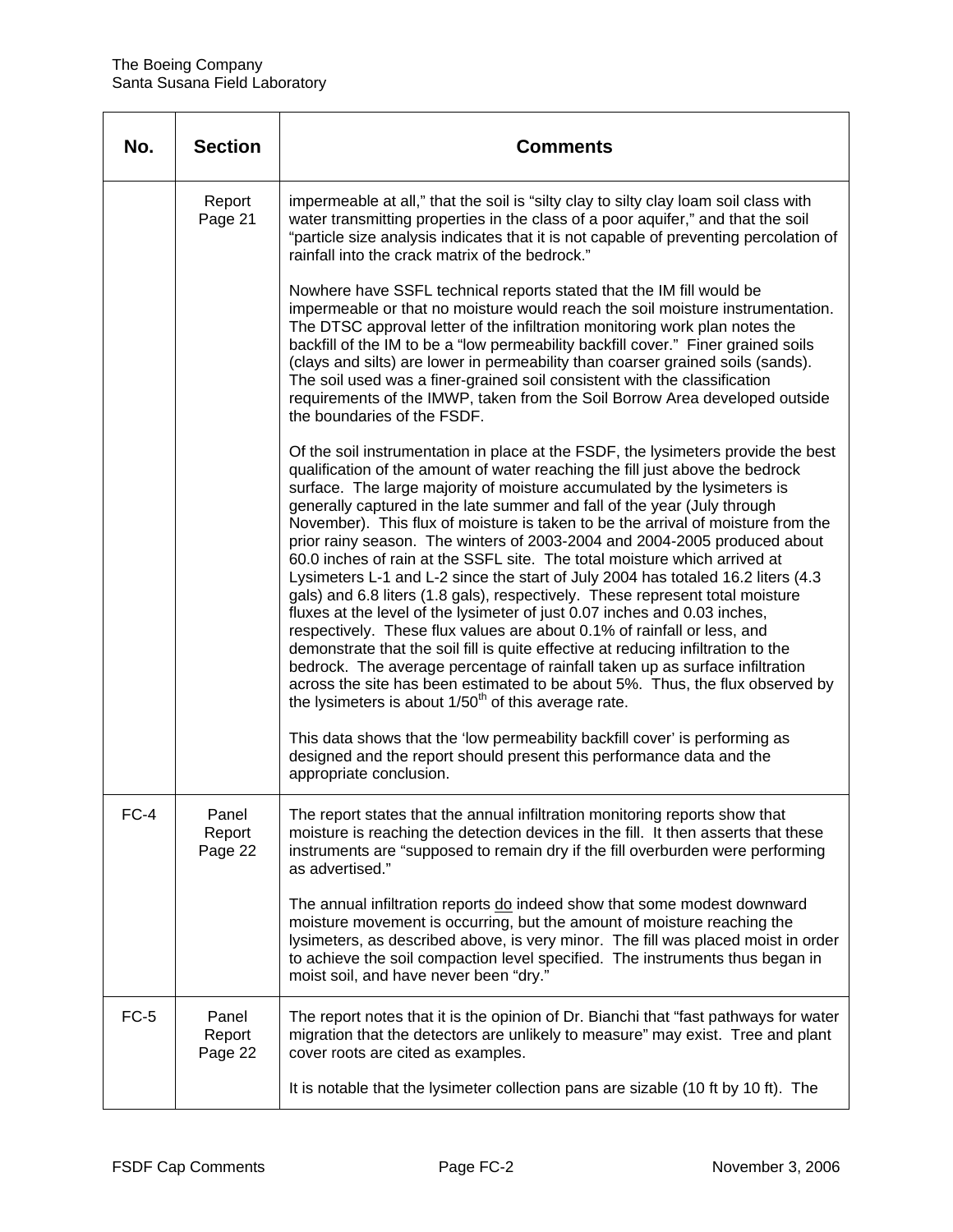| No.    | <b>Section</b>               | <b>Comments</b>                                                                                                                                                                                                                                                                                                                                                                                                                                                                                                                                                                                                                                                                                                                                                                                                                                                                                                                                                                                                                                                                                                                |
|--------|------------------------------|--------------------------------------------------------------------------------------------------------------------------------------------------------------------------------------------------------------------------------------------------------------------------------------------------------------------------------------------------------------------------------------------------------------------------------------------------------------------------------------------------------------------------------------------------------------------------------------------------------------------------------------------------------------------------------------------------------------------------------------------------------------------------------------------------------------------------------------------------------------------------------------------------------------------------------------------------------------------------------------------------------------------------------------------------------------------------------------------------------------------------------|
|        |                              | surface conditions above the lysimeter pans are the same as the surrounding<br>area in terms of sloping and vegetation. Yet the lysimeters exhibit very modest<br>moisture capture as discussed above. The planting of oak trees in the fill of the<br>former Ponds and Western Area was required as an offset under a California<br>Department of Fish Game Streambed Alteration Permit.                                                                                                                                                                                                                                                                                                                                                                                                                                                                                                                                                                                                                                                                                                                                      |
| FC-6   | Panel<br>Report<br>Page 23   | The report suggests that a rise in shallow groundwater into the bottom of the fill<br>"means that the fill overburden with vegetation isn't performing as advertised<br>and moisture is continuing to move into the system and carry pollutants further<br>into the fractured bedrock and aquifer."                                                                                                                                                                                                                                                                                                                                                                                                                                                                                                                                                                                                                                                                                                                                                                                                                            |
|        |                              | In the last two annual reports, measurable water has been noted in one or more<br>of the piezometers which monitor the bedrock/fill interface. A comparison of<br>these observations with groundwater levels taken in nearby shallow<br>groundwater wells, which are located 50 feet to 140 feet from the piezometers,<br>suggested that the presence of water at the bedrock/fill interface was rather was<br>due to the rise of the piezometric surface of shallow groundwater into deeper<br>portions of the fill section. This observation in no way suggests that the fill "isn't<br>working." Rather, the fill area is a very small portion of the site where recharge<br>occurs. The fluctuation of the shallow groundwater levels is a reflection of the<br>much broader groundwater system.<br>It is also notable that verification samples were collected of the bedrock bottom<br>of the Interim Measure excavation covering the Ponds and Western Area.<br>These samples found no levels above the IM cleanup levels for the COPCs.<br>Perchlorate analyses of these samples were also performed, with all results |
|        |                              | being "non-detect."                                                                                                                                                                                                                                                                                                                                                                                                                                                                                                                                                                                                                                                                                                                                                                                                                                                                                                                                                                                                                                                                                                            |
| $FC-7$ | Panel<br>Report<br>Page 23   | The report states that Dr. Bianchi concludes that "Boeing's own data<br>demonstrates that the interim measure for the Area IV burn pit has failed."<br>This is an incorrect statement. The IMs stated purpose of reducing the potential<br>for soil and sediment containing the COPCs to migrate from the FSDF and<br>drainage channels offsite has been achieved. This was done through (1)<br>removal of soil and weathered bedrock at the soil/bedrock contact containing<br>COPCs above the IM cleanup levels; and (2) backfilling, grading, and<br>revegetating the IM remedial area to promote rapid drainage of the remedial<br>area and to shunt surface water from upslope of the remedial area around the<br>footprint of the former Ponds and Western Area. The data indicates that the<br>amount of infiltration reaching the bedrock interface is minor. The rise of<br>shallow groundwater into the base of the fill is a reflection of piezometric levels<br>within the broader bedrock groundwater system.<br>The Panel Report and the Bianchi Report should accurately cite the purpose                       |
|        |                              | and scope of the IM. Otherwise, a comparison of the results of Dr. Bianchi's<br>evaluation to any other purpose than the one stated for the FSDF IM is<br>misleading.                                                                                                                                                                                                                                                                                                                                                                                                                                                                                                                                                                                                                                                                                                                                                                                                                                                                                                                                                          |
| FC-8   | Bianchi<br>Report<br>Page 1, | Dr. Bianchi asserts that the IM soil cover now in place was "designed to isolate<br>pollutant materials in the bedrock," and that the IM "is defined as a 'clay cap.""                                                                                                                                                                                                                                                                                                                                                                                                                                                                                                                                                                                                                                                                                                                                                                                                                                                                                                                                                         |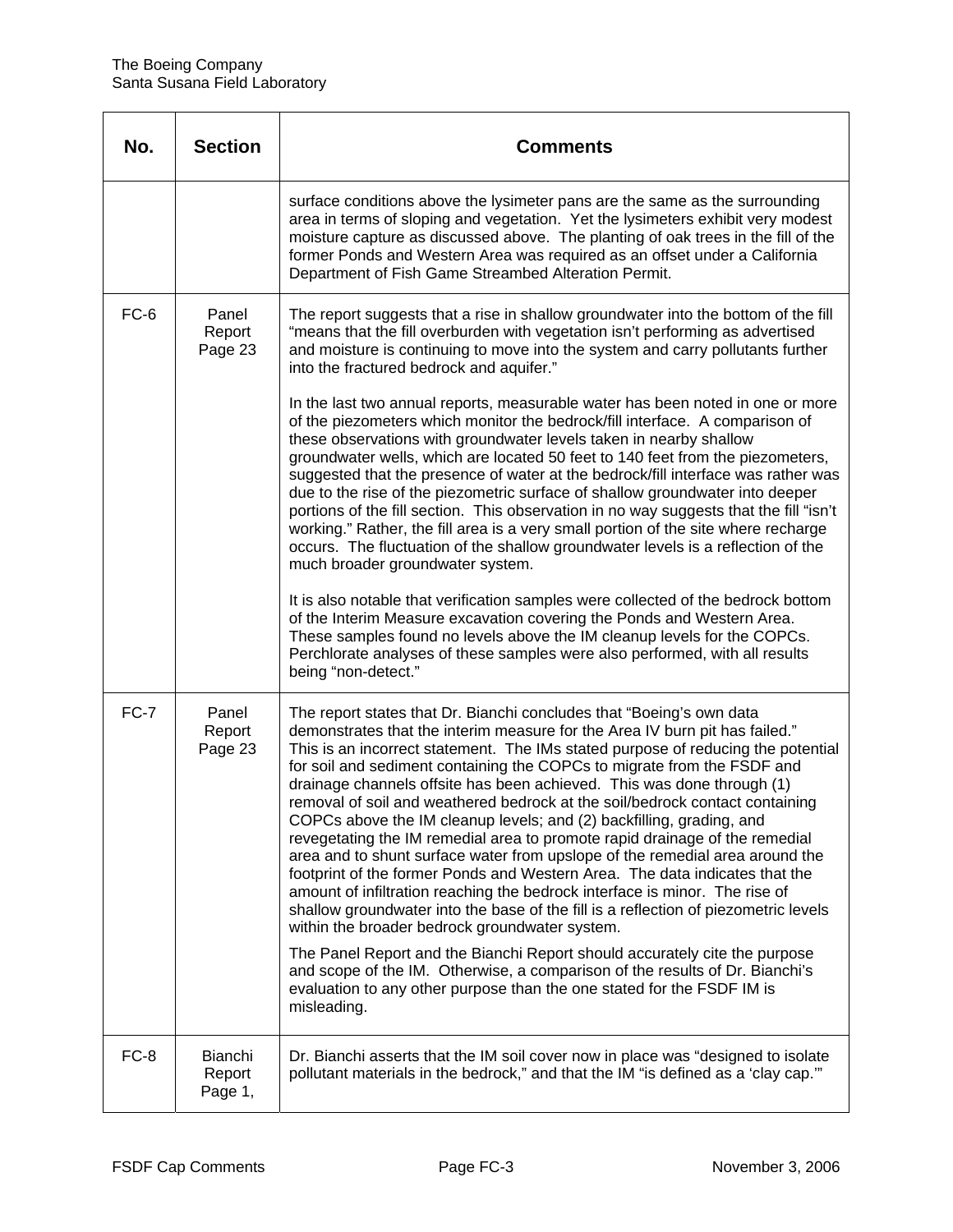| No.          | <b>Section</b>                              | <b>Comments</b>                                                                                                                                                                                                                                                                                                                                                                                   |
|--------------|---------------------------------------------|---------------------------------------------------------------------------------------------------------------------------------------------------------------------------------------------------------------------------------------------------------------------------------------------------------------------------------------------------------------------------------------------------|
|              | Paragraph 2                                 | The stated purpose of the FSDF IM is discussed above in Comment FC-2. The<br>DTSC approval letter notes the backfill of the IM to be a "low permeability<br>backfill cover." It is not specifically designed as an impervious "cap" to "isolate<br>pollutant materials in the bedrock.                                                                                                            |
|              |                                             | Further, the purposes of the infiltration monitoring program are clearly stated in<br>the Infiltration Monitoring Work Plan to be to "monitor moisture changes in the<br>soil column of the FSDF fill" and to "assess the possible contribution of the<br>lateral migration of water along the rock contact to the moisture conditions<br>within the fill."                                       |
|              |                                             | The Bianchi Report should accurately cite the purpose and scope of the interim<br>measure. Otherwise, a comparison of the results of Dr. Bianchi's evaluation to<br>any other purpose than the one stated for the FSDF IM is misleading.                                                                                                                                                          |
| $FC-9$       | Bianchi                                     | The report states that a 'considerable inventory of pollutants' is in the bedrock.                                                                                                                                                                                                                                                                                                                |
|              | Report<br>Page 1,<br>Paragraph 1            | The FSDF Characterization report clearly describes the contaminants in soil,<br>many of which were not detected in the bedrock beneath the ponds or in<br>groundwater. Only a few contaminants are present in groundwater beneath the<br>FSDF.                                                                                                                                                    |
|              |                                             | As this comment does not accurately represent published information on the<br>FSDF IM, it should be removed from the Bianchi Report.                                                                                                                                                                                                                                                              |
| <b>FC-10</b> | Bianchi<br>Report<br>Page 1,                | The report states that the 'thickness of the soil mantel over the bedrock in many<br>places was less than a foot and at its greatest five feet'.                                                                                                                                                                                                                                                  |
|              | Paragraph 1                                 | This statement demonstrates that the author has not thoroughly reviewed the<br>various cleanup actions (i.e., soil removals) at the site. While the statement<br>describes a portion of the FSDF site at the time of the IM, it does not describe<br>the site during operations. Large volumes of soil were removed and it was the<br>residual soil that was described and the subject of the IM. |
|              |                                             | This comment should be removed or edited to accurately reflect site conditions<br>during periods of operation.                                                                                                                                                                                                                                                                                    |
| <b>FC-11</b> | Bianchi<br>Report<br>Page 2,<br>Paragraph 2 | The Bianchi Report states that the "vegetative cover was to provide a pathway<br>for any accumulated moisture in the soil profile to be transpired by the plants<br>out of the vegetative root zone depth and thus diminish the net recharge into the<br>back fill and prevent deep percolation into the fractured bedrock."                                                                      |
|              |                                             | While the vegetation will transpire appreciate moisture from the root zone, the<br>use of the phrases "any accumulated moisture" and "prevent deep percolation"<br>are too absolute, and such claims were not made by Boeing.                                                                                                                                                                     |
|              |                                             | The transpiration effect from the vegetation moves the moisture upward, but it is<br>not designed to cancel out the moisture movement downward.                                                                                                                                                                                                                                                   |
|              |                                             | The purpose of the vegetation cover was to provide stability to the surficial soil.                                                                                                                                                                                                                                                                                                               |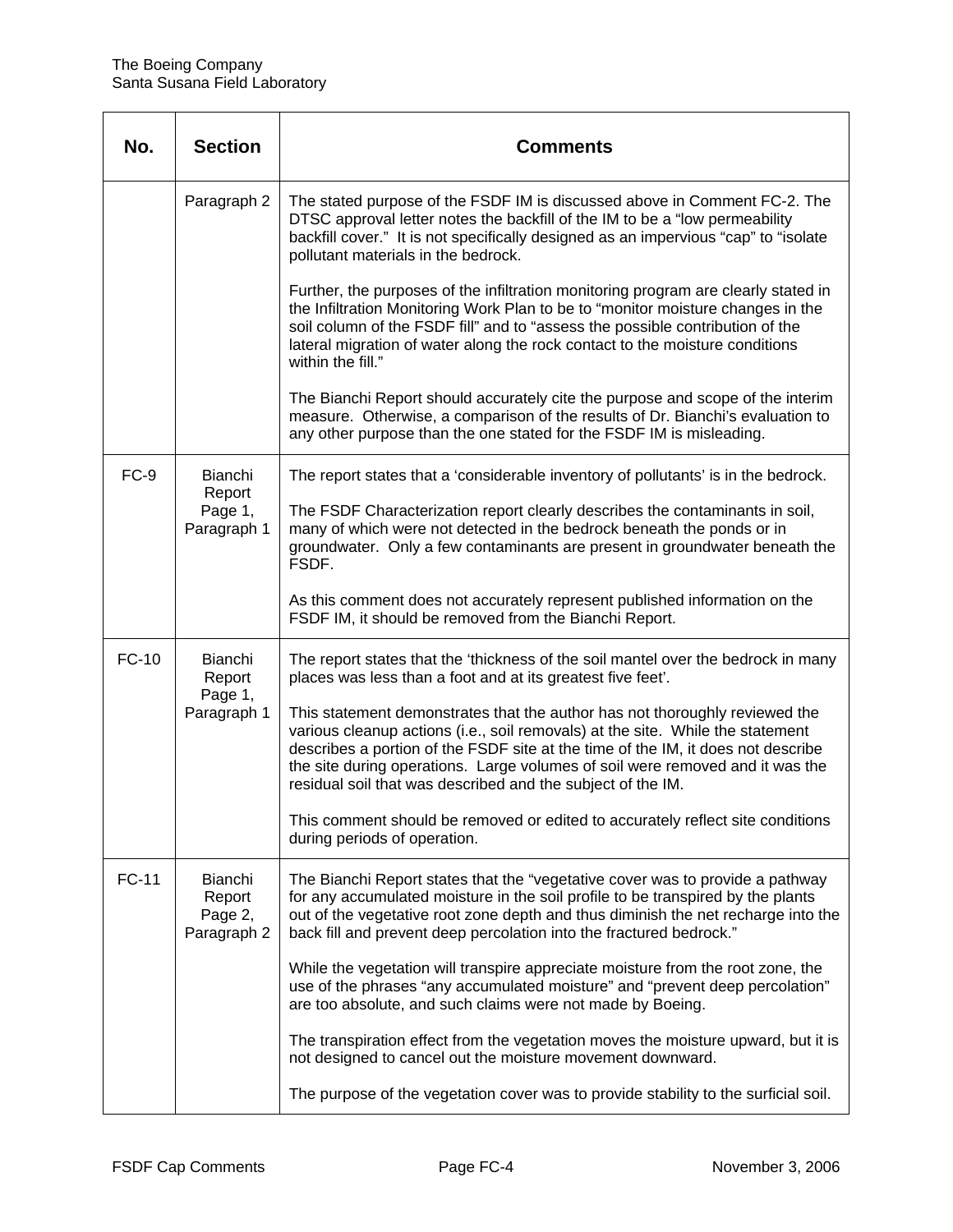| No.          | <b>Section</b>                                       | <b>Comments</b>                                                                                                                                                                                                                                                                                                                                                                                                                                                                                                                                                                                                                                                                                                                                                                                                                                                                                                                                                                                                                                                                                                                                                                                                                       |
|--------------|------------------------------------------------------|---------------------------------------------------------------------------------------------------------------------------------------------------------------------------------------------------------------------------------------------------------------------------------------------------------------------------------------------------------------------------------------------------------------------------------------------------------------------------------------------------------------------------------------------------------------------------------------------------------------------------------------------------------------------------------------------------------------------------------------------------------------------------------------------------------------------------------------------------------------------------------------------------------------------------------------------------------------------------------------------------------------------------------------------------------------------------------------------------------------------------------------------------------------------------------------------------------------------------------------|
|              |                                                      | This area is in a natural drainage and soil erosion common without the stability<br>provided by the plants.                                                                                                                                                                                                                                                                                                                                                                                                                                                                                                                                                                                                                                                                                                                                                                                                                                                                                                                                                                                                                                                                                                                           |
| FC-12        | Bianchi<br>Report<br>Page 2,<br>Paragraph 2          | The Bianchi Report states that "Two natural low spots in the bedrock which<br>would channel flow off site were gravel packed to enhance possible flow off site<br>if water were to reach that depth."<br>This statement does not accurately describe the purpose of the piezometers.<br>The piezometers were intended to detect the presence of free water at the<br>backfill-rock interface. Details of the configurations of the two piezometers<br>installed in gravel packs were specifically formulated in discussion with the<br>DTSC on September 26, 2000, as noted in DTSC's approval letter for the<br>monitoring work plan of September 29. The gravel packs were placed to<br>enhance the chances for free water to be captured, if present, and detected in<br>these deeper channel in the rock. Neither gravel pack is drained, nor were they<br>intended to enhance flow off site.                                                                                                                                                                                                                                                                                                                                     |
| <b>FC-13</b> | Bianchi<br>Report<br>Page 3,<br>Second<br>paragraph. | Regarding a performance standard for the "clay cap", the Bianchi Report states<br>that "Conceivably this standard should be no discharge into the fractured<br>bedrock out of the cap."<br>As noted in several of the preceding responses, the fill of the former FSDF was<br>intended as a "low permeability backfill cover." The requirement for infiltration<br>monitoring is a direct reflection of the expectation that some quantifiable<br>infiltration to bedrock would occur. As discussed above in Comment FC-3, the<br>lysimeter data clearly demonstrates that the soil fill is quite effective at reducing<br>infiltration to the bedrock to a very minor amount.<br>This paragraph of the Bianchi Report does not contain any facts to support its<br>conclusion, is based on the author's misinterpretation of the purpose of the IM,<br>does not add to the scientific evaluation of the backfill performance, and<br>therefore should be removed from the Report.                                                                                                                                                                                                                                                    |
| <b>FC-14</b> | Bianchi<br>Report<br>Page 4, Top<br>Paragraph        | The Bianchi Report discusses the possible interpretations for the observation of<br>free water in the piezometers set in gravel packs in deep channels in the<br>bedrock. After correctly interpreting the implications of Boeing's conclusion that<br>it is due to a rise in groundwater in the shallow fractured rock, the Report<br>asserts that alternate explanation that "the graveled lows are functioning as<br>lysimeters and indicate that the cap is not functioning when rainfall over the fill<br>area is excessive and recharge through the cap becomes significant."<br>Stated directly, the lysimeter data shows no indication (0.1% of rainfall or less)<br>that such "significant recharge" is occurring. The lysimeter data does show that<br>the rate of moisture arrival at the bedrock contact is so low that moisture<br>accumulation on the contact should not occur. Also, the groundwater levels in<br>adjacent shallow soil/bedrock wells support the interpretation that the<br>occurrence of free water in these piezometers is due to a rise in groundwater in<br>the bedrock to a level above the bedrock/fill contact.<br>Any alternative explanation proposed in the Report should be accompanied by |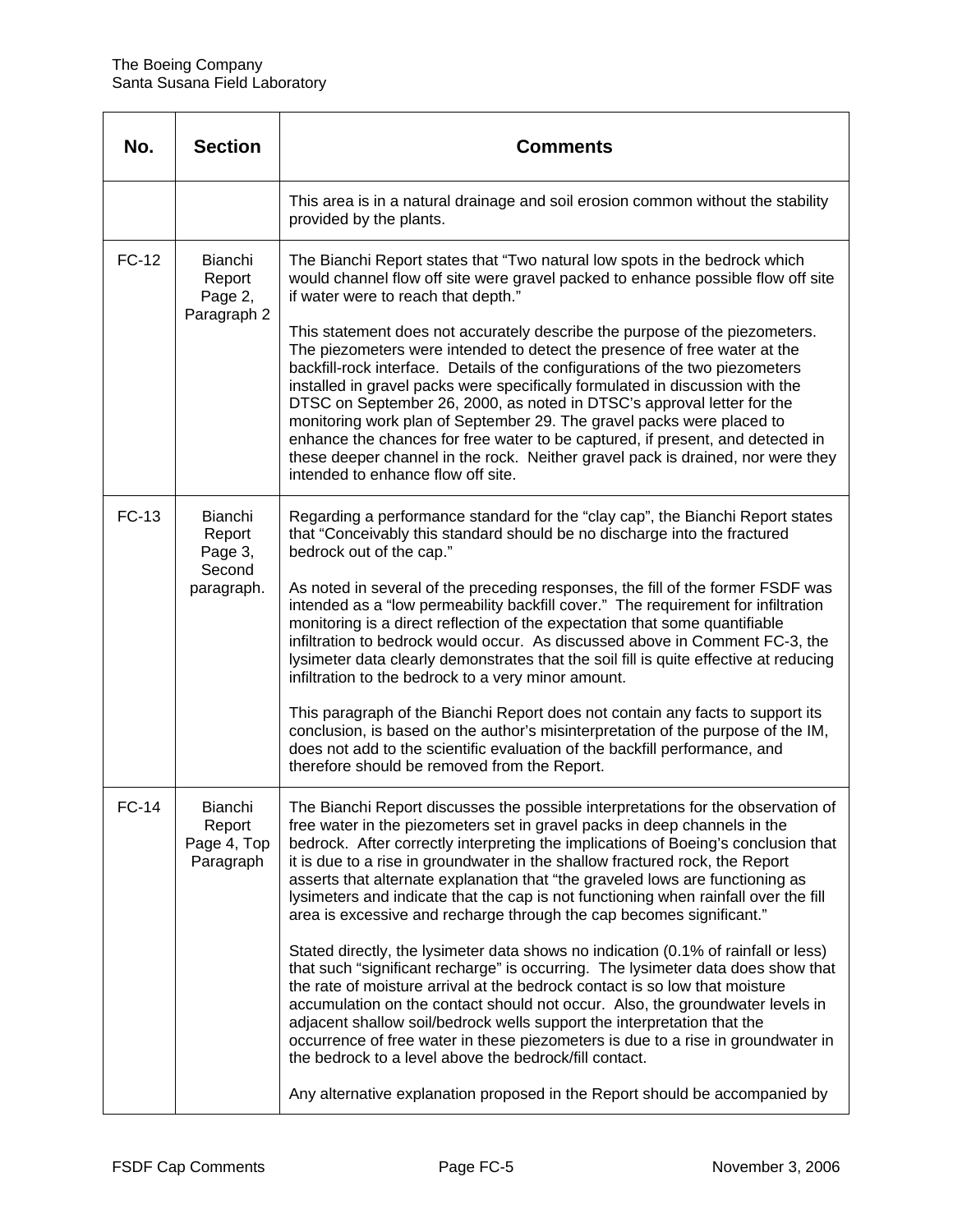| No.          | <b>Section</b>                                                                                    | <b>Comments</b>                                                                                                                                                                                                                                                                                                                                                                                                                                                                                                                                                                                                                                                                                                                                                                                                                                                                                                                                                                                                                                                                                                               |
|--------------|---------------------------------------------------------------------------------------------------|-------------------------------------------------------------------------------------------------------------------------------------------------------------------------------------------------------------------------------------------------------------------------------------------------------------------------------------------------------------------------------------------------------------------------------------------------------------------------------------------------------------------------------------------------------------------------------------------------------------------------------------------------------------------------------------------------------------------------------------------------------------------------------------------------------------------------------------------------------------------------------------------------------------------------------------------------------------------------------------------------------------------------------------------------------------------------------------------------------------------------------|
|              |                                                                                                   | an evaluation of that alternative using the available data. As explained above,<br>the data do not support this alternative explanation. This fact should either be<br>stated in the Report or the alternative explanation removed.                                                                                                                                                                                                                                                                                                                                                                                                                                                                                                                                                                                                                                                                                                                                                                                                                                                                                           |
| <b>FC-15</b> | Bianchi<br>Report<br>Page 4,<br>Second<br>Paragraph                                               | In discussing the '04-'05 rainfall season, the Report notes that both lysimeters<br>responded with "significant accumulations" after a delay until late August.<br>It is correct that both lysimeters captured water, but the characterization of the<br>amount collected as significant is not accurate. As noted above in Comment<br>FC-3, the winters of 2003-2004 and 2004-2005 produced about 60.0 inches of<br>rain at the SSFL site. The total moisture which arrived at Lysimeters L-1 and L-<br>2 since the start of July 2004 has totaled 16.2 liters (4.3 gals) and 6.8 liters (1.8<br>gals), respectively. These represent total moisture fluxes at the level of the<br>lysimeter of just 0.07 inches and 0.03 inches, respectively. These flux values<br>are about 0.1% of rainfall or less, and demonstrate that the soil fill is quite<br>effective at reducing infiltration to the bedrock. The average percentage of<br>rainfall taken up as surface infiltration across the site has been estimated to be<br>about 5%. Thus, the flux observed by the lysimeters is about $1/50th$ of this<br>average rate. |
| <b>FC-16</b> | Bianchi<br>Report<br>Page 6,<br>Second<br>Paragraph                                               | The Bianchi Report notes that there is no indication of where the rainfall station<br>is located.<br>Rainfall is measured at the SSFL by a meteorological station located just a<br>couple hundred yards east of the former FSDF.                                                                                                                                                                                                                                                                                                                                                                                                                                                                                                                                                                                                                                                                                                                                                                                                                                                                                             |
| <b>FC-17</b> | Bianchi<br>Report<br>Page 6,<br>Paragraph 3                                                       | The Bianchi Report discusses in general terms the possible deleterious effects<br>deeper and more developed tree roots might have on the fill permeability.<br>The inverse effects (i.e. the deepening of the effective root zone and the<br>increase in overall transpiration) are not noted as favorable results of these<br>same developments. Also, given that the potential ET far exceeds the average<br>precipitation, an increase in infiltration capacity does not compromise the<br>function of the soil fill cover. It is notable that neither of the lysimeters are in the<br>immediate vicinity of an oak tree cluster, and there are currently only fourteen<br>oak trees present in the FSDF fill area.                                                                                                                                                                                                                                                                                                                                                                                                        |
| <b>FC-18</b> | Bianchi<br>Report,<br>Page 8,<br>Second<br>Paragraph<br>and Page 9,<br><b>Bottom</b><br>Paragraph | The Bianchi Report provides conclusions on the flow systems in the fractured<br>bedrock relative to the IM fill in these two sections.<br>If a membrane cap were implemented over the IM fill area, it may have the<br>effect of eliminating virtually all vertical moisture flux to bedrock beneath its<br>footprint. However, the vertical flux through the IM fill is already demonstrated to<br>be trivial. We are in agreement with the author that the occurrence of shallow<br>groundwater is likely due to peripheral flow into the area from outside of the IM<br>fill. A membrane cap over the IM fill area would have little or no impact on the<br>shallow bedrock groundwater system.<br>The occurrence of impacted shallow groundwater, infiltration through impacted                                                                                                                                                                                                                                                                                                                                           |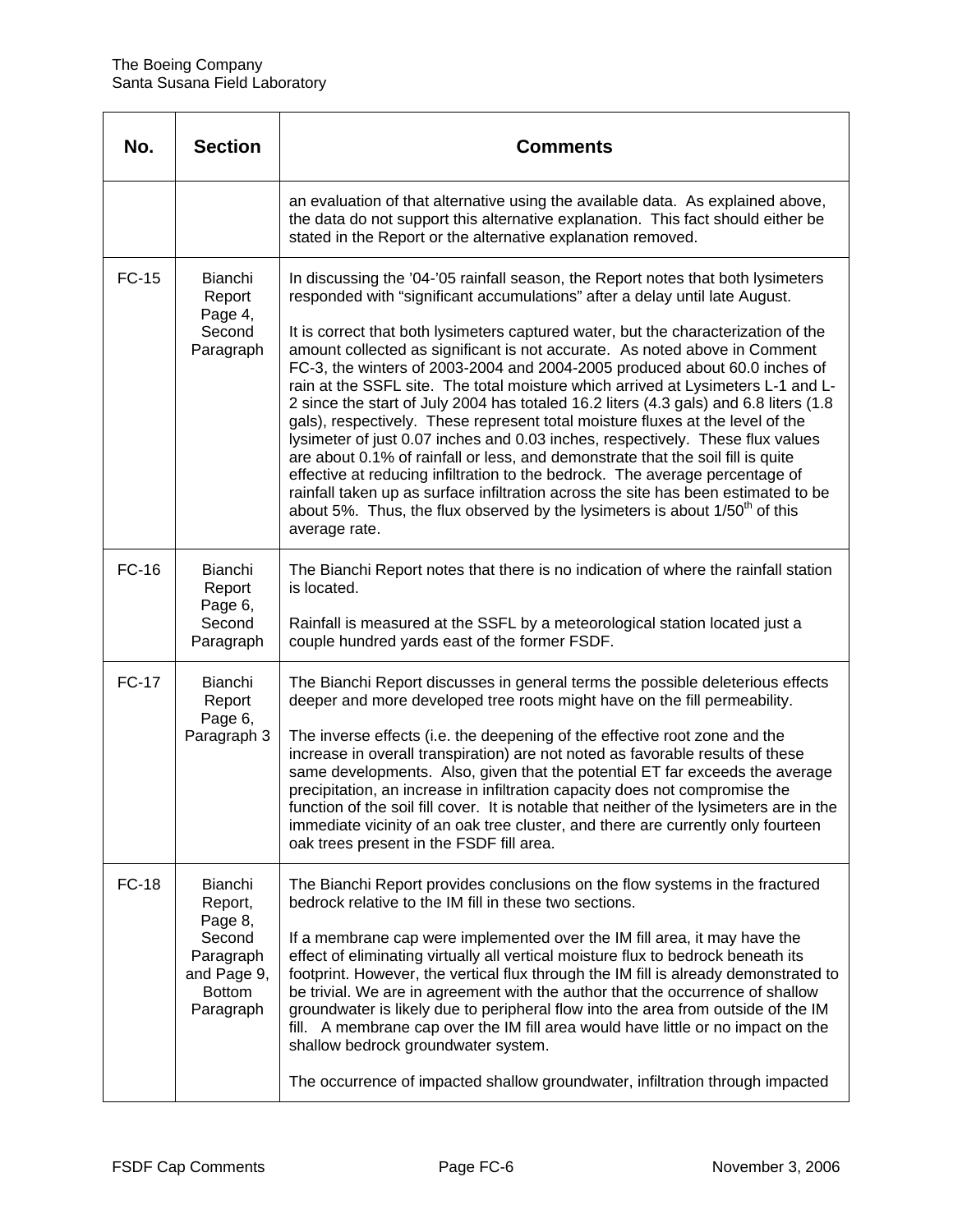| No.          | <b>Section</b>                                              | <b>Comments</b>                                                                                                                                                                                                                                                                                                                                                                                                                                                                                                                                                                                                                                                                                                                                                                                                                                                                                                                                                                                                                                                                                                                                                                                                                                                                                                                                                                                                                                                                                                                                                     |
|--------------|-------------------------------------------------------------|---------------------------------------------------------------------------------------------------------------------------------------------------------------------------------------------------------------------------------------------------------------------------------------------------------------------------------------------------------------------------------------------------------------------------------------------------------------------------------------------------------------------------------------------------------------------------------------------------------------------------------------------------------------------------------------------------------------------------------------------------------------------------------------------------------------------------------------------------------------------------------------------------------------------------------------------------------------------------------------------------------------------------------------------------------------------------------------------------------------------------------------------------------------------------------------------------------------------------------------------------------------------------------------------------------------------------------------------------------------------------------------------------------------------------------------------------------------------------------------------------------------------------------------------------------------------|
|              |                                                             | fractured, unsaturated, unweathered bedrock, and their effect on the further<br>transport of contaminants in the saturated bedrock system are currently being,<br>and will continue to be, evaluated as part of the Chatsworth Formation<br>characterization program.                                                                                                                                                                                                                                                                                                                                                                                                                                                                                                                                                                                                                                                                                                                                                                                                                                                                                                                                                                                                                                                                                                                                                                                                                                                                                               |
| FC-19        | <b>Bianchi</b><br>Report,<br>Page 8,<br>Second<br>Paragraph | The Report's 'Conclusions' section begins with the introduction of an issue that<br>is not covered in the body of the main text or evaluation. The discussion of any<br>issue that is not so addressed should be removed from the Conclusions section<br>of the Report.                                                                                                                                                                                                                                                                                                                                                                                                                                                                                                                                                                                                                                                                                                                                                                                                                                                                                                                                                                                                                                                                                                                                                                                                                                                                                             |
| <b>FC-20</b> | Bianchi<br>Report,<br>Page 9,<br>First<br>Paragraph         | The Report 's 'Conclusions' section further makes the statement regarding the<br>presence of landscaping to mobilize the 'pollutant inventory under the entire<br>Field Laboratory into regional water resources.' As was stated above in<br>Comment FC-19, this statement introduces an issue that is not covered in the<br>body of the main text or evaluation. There is no discussion in the report's<br>evaluation about the potential connection of water under the FSDF, or the<br>SSFL, to regional groundwater. The discussion of any issue that is not covered<br>in the body of the main text or evaluation should be removed from the<br>Conclusions section of the Report.                                                                                                                                                                                                                                                                                                                                                                                                                                                                                                                                                                                                                                                                                                                                                                                                                                                                              |
| <b>FC-21</b> | Bianchi<br>Report,<br>Page 9,<br>Second<br>Paragraph        | In commenting on the finding of water underneath the plastic tarp at the FSDF,<br>it is apparent that the author has not thoroughly researched, and thus does not<br>fully understand, the conditions of the site. The tarped areas of the site<br>included both areas with limited soil (post-partial excavation (up to 5 feet, see<br>previous comment) in some areas and no soil in others. The comment about<br>vapor phase soil moisture would not be relevant to the areas of the site that<br>were bedrock. Instead, what was observed was that during the rainy periods,<br>water entering the soil in areas upgradient of the FSDF (a large area compared<br>to the FSDF itself) would migrate along the soil bedrock interface (i.e., lateral<br>migration) and enter the excavation area. This fact is acknowledged in the last<br>sentence of this paragraph stating ' reinforces the importance of lateral flow<br>component into the burn pit area and fill.' These observations about lateral flow<br>are indeed correct and form part of the reasoning for not needing an<br>'impermeable' cap because it is the lateral flow that is critical. The Report<br>ignores this key issue of lateral water migration as the major contribution of<br>water into the FSDF in its criticism of the soil cap. The overall conclusions<br>regarding the necessity, purpose, function, and effectiveness of the cap should<br>be changed to reflect the observation of lateral water migration as the major<br>source of water at the soil-bedrock interface. |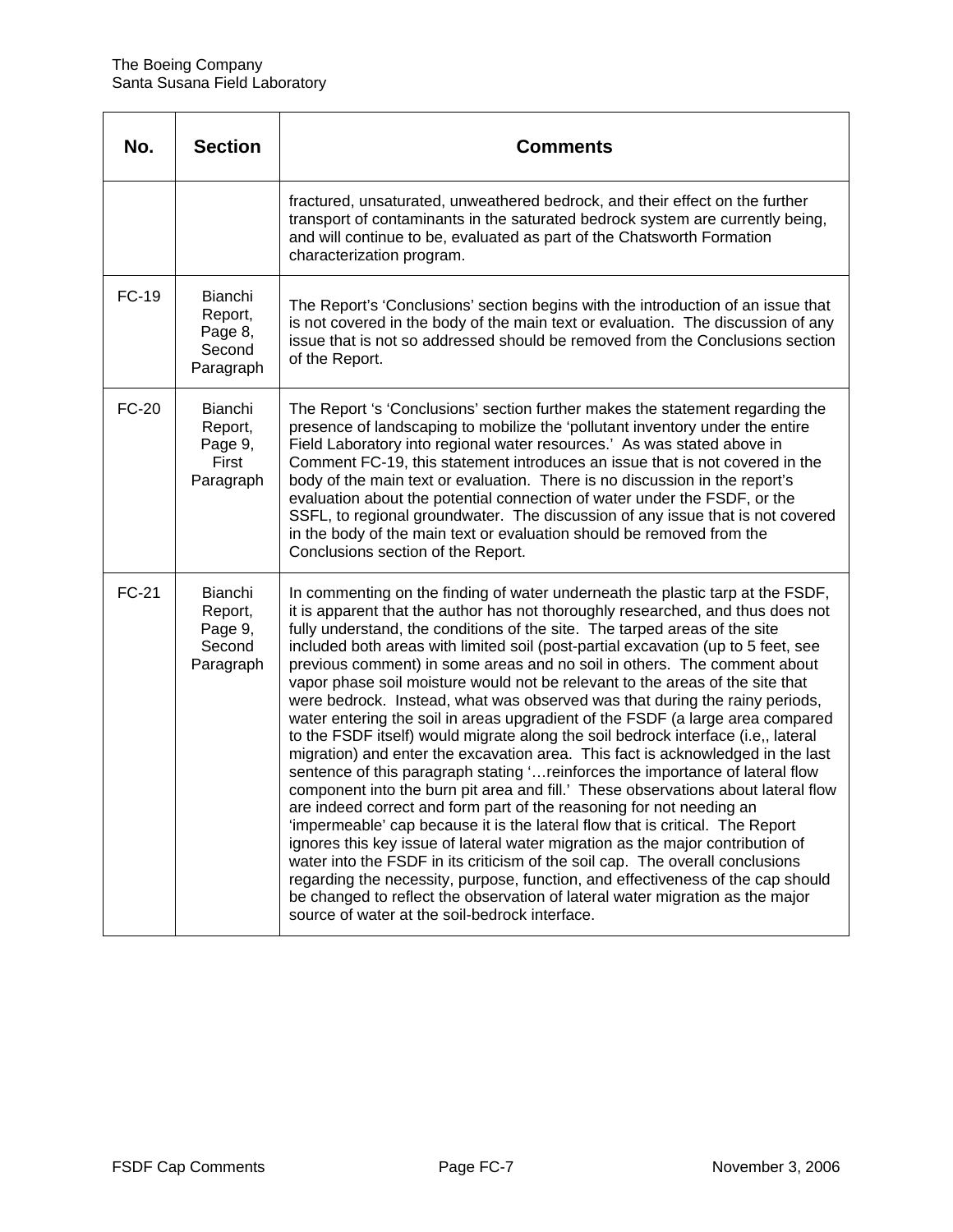### **Comments on "Land-Use Conversion and Its Potential Impact on Stream/Aquifer Hydraulics and Perchlorate Distribution in Simi Valley, California" by M. Ali Tabidian, Ph.D., Dated October 2006**

| No.   | <b>Section</b>                        | <b>Comment</b>                                                                                                                                                                                                                                                                                                                                                                                                                                                                                                                                                                                                                                                                                                                                                                                                             |
|-------|---------------------------------------|----------------------------------------------------------------------------------------------------------------------------------------------------------------------------------------------------------------------------------------------------------------------------------------------------------------------------------------------------------------------------------------------------------------------------------------------------------------------------------------------------------------------------------------------------------------------------------------------------------------------------------------------------------------------------------------------------------------------------------------------------------------------------------------------------------------------------|
| $P-1$ | <b>Title Page</b>                     | The title of this report is misleading. The report primarily provides a<br>description of a hypothesis that the SSFL is the source of the sporadic<br>perchlorate detections in groundwater underlying Simi Valley. Furthermore,<br>the report infers, without citing any supporting facts, that the SSFL could<br>cause degradation of the groundwater beneath Simi Valley in the future.<br>Finally, the report also discusses geographic areas unrelated to Simi Valley.<br>It is recommended that the author re-title the report to more accurately<br>reflect its content.                                                                                                                                                                                                                                            |
| $P-2$ | Abstract, Page 1,<br>Third Paragraph  | The report fails to discuss the general degradation of Simi Valley<br>groundwater from all other chemicals associated with the urbanization of the<br>valley. This degradation is likely the result of both point and non-point<br>sources, but the author chooses to selectively discuss only certain non-point<br>sources. Other chemicals detected in Simi Valley groundwater due to<br>releases from assorted industrial and commercial activity, including but not<br>limited to the gasoline components of benzene, ethylbenzene, toluene,<br>xylenes, and MTBE are not discussed or referenced in this section. This<br>selective focus leads the reader to incorrectly conclude that perchlorate is<br>the only chemical that has degraded the quality of the groundwater beneath<br>Simi Valley.                  |
| $P-3$ | Abstract, Page 1,<br>Fourth Paragraph | This paragraph states that "All of the locations on the valley floor where<br>perchlorate has been detected are within a mile of Arroyo Simi."<br>About 75% of the land area of the valley floor lies within a mile of Arroyo<br>Simi.                                                                                                                                                                                                                                                                                                                                                                                                                                                                                                                                                                                     |
| $P-4$ | Abstract, Page 1,<br>Fourth Paragraph | The report states: "Based on available data, this may be indicative of Arroyo<br>Simi as a source of perchlorate to these areas in contrast to point and<br>diffusive sources"<br>The above conclusion is speculative and not based on fact. The remainder<br>of the report provides little to support this conclusion. As an example, there<br>is no presentation, nor a discussion, of the three-dimensional groundwater<br>flow field that existed throughout the history of Simi Valley. Additionally, the<br>sole inferred line of evidence to support this claim is that Arroyo Simi<br>changed from a gaining stream to a losing stream. While this indeed may be<br>true, the effect on the groundwater flow system that losses of surface water<br>along the length of Arroyo Simi is not presented or discussed. |
| $P-5$ | Introduction,<br>Page 2, Second       | The report states "that the SSFL is located in a groundwater recharge zone"<br>and "that groundwater flows in several directions including a                                                                                                                                                                                                                                                                                                                                                                                                                                                                                                                                                                                                                                                                               |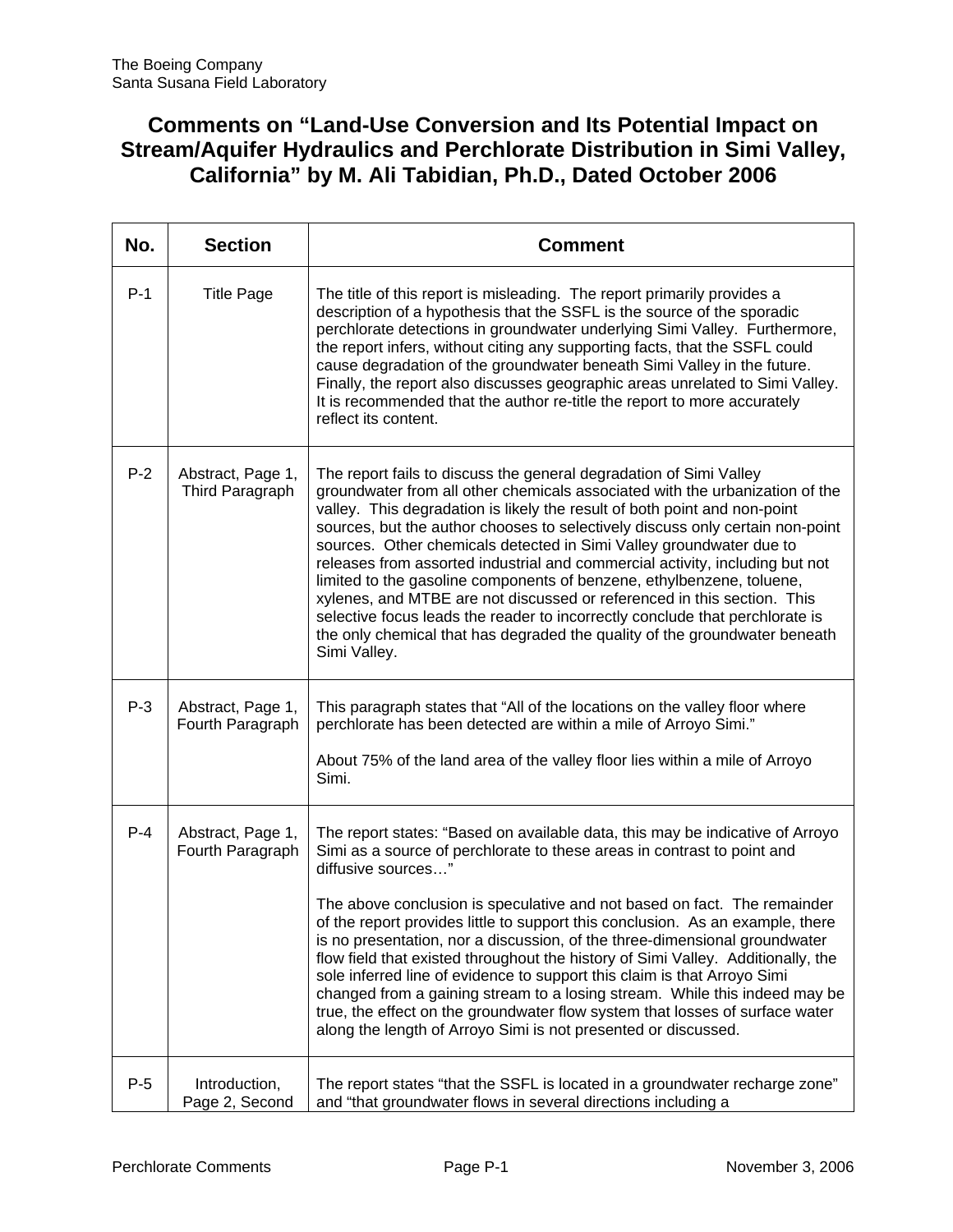| No.    | <b>Section</b>                            | <b>Comment</b>                                                                                                                                                                                                                                                                                                                                                                                                                                                                                                                                                                                                                                                                                                                                                                                                                                                                          |
|--------|-------------------------------------------|-----------------------------------------------------------------------------------------------------------------------------------------------------------------------------------------------------------------------------------------------------------------------------------------------------------------------------------------------------------------------------------------------------------------------------------------------------------------------------------------------------------------------------------------------------------------------------------------------------------------------------------------------------------------------------------------------------------------------------------------------------------------------------------------------------------------------------------------------------------------------------------------|
|        | Paragraph &<br>Page 3, First<br>Paragraph | north/northwesterly direction with a downward component towards the<br>groundwater discharge regions of the valley floor."<br>The above statements are overly broad and likely not representative of the<br>actual conditions. First, groundwater beneath the SSFL was extracted to<br>support the facility during much of the active periods through the early<br>1960s. Extraction was also resumed in the mid-1980s when TCE was<br>discovered in groundwater. These periods of groundwater extraction<br>affected the flow system beneath the SSFL with the net effect being a<br>reversal in groundwater gradients over much of the facility. Second, the<br>discharge of groundwater from beneath the SSFL at times likely occurs at<br>springs and seeps around certain portions of the perimeter. This last point is<br>acknowledged elsewhere by the author in later sections. |
| $P-6$  | Page 2, Last<br>Paragraph                 | It would be useful for the author to provide figures depicting the piezometric<br>surface map of groundwater in Simi Valley (particularly over time) and<br>vertical hydraulic head profile(s) to support the statements made in this<br>report.                                                                                                                                                                                                                                                                                                                                                                                                                                                                                                                                                                                                                                        |
| $P-7$  | Page 3, Last<br>Paragraph                 | The report states "Some of these contaminants have migrated to<br>surrounding areas. For example,, 200, 000 gallons of TCE were used for<br>various purposes"<br>The first statement is unsupported by any facts. The SSFL acknowledges<br>and has known and reported the fact that TCE is dissolved in groundwater<br>whose extent reaches beyond the SSFL property boundary in the northeast<br>area near the main entrance to the SSFL. The second sentence is<br>completely unrelated to the first sentence.                                                                                                                                                                                                                                                                                                                                                                        |
| $P-8$  | Page 5, Figure 3                          | The scale on the abscissa should be uniform so that the data are accurately<br>represented.                                                                                                                                                                                                                                                                                                                                                                                                                                                                                                                                                                                                                                                                                                                                                                                             |
| P-9    | Page 6, Third<br>Paragraph                | This paragraph contradicts the paragraph contained in the abstract as this<br>paragraph references both point and non-point sources of water quality<br>problems. Additionally, this paragraph points out where the water quality<br>beneath Simi Valley has been degraded by other contaminants (nitrate,<br>chloride, phosphate and "other" contaminants) in addition to perchlorate. In<br>contrast, the abstract only names perchlorate as having degraded water<br>quality.                                                                                                                                                                                                                                                                                                                                                                                                        |
| $P-10$ | Page 7, Second<br>Paragraph               | The author points out in this paragraph that the "Hydrogeologic<br>characteristics of the areas aquifer systems are strongly anisotropic and<br>hetereogeneous (horizontally and vertically)."<br>This statement appears to be in stark contrast with the author's simplistic<br>conclusion in the report (3 <sup>rd</sup> paragraph, page 46) that "perchlorate<br>contamination of Simi Valley's groundwater reservoir in the 1950s and 1960s<br>is supported by this model" (i.e, Arroyo Simi acting as a line source for                                                                                                                                                                                                                                                                                                                                                            |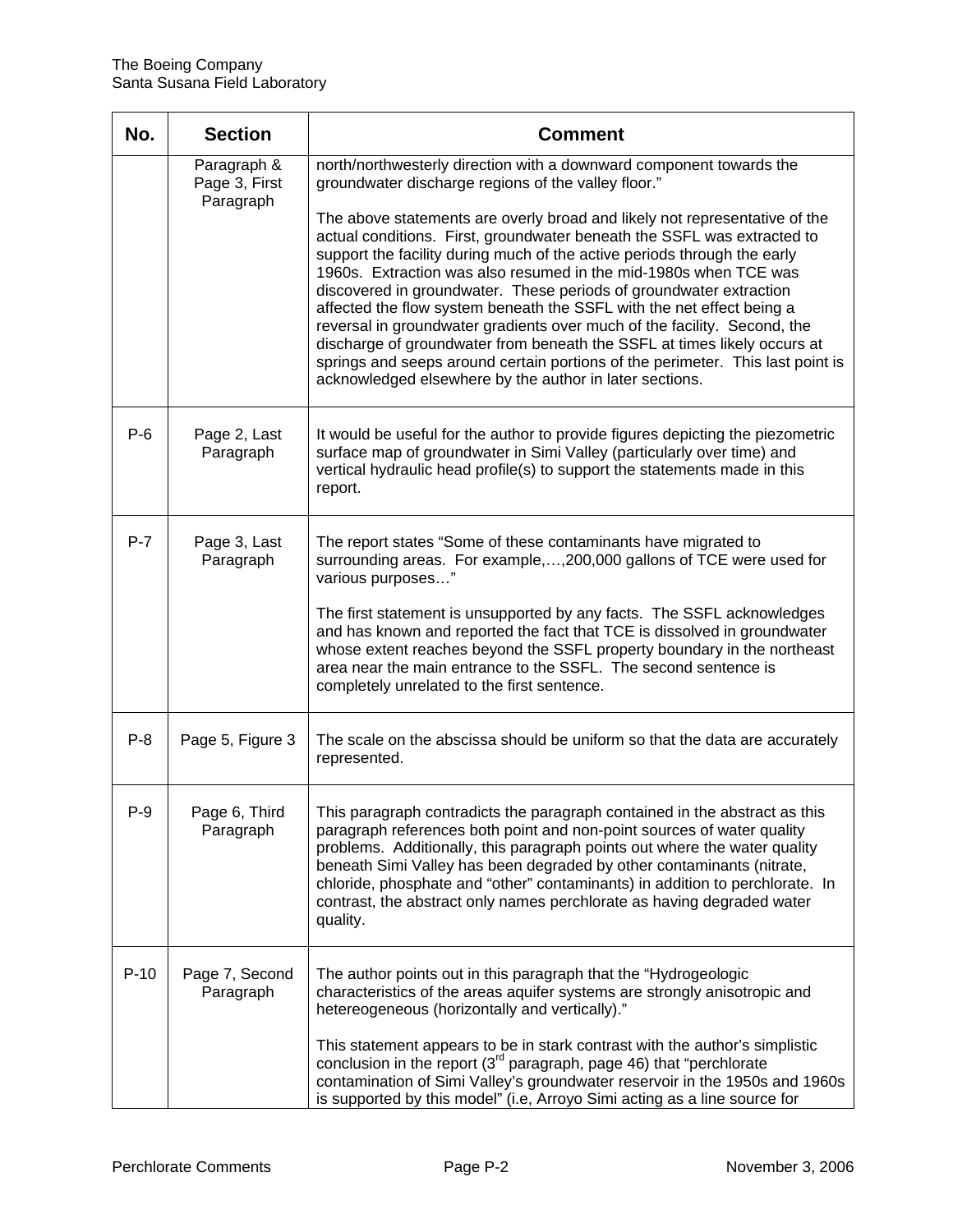| No.    | <b>Section</b>                                             | <b>Comment</b>                                                                                                                                                                                                                                                                                                                                                                 |
|--------|------------------------------------------------------------|--------------------------------------------------------------------------------------------------------------------------------------------------------------------------------------------------------------------------------------------------------------------------------------------------------------------------------------------------------------------------------|
|        |                                                            | depositing perchlorate that was transported by surface water from the<br>SSFL).                                                                                                                                                                                                                                                                                                |
| $P-11$ | Page 7, Fifth<br>Paragraph                                 | The report states "High yielding localized conduits with a dual porosity<br>system have been developed"                                                                                                                                                                                                                                                                        |
|        |                                                            | This statement is not supported by any references or data.                                                                                                                                                                                                                                                                                                                     |
| $P-12$ | Page 8, First<br>Paragraph                                 | The report states " it has been stated [by Seaton and Burbey, 2005] that<br>fault zones in crystalline rocks ' may dominate the flow characteristics of a<br>region"                                                                                                                                                                                                           |
|        |                                                            | It should be pointed out the author notes correctly on the previous page that<br>the SSFL lies above fractured sedimentary rocks. It is important to note that<br>the influence of fault features on groundwater flow in crystalline rock may not<br>have any relation to such behavior in sedimentary rock formations. The<br>comparison then is not directly applicable.     |
| $P-13$ | Page 8, First<br>Paragraph                                 | The author references an undated publication by Adams and Bainer. It is<br>uncertain as to whether the quote extracted from this publication has<br>anything to do with the SSFL.                                                                                                                                                                                              |
| $P-14$ | Page 8, Second<br>Paragraph                                | Reference is made in this paragraph to an off-site well OS-14. Based on our<br>knowledge, the sample collected from this location was likely a surface water<br>sample and was not a groundwater sample collected from a well.                                                                                                                                                 |
| $P-15$ | Page 9, First<br>Paragraph                                 | The author references the types and sorting of stream bed materials.<br>However, there are no references or measurements provided to support the<br>general statements made.                                                                                                                                                                                                   |
| $P-16$ | Page 10, I op<br>Partial Paragraph                         | The author concludes with little supporting evidence that "stream losses and<br>gains are not likely as significant as in the central and western portions of<br>Arroyo Simi." The lack of evidence renders this conclusion speculative.                                                                                                                                       |
| $P-17$ | Page 10, Second<br>Paragraph Under<br>Regional<br>Recharge | The report states "In mountainous recharge zone areas, in general, the<br>deeper the well screen intervals are, the lower the groundwater levels in<br>those wells, which indicates a downward hydraulic gradient and confirms the<br>area is a recharge zone." A table is provided (Table 1) that according to the<br>author contains information supporting this conclusion. |
|        |                                                            | The statement made above is partially correct for well clusters that have<br>been installed at and around the SSFL. Well clusters also contain upward<br>hydraulic gradients as reported in numerous SSFL quarterly and annual<br>groundwater monitoring and sampling reports.                                                                                                 |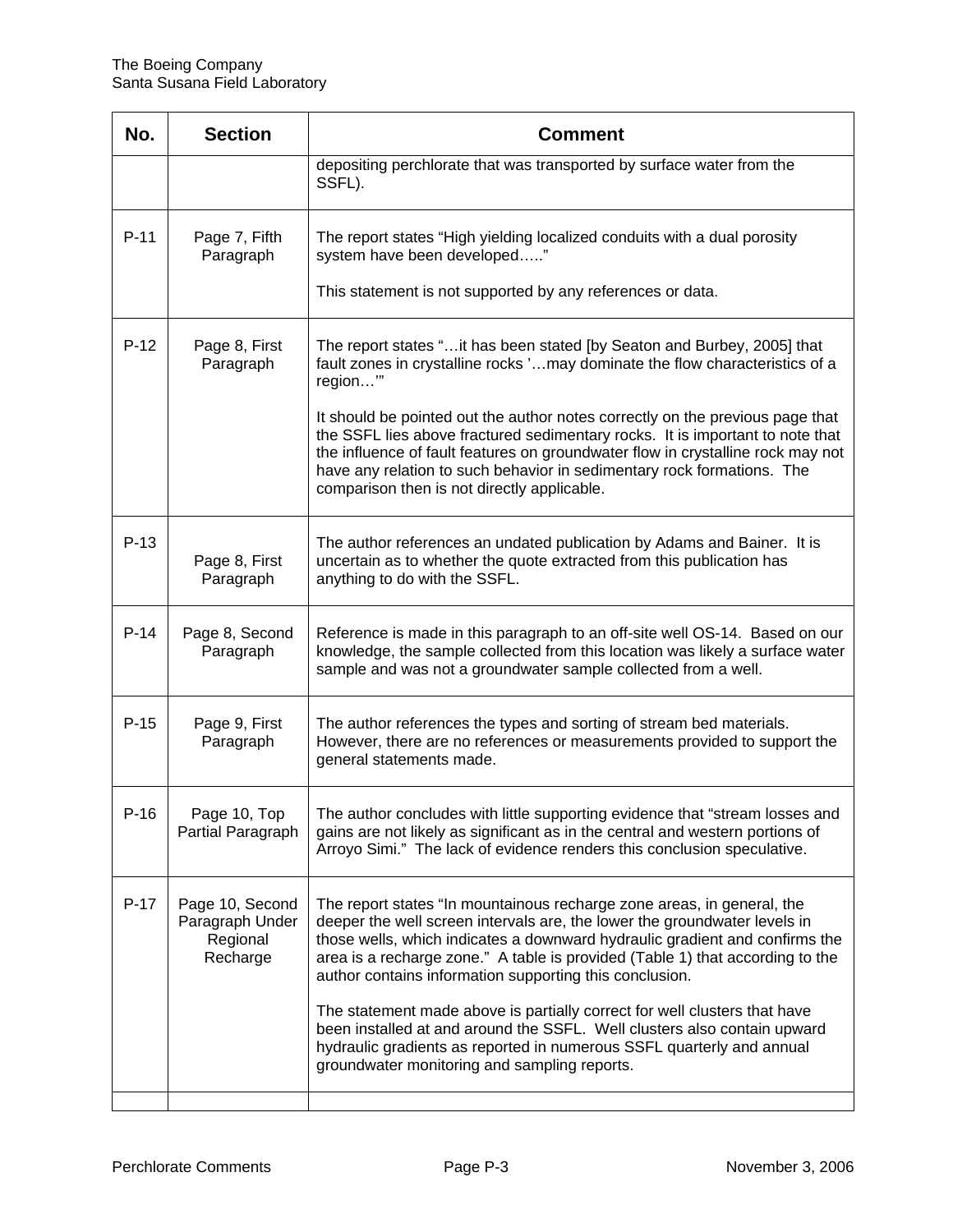| No.    | <b>Section</b>                                             | <b>Comment</b>                                                                                                                                                                                                                                                                                                                                                                                                                                                                                                                                                                                                                                                                                                            |
|--------|------------------------------------------------------------|---------------------------------------------------------------------------------------------------------------------------------------------------------------------------------------------------------------------------------------------------------------------------------------------------------------------------------------------------------------------------------------------------------------------------------------------------------------------------------------------------------------------------------------------------------------------------------------------------------------------------------------------------------------------------------------------------------------------------|
| $P-18$ | Page 10, Second<br>Paragraph Under<br>Regional<br>Recharge | The last sentence of this paragraph states that "higher groundwater levels<br>shown on hydrographs likely reflect the fast recharge rates"<br>The rapid response shown on hydrographs can be attributed to the low<br>storativity of the bedrock matrix. The response should not be interpreted to<br>be reflective of large amounts of recharge.                                                                                                                                                                                                                                                                                                                                                                         |
| $P-19$ | Page 11, Last<br>Paragraph                                 | The last sentence of this paragraph does not appear to be related to<br>anything in the paragraph.                                                                                                                                                                                                                                                                                                                                                                                                                                                                                                                                                                                                                        |
| $P-20$ | Page 12, Text                                              | It is unclear what the author of the report is trying to communicate in this<br>paragraph, other than the system is truly chaotic and not easy to<br>understand.                                                                                                                                                                                                                                                                                                                                                                                                                                                                                                                                                          |
| $P-21$ | Figures 4, 5, 7, 8,<br>9,                                  | These figures are lacking the type of information that would allow the reader<br>to understand the issues being addressed by the figure. The following<br>information should be added to the figures: the magnitude of the vertical<br>exaggeration, a cross-section location line in a plan view map, lithologic and<br>stratigraphic information, well numbers, depths and completion intervals<br>(ground surface elevation, gravel packs and well screens), date/year of the<br>water level measurement, and whether a well was used for pumping. Also,<br>the figures should not mix the dates of the depth to water measurements<br>since, as the author notes, there were or may have been appreciable<br>changes. |
| $P-22$ | Page 13, First<br>Paragraph                                | The report states that SSFL contaminated groundwater can potentially move<br>towards local hillsides and valley floors through advection and contaminants<br>may episodically emerge on hillsides through intermittent seeps and springs.<br>The author fails to mention or reference analytical results from spring/seep<br>samples collected around the periphery of the SSFL that show both<br>perchlorate and TCE as being non-detect (see MWH Perchlorate Source<br>Evaluation and Technical Report, February 2003 and MWH Spring and Seep<br>Sampling and Analysis report, March 2003).                                                                                                                             |
| $P-23$ | Page 13, First<br>Paragraph                                | The report states that "advection is the likely dominant mode of contaminant<br>movement" (referring to perchlorate) and "the process of diffusion will not<br>slow or stop the movement or spread of contaminants, especially the non-<br>reactive and conservative anions such as perchlorate in higher conductivity<br>and extensive preferential flow zones like those in fractured and sheared<br>rocks of the Chatsworth Formation."<br>These statements are completely unsupported by any data, references to<br>scientific journals, or experiments and are pure speculation.                                                                                                                                     |
| $P-24$ | Page 20, Last<br>Sentence of<br>Paragraph Above            | The author here concludes "the quantity of water and contaminant losses<br>from Arroyo Simi in the 1950s and 1960s to local aquifer units and in turn the<br>quality of domestic water supplies is unknown."                                                                                                                                                                                                                                                                                                                                                                                                                                                                                                              |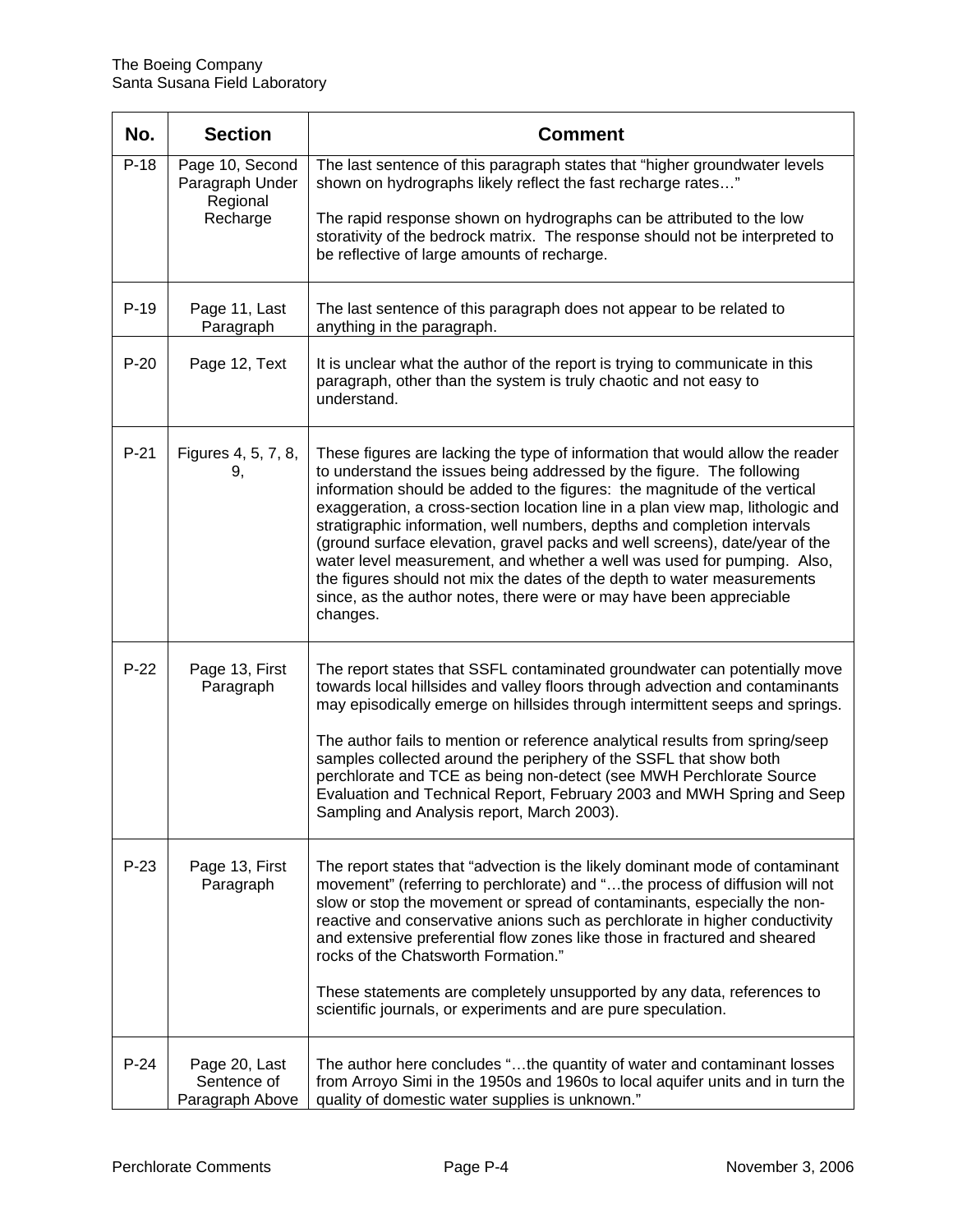| No.    | <b>Section</b>                                                | <b>Comment</b>                                                                                                                                                                                                                                                                                                                                                                                                                                                                                                                                            |
|--------|---------------------------------------------------------------|-----------------------------------------------------------------------------------------------------------------------------------------------------------------------------------------------------------------------------------------------------------------------------------------------------------------------------------------------------------------------------------------------------------------------------------------------------------------------------------------------------------------------------------------------------------|
|        | Figure 10                                                     | Based on this statement, it is unclear how the author can then conclude in<br>the 3 <sup>rd</sup> paragraph on page 45 that Arroyo Simi acted as a line source that<br>transported perchlorate from the SSFL and deposited it in the groundwater<br>at the western end of Simi Valley.                                                                                                                                                                                                                                                                    |
| $P-25$ | Page 24, Fourth<br>Paragraph                                  | The author references a California Department of Water Resources 2003<br>report as to the source for supporting the statement " local residents have<br>become concerned about their level of exposure to the contaminants and the<br>quality of their tap water due to this recent discovery of perchlorate and<br>radionuclides with concentrations above the MCL."<br>A cursory review of the reference did not indicate this to be a source<br>supportive of the statement. The reference appears to be misplaced in the<br>context of this sentence. |
| $P-26$ | Page 24, Fifth<br>Paragraph                                   | The author references the detection of trichloroethylene in wells at<br>concentrations below the MCL and detection limit.<br>It is unclear if the author is inferring that the SSFL is the source of reported<br>detections. If so, this should be clearly stated. If not, a clarifying statement<br>should be added.                                                                                                                                                                                                                                     |
| $P-27$ | Page 25, Bottom<br>of First Text<br>Section                   | The author references that gross alpha and manganese, in addition to high<br>TDS, were detected in drinking water supply wells (whose use has been<br>discontinued) that are located along Arroyo Simi and that served a mobile<br>home park.<br>It is unclear if the author is inferring that the SSFL is the source of reported<br>detections of gross alpha and manganese. If so, this should be clearly<br>stated. If not, a clarifying statement should be added.                                                                                    |
| $P-28$ | Page 28, Fourth<br>Paragraph                                  | This paragraph is difficult to follow. A schematic diagram depicting the<br>processes that the author is attempting to explain would prove very useful.                                                                                                                                                                                                                                                                                                                                                                                                   |
| $P-29$ | Page 28, Last<br>Paragraph and<br>Continuing on to<br>Page 29 | The discussions of total dissolved solids in groundwater appears to have<br>little value in helping to understand the relationship (or lack thereof) between<br>groundwater at the SSFL and groundwater in Simi Valley.                                                                                                                                                                                                                                                                                                                                   |
| $P-30$ | Page 32, First<br>Paragraph                                   | The last sentence states that groundwater from the SSFL could appear as<br>seeps, springs and flowing (artesian) wells and in hillsides and surrounding<br>valley floors.<br>The author does not note that samples collected from seeps/springs and<br>flowing (artesian wells) around the periphery of the SSFL have been non-                                                                                                                                                                                                                           |
|        |                                                               | detect for perchlorate as documented in various reports (MWH 2003a & B                                                                                                                                                                                                                                                                                                                                                                                                                                                                                    |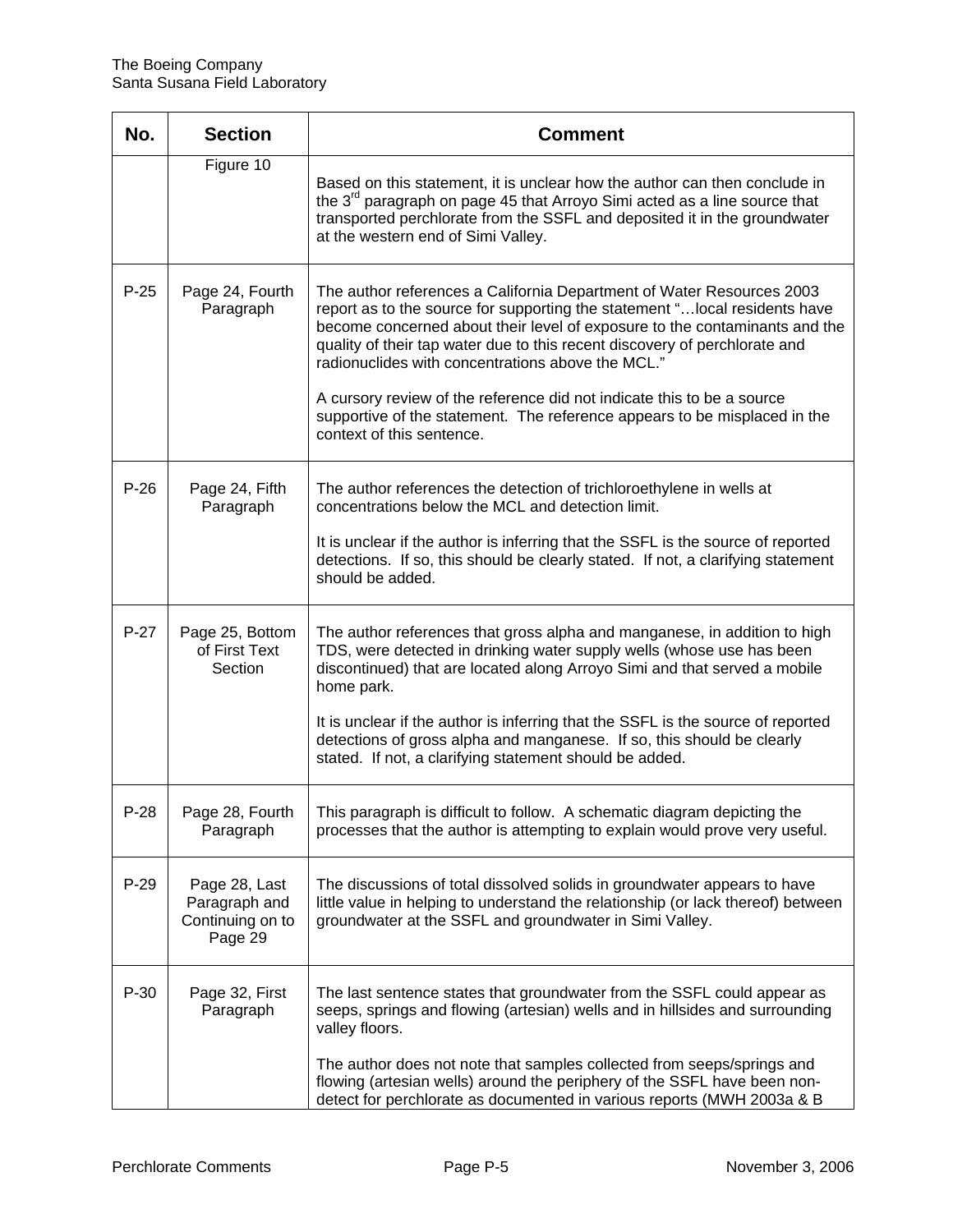| No.    | <b>Section</b>                                        | <b>Comment</b>                                                                                                                                                                                                                                                                                                                                                                                                                                                                                                                                                                                                                                                                                                                                                                                                                                                                                                                                                                                                                                                                  |
|--------|-------------------------------------------------------|---------------------------------------------------------------------------------------------------------------------------------------------------------------------------------------------------------------------------------------------------------------------------------------------------------------------------------------------------------------------------------------------------------------------------------------------------------------------------------------------------------------------------------------------------------------------------------------------------------------------------------------------------------------------------------------------------------------------------------------------------------------------------------------------------------------------------------------------------------------------------------------------------------------------------------------------------------------------------------------------------------------------------------------------------------------------------------|
|        |                                                       | and quarterly and annual SSFL groundwater monitoring and sampling<br>reports).                                                                                                                                                                                                                                                                                                                                                                                                                                                                                                                                                                                                                                                                                                                                                                                                                                                                                                                                                                                                  |
| P-31   | Page 32, Second<br>Paragraph                          | The author identifies detections of perchlorate that have reportedly been<br>found at off-site locations surrounding the SSFL. However, when samples<br>were collected subsequent to the initial reported detections, no repeatable<br>detections could be confirmed. Additionally, analytical laboratories clarified<br>inaccurate lab reports and the Los Angeles Regional Water Quality Control<br>Board wrote to state that additional sampling and analysis were not required<br>based on the lack of repeatable detections. Furthermore, at one location on<br>the Brandeis-Bardin Institute, samples of groundwater were collected nearly<br>every week and no perchlorate was detected. At this same location, a new<br>well was drilled to a depth of about 405 feet immediately adjacent to a<br>tributary to Arroyo Simi and a multi-level monitoring system was installed<br>with 16 discrete sampling ports. Samples were collected from each discrete<br>interval at this location on a quarterly basis for one year and all were non-<br>detect for perchlorate. |
|        |                                                       | The author fails to identify a similar singular detection of perchlorate from a<br>well near a service station at the east end of Simi Valley near the corner of<br>Stearns and Barnard. For completeness and to present all of the data, it is<br>recommended that the author also acknowledge this detection if references<br>to single, non-repeatable detections are to be presented and discussed in<br>the report.                                                                                                                                                                                                                                                                                                                                                                                                                                                                                                                                                                                                                                                        |
| $P-32$ | Page 33, First<br>Paragraph                           | This paragraph states that certain areas require long-term short interval<br>sampling. Such a system has been installed on the Brandeis-Bardin Institute<br>(referred to as OS-9R, reported in MWH May 2005) as noted in the comment<br>immediately above. Again, all saturated intervals were sampled and<br>analyzed for perchlorate every calendar quarter for one year and perchlorate<br>was non-detect (see SSFL quarterly and annual groundwater monitoring<br>reports during 2005). However, the author never acknowledges these<br>results and their corresponding implications to his hypothesis.                                                                                                                                                                                                                                                                                                                                                                                                                                                                     |
| P-33   | Page 33, Fourth<br>Paragraph                          | The author states that "the presence or lack of clay minerals on the fate and<br>transport of perchlorate are unknown."                                                                                                                                                                                                                                                                                                                                                                                                                                                                                                                                                                                                                                                                                                                                                                                                                                                                                                                                                         |
|        |                                                       | The facts are that samples of bedrock from the SSFL have been collected<br>from within the area where perchlorate was used (Building 359) and<br>analyzed for perchlorate. Perchlorate was found to be present in the<br>bedrock matrix pore water as reported in MWH, 2004. These data provide<br>direct evidence of molecular diffusion of perchlorate and have been<br>incorporated into describing the transport of perchlorate in the bedrock<br>beneath the SSFL.                                                                                                                                                                                                                                                                                                                                                                                                                                                                                                                                                                                                         |
| P-34   | Page 33, Last<br>Sentence<br>Continuing to<br>Page 34 | As a clarifying point, diffusion of perchlorate plays no role in limiting its<br>transport in unconsolidated sediments (i.e., the soil profile). Furthermore,<br>the thickness of the unsaturated bedrock where perchlorate is primarily<br>found in groundwater at the SSFL (i.e., Building 359 and Happy Valley                                                                                                                                                                                                                                                                                                                                                                                                                                                                                                                                                                                                                                                                                                                                                               |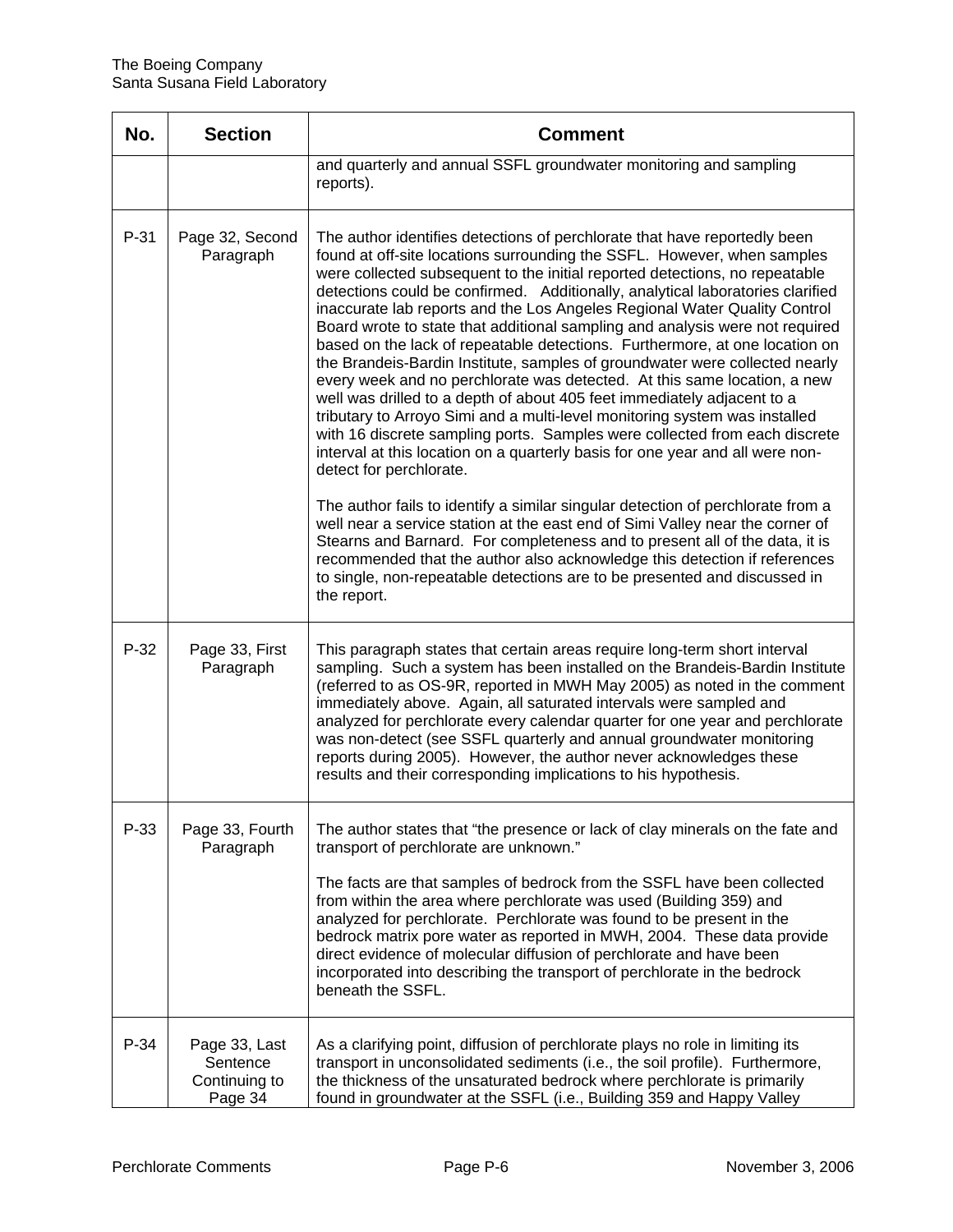| No.    | <b>Section</b>                                          | <b>Comment</b>                                                                                                                                                                                                                                                                                                                                                                                                                      |
|--------|---------------------------------------------------------|-------------------------------------------------------------------------------------------------------------------------------------------------------------------------------------------------------------------------------------------------------------------------------------------------------------------------------------------------------------------------------------------------------------------------------------|
|        |                                                         | Areas) is typically between 50 and 150 feet. Therefore, the transport<br>distance for perchlorate to reach the Chatsworth formation groundwater is<br>quite short. The SSFL has acknowledged that perchlorate has been<br>transported 1,000 feet or so from release locations within the SSFL.                                                                                                                                      |
| $P-35$ | Page 35, Second<br>Paragraph                            | As stated previously in these comments, the detections of perchlorate within<br>one mile of Arroyo Simi is not a surprising finding as about 75% of the valley<br>floor lies within this area. Additionally, perchlorate has also been detected at<br>the intersection of Sycamore and Chochran near Arroyo Tapo, which drains<br>the northern flank of Simi Valley.                                                                |
| $P-36$ | Page 35, Third<br>Paragraph                             | The report states "Upward leakage, including bedrock leakage, has likely<br>diluted contaminant concentrations"                                                                                                                                                                                                                                                                                                                     |
|        |                                                         | The above statement is speculative and the magnitude of the potential<br>dilution is unquantified, and therefore one can also conclude that it is small<br>to negligible.                                                                                                                                                                                                                                                           |
| P-37   | Page 35, Last<br>Paragraph,<br>Continuing to<br>Page 36 | The author infers that contaminants may move quickly through groundwater<br>stored in fractured, sheared and faulted bedrock units in parts of the SSFL.<br>However, the author provides no data supporting this supposition other than<br>speculation. The author then ponders the extent of "such conduits in<br>Pleistocene/Pliocene bedrock units." There are no references or facts<br>provided that support such a statement. |
| P-38   | Page 36, Last<br>Paragraph                              | This paragraph appears misplaced in context of the topic heading (Potential<br>Sources of Perchlorate) as the paragraph presents a cursory and incomplete<br>review of the health effects of perchlorate and has nothing to do with<br>potential sources of perchlorate.                                                                                                                                                            |
| P-39   | Page 37                                                 | Perchlorate has also been detected in both bottled and natural waters<br>(Snyder, et al, Environmental Science & Technology, Volume 39, Number<br>23). Perchlorate has also been found in natural materials in the earth's crust<br>in the western United States and in kelp (United States Geologic Survey,<br>Open File Report 03-314).                                                                                           |
| $P-40$ | Page 38, Bottom<br>of Page                              | The report states that "no perchlorate has been detected in the topsoil and<br>surface waters of the Simi Valley floor area." This is not a surprising finding,<br>as the author points out elsewhere in the report that perchlorate is highly<br>soluble in water.                                                                                                                                                                 |
| $P-41$ | Page 41, Bottom<br>of Page                              | The author infers that there have been intermittent and episodical releases<br>of perchlorate to Dayton Canyon. However, Table 6 of the report indicates<br>that when surface water flowed through the Happy Valley outfall that leads to<br>Dayton Canyon perchlorate was detected on each of the sampling events.<br>This timeframe was prior to implementation of the interim measure that                                       |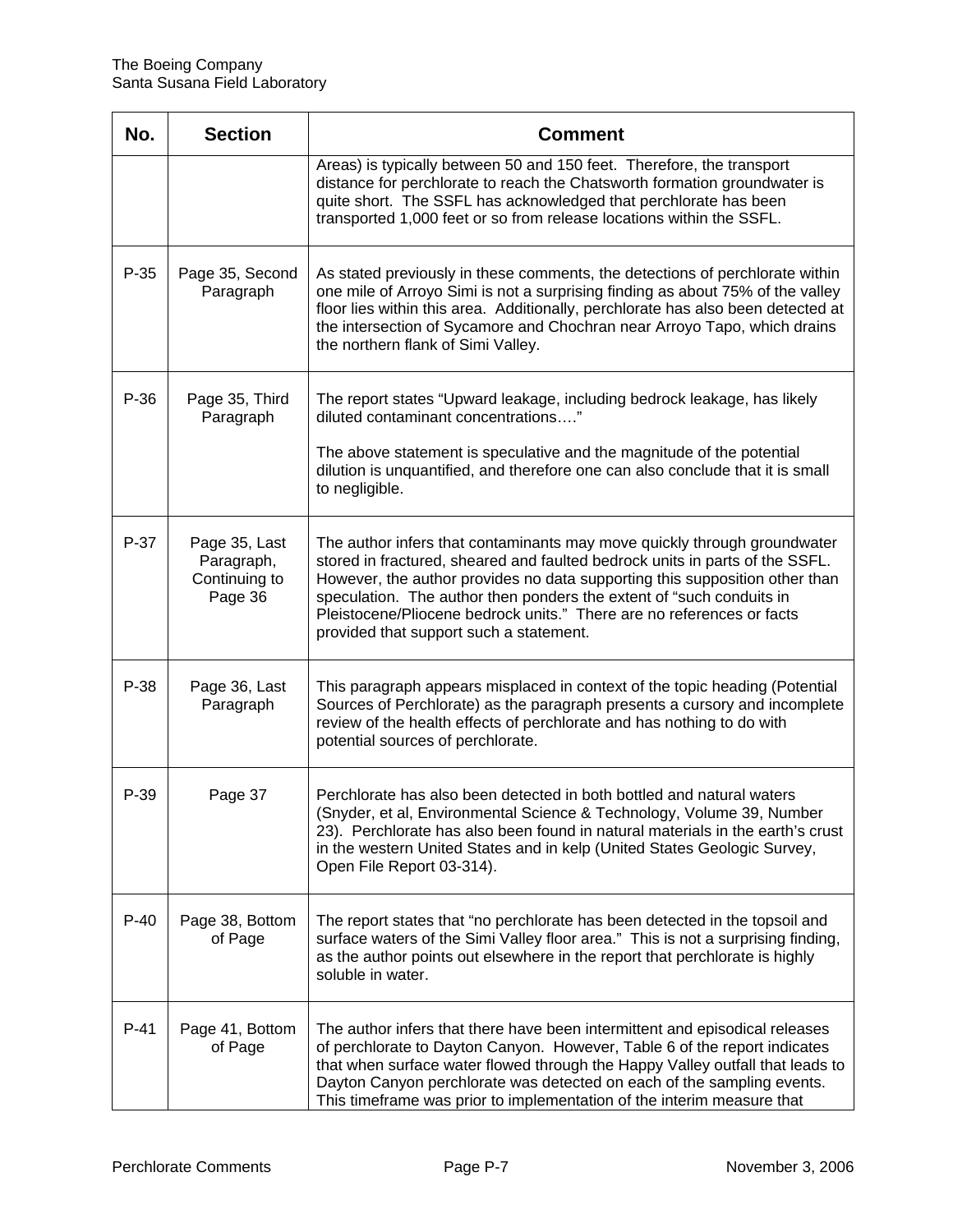| No.    | <b>Section</b>              | <b>Comment</b>                                                                                                                                                                                                                                                                                                                                                                                                                                                                                                                                     |
|--------|-----------------------------|----------------------------------------------------------------------------------------------------------------------------------------------------------------------------------------------------------------------------------------------------------------------------------------------------------------------------------------------------------------------------------------------------------------------------------------------------------------------------------------------------------------------------------------------------|
|        |                             | resulted in the removal of soils containing perchlorate from the Happy Valley<br>area. This data do not support the conclusion of intermittent and episodical<br>releases.                                                                                                                                                                                                                                                                                                                                                                         |
| $P-42$ | Page 45, Third<br>Paragraph | The author speculates that to satisfy demand for water by the increasing<br>population in the area, " local aquifer systems will become an important<br>component of local water supplies, but they will remain at risk because<br>contaminants' sources in the area will persist for decades due to "reverse<br>diffusion" of contaminants along fracture zones."                                                                                                                                                                                 |
|        |                             | This statement is unsupported by facts. It is true that that contaminants at<br>the SSFL will persist for decades and that reverse diffusion of contaminants<br>in the rock matrix to the groundwater flowing in the fracture network will<br>occur. However, the magnitude of this effect on the downgradient transport<br>distance is quite small (about 100 meters after 50 years, See MWH<br>Perchlorate Source Evaluation and Technical Report, 2003).                                                                                        |
| $P-43$ | Page 46, First<br>Paragraph | The author states "it is difficult to confirm the source(s) of perchlorate in<br>the groundwater resources of Simi Valley and other areas surrounding the<br>SSFL," then states, "Howeverbased on available data, the primary<br>source of perchlorate detected in soils and waters of the area has likely<br>occurred through various activities at the SSFL."<br>These two statements are contradictory on the face. One can not make<br>such a concluding statement absent supporting evidence, which has not<br>been presented in this report. |
| $P-44$ | Page 46 and 47              | Much of the remaining text on these pages are speculative hypotheses and<br>are not supported by data, experiments or references to scientific literature.                                                                                                                                                                                                                                                                                                                                                                                         |